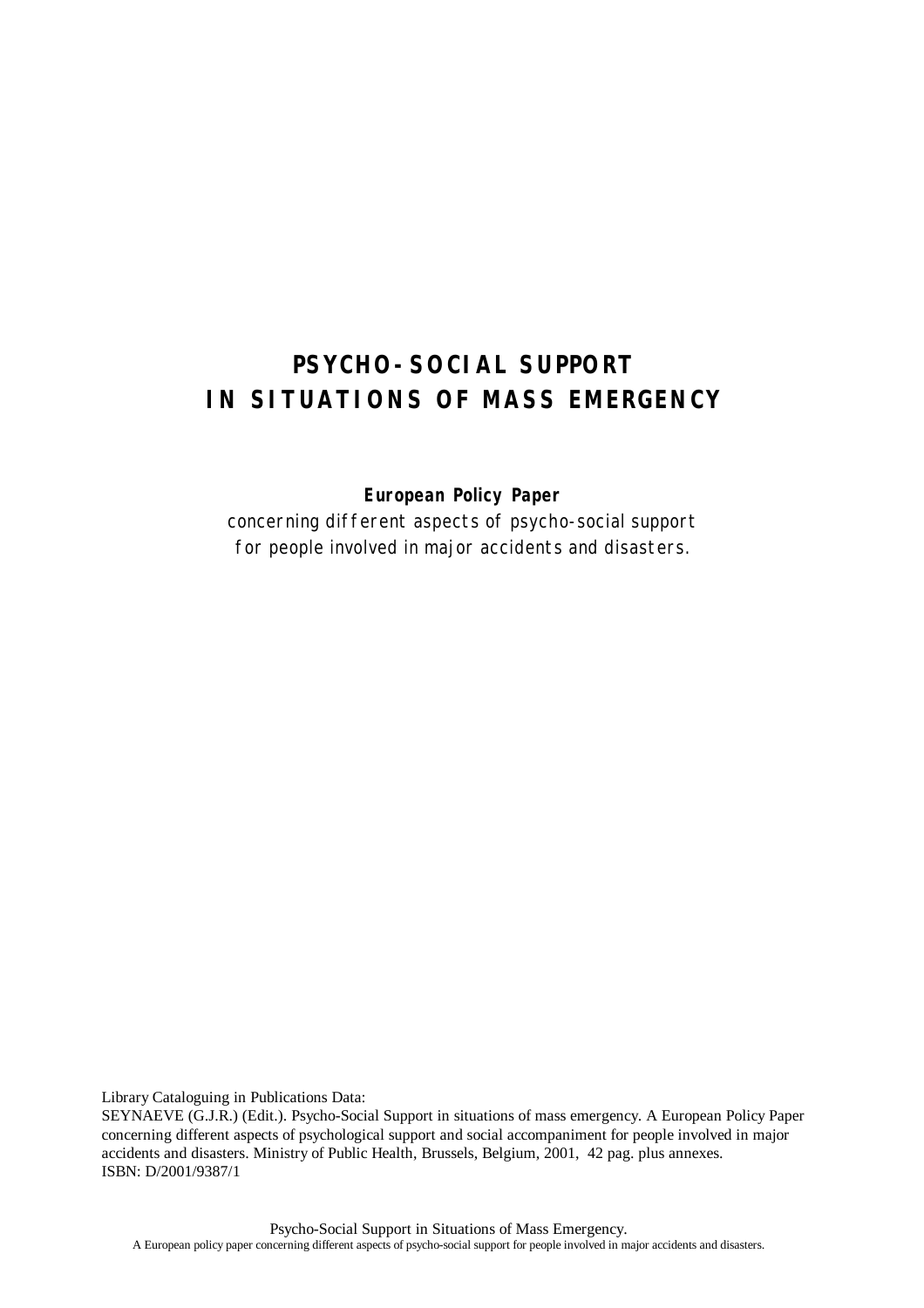# **PREFACE**

This document offers decision-makers a methodological guide and a coherent model for psychological and social support in situations of mass emergency. Recommendations are the result of a series of exchanges of ideas and discussions between professionals from a wide range of backgrounds, coming from all over Europe. They include professionals with a psychological or social work training, public health physicians, medical emergency services staff, rescuers, academic experts, independent consultants, volunteers, local and central government civil servants. This European Policy Paper also reflects the actual state of scientific consensus on this subject, and builds on the conclusions of earlier European Workshops and Conferences in Arras-Lille (France), Amsterdam (the Netherlands) and Vienna (Austria), and the two most recent working conferences that were organised in Brussels (Belgium).

In the First Brussels Conference of March 9-10<sup>th</sup>, 2001, international experts and decision makers exchanged experiences and debated different aspects of psycho-social support, linking case studies with existing national guidelines and scientific evidence. An eight member multidisciplinary working party did the necessary preparatory work and further elaborated preliminary documents in three more Workshops (Brussels, Sheffield, and Copenhagen). Contributing authors to the first draft of this Policy Paper include:

Dr. Serge Boulanger, Ministry of Health, Belgium

Claude Hansen, INESC, Nainville, France

Per Hassling, Göteborg Fire Service, Sweden

Dr. Brigitte Lueger-Schuster, University of Vienna, Austria

Henrik Lyng, Danish Emergency Management Agency Academy, Gentofte, Denmark

Dr. Ellinor F. Major, Norwegian Board of Health, Norway

Dr. Alison Rowlands, University of Sheffield and Community Health Sheffield (NHS), United Kingdom

Dr. Geert Seynaeve, Ministry of Health, Belgium.

Discussions, critical revisions and comments made during the Second Brussels Working Conference of 14 & 15 September 2001 further contributed to the final version of this Policy Paper, establishing general principles and offering methodological guidance for preparing psycho-social interventions in the aftermath of major accidents and disasters.

# **ACKNOWLEDGEMENTS**

This work has benefited greatly from support given by the European Commission, Directorate-general Environment in the form of the Grant Agreement Subv. 00/223201 for the project of the Belgian Ministry of Public Health entitled "Managing the Psycho-Social aftermath of collective emergency situations". The meetings and the development of this document have been made possible through the financial and administrative support of the Belgian Ministry of Public Health and the Administrative Service concerning Medical Emergencies, 'Dienst Geneeskundige Hulp aan de Bevolking'. Thanks are also due for the support received from the Psychology Department of the University of Sheffield (UK), the Danish Emergency Management Agency, the research department of Stichting Medipar (Belgium), and the civil servants of the Administrative Service concerning Medical Emergencies of the Ministry of Health in Brussels.

Acknowledgements are due to Panagiotis E. Alevantis, Principal Administrator, Civil Protection Unit, Environment Directorate-General, European Commission; Rudolf Christoph, Magistratsdirektion Hilfs- und Sofortmaßnahmen of the City of Wien; Christiaan Decoster, Director-general of the Belgian Ministry of Health; Dr. Patrick Guérisse, ULB, Free University Brussels; Jørgen Holmboe, Director of Department, Norwegian Board of Health; Ute Moehring, Head of Intra-Community Affairs Division Red Cross EU Office; Carol S. North, M.D., Professor, Department of Psychiatry Washington University, St. Louis, USA; Signe Ryborg, Danish Emergency Management Agency; Hanne Sandorff, Danish Emergency Management Agency; Pam Stirling, Director of Psychological Health Sheffield; Professor Graham Turpin, Director of Clinical Psychology Unit, University of Sheffield.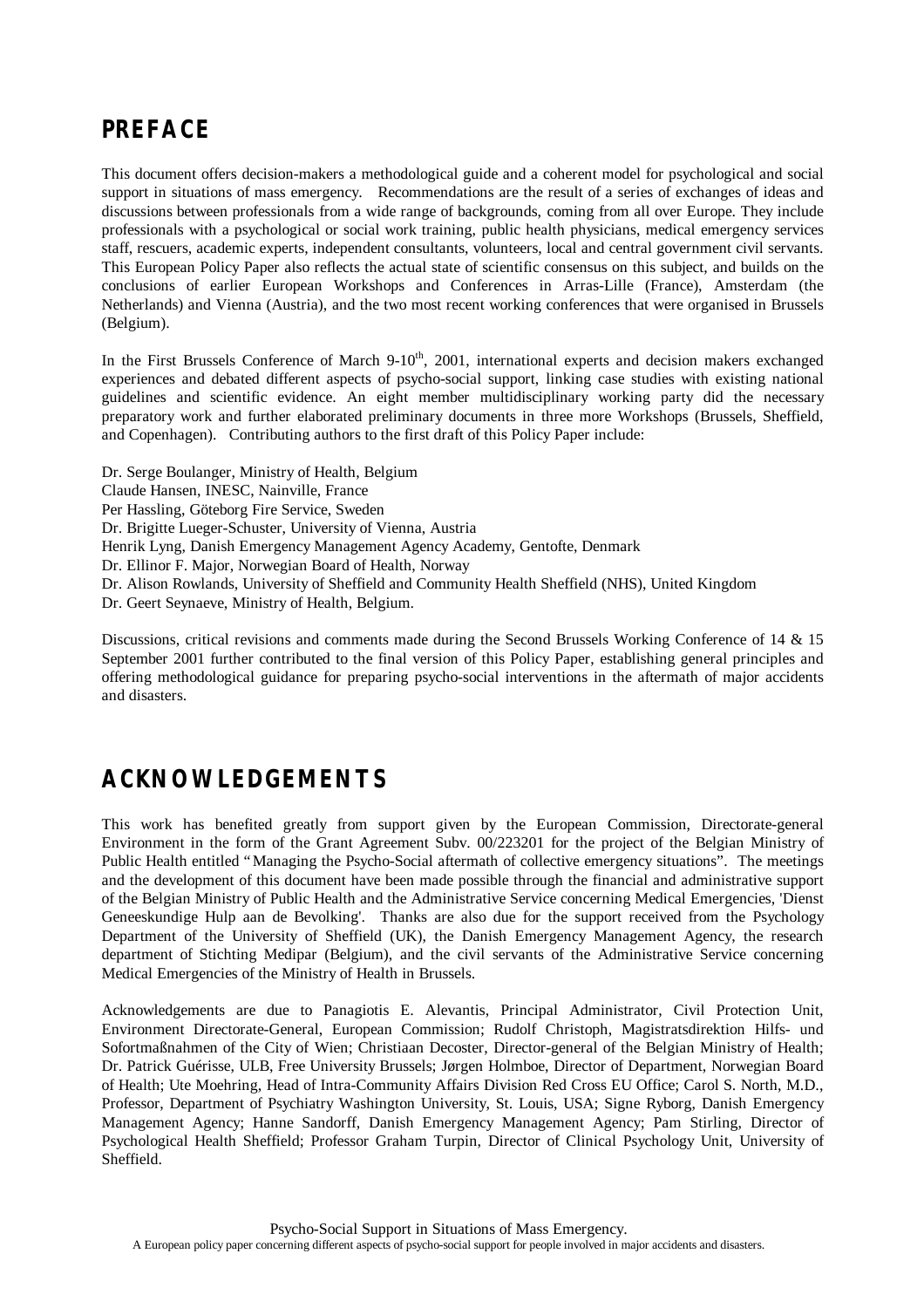Our special thanks go to Dr. Serge Boulanger and Claire Cardon of the Belgian Ministry of Health and to Ghis Costermans of the Omnia travel agency for all their practical and organisational efforts, as well as to all the members of the technical assistance group of the Second Working Conference.

The contribution of many individuals is noted with gratitude, not least the participants of the different European Workshops, and we would also like to give some credit to the Agencies and Institutes that have been so generous to support their efforts. The full list of participants in the European Conferences can be found in Annex 1.

#### **Disclaimer**

The views expressed, the recommendations formulated, and the designations employed in this publication do not necessarily reflect the current policies or opinions of the European Commission or of the EU Member States.

#### **Additional copies**

Requests for additional copies may be addressed to the Editor: Dr. Geert Seynaeve Ministerie van Volksgezondheid Rijksadministratief Centrum, Vesaliusgebouw 446 1010 Brussels, Belgium

This document is available online at the website: http://www.health.fgov.be\mem2000.htm Click on the section "Meetings, Workshops and Conferences"

The Editor welcomes requests for permission to reproduce or translate, in part or in full, this publication. Applications and inquiries should be addressed to Dr. Geert Seynaeve, Ministry of Public Health, RAC Vesalius 446, 1010 Brussels, Belgium, fax: +32 2 2104866.

You may download, copy, and redistribute this document in its entirety from the Internet, but you must cite the original source of the information.

#### **Comments**

Proposed additions to this document are welcome and should be forwarded to the Editor.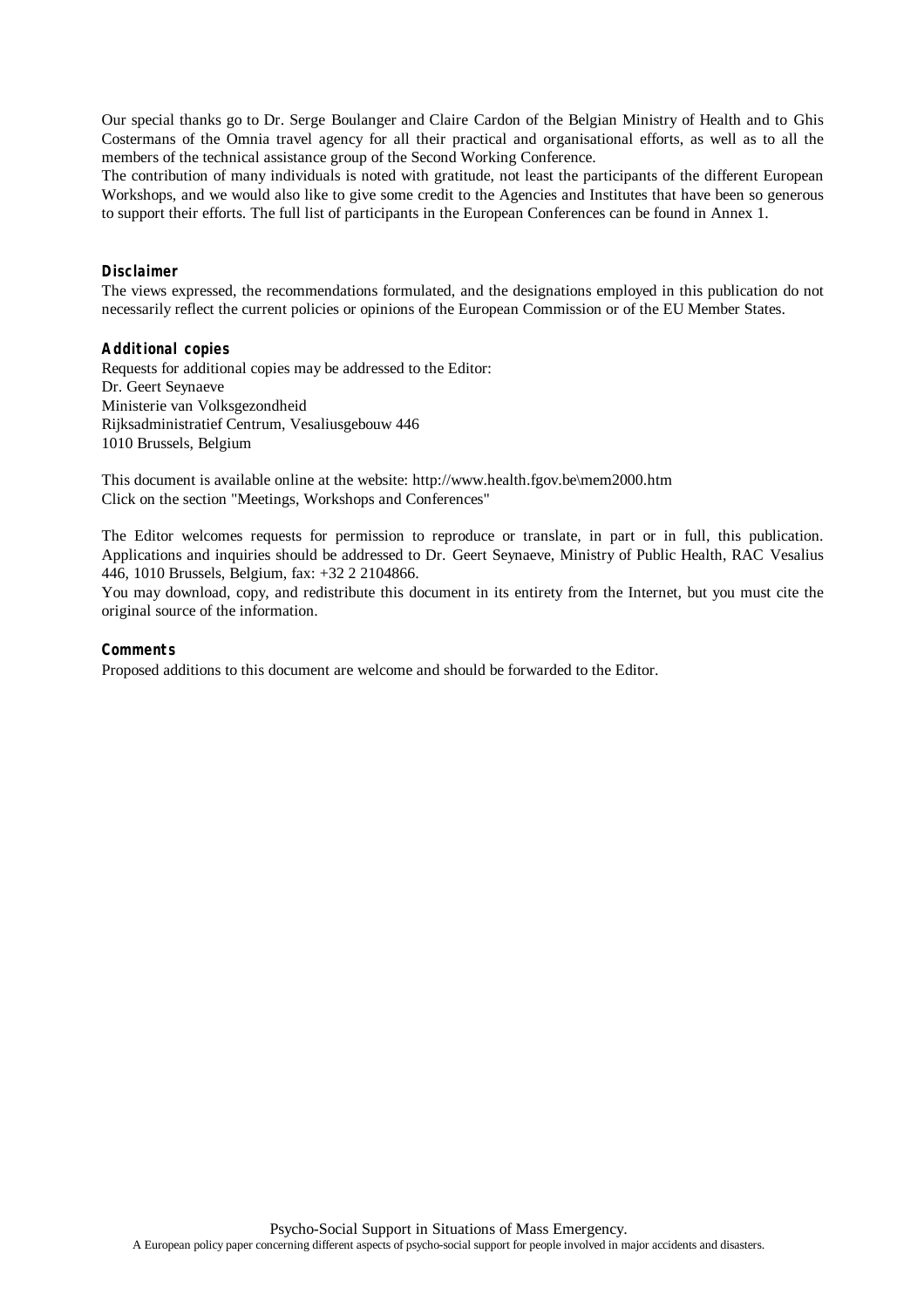| <b>CONTENT</b>                                                                                                                                                                                                                                                                                                                                                       | page |                                                      |   |
|----------------------------------------------------------------------------------------------------------------------------------------------------------------------------------------------------------------------------------------------------------------------------------------------------------------------------------------------------------------------|------|------------------------------------------------------|---|
| <b>INTRODUCTION</b>                                                                                                                                                                                                                                                                                                                                                  |      | 1                                                    |   |
| PSYCHO-SOCIAL MODEL for Situations of Mass Emergency<br><b>Psycho-Social Needs</b><br>Global assessment of needs and priorities<br>Development and dynamic of needs: phases<br>Case-example 1: the discotheque fire in Göteborg - Graph 1<br>Case-example 2: the accident at the Roskilde pop festival - Graph 2<br>Case-example 2: the accident at Kaprun - Graph 3 | 3    | $\overline{2}$<br>$\overline{3}$<br>4<br>5<br>6<br>6 |   |
| Chapter 1. PRINCIPLES of GENERAL and of PSYCHO-SOCIAL<br><b>MASS EMERGENCY MANAGEMENT</b><br>Psycho-Social Response Management for Situations of Mass Emergency<br>Linking the Psycho-Social response with general mass emergency management                                                                                                                         | 8    | 8<br>9                                               |   |
| Chapter 2. PREPARING THE PSYCHO-SOCIAL RESPONSE FOR MASS EMERGENCIES                                                                                                                                                                                                                                                                                                 |      | 11                                                   |   |
| <b>PLANNING</b>                                                                                                                                                                                                                                                                                                                                                      |      | 13                                                   |   |
| <b>TRAINING FOR PSYCHO-SOCIAL SUPPORT IN ME SITUATIONS</b>                                                                                                                                                                                                                                                                                                           |      | 15                                                   |   |
| EVALUATING PSYCHO-SOCIAL SUPPORT IN ME SITUATIONS                                                                                                                                                                                                                                                                                                                    |      | 17                                                   |   |
| Chapter 3. GENERAL PRINCIPLES CONCERNING INFORMATION MANAGEMENT<br>PSYCHO-SOCIAL INTERVENTION IN SITUATIONS OF MASS EMERGENCY<br>Needs and rights of people involved concerning information management 19<br>Values and principles governing information management<br>19                                                                                            |      | 18                                                   | & |
| Chapter 4. MANAGING PSYCHO-SOCIAL SUPPORT during the ACUTE PHASE<br>of Mass Emergency Situations<br>The Reception, Information and Support Centre: RISC<br><b>Figure 1: Acute Phase</b><br>Responding to and considering the needs of different sub-groups<br>Table 1: Acute Phase Psycho-Social response                                                            |      | 21<br>22<br>23<br>23<br>26                           |   |
| Chapter 5. MANAGING PSYCHO-SOCIAL SUPPORT during the TRANSIENT PHASE<br>of Mass Emergency Situations<br>Psycho-Social Follow-up Co-ordination in the transient phase (PSFC)<br><b>Figure 2: Acute Phase</b><br>Responding to and considering the needs of different sub-groups<br>Table 2: Transient Phase Psycho-Social Support                                     |      | 27<br>27<br>28<br>29<br>31                           |   |
| Chapter 6. MANAGING PSYCHO-SOCIAL SUPPORT during the LONG TERM PHASE<br>of Mass Emergency Situations<br>Psycho-Social Follow-up Co-ordination in the long-term phase (PSFC)<br><b>Figure 3: Acute Phase</b><br>responding to and considering the needs of different sub-groups<br>Table 3: LONG-TERM Phase Psycho-Social Support                                     |      | 32<br>32<br>33<br>33<br>35                           |   |
| Chapter 7. STRESS MANAGEMENT for emergency responders and for other staff who<br><b>RESPOND</b> to mass emergencies<br>General Principles – emergency responders<br>General Principles - psycho-social responders<br>Good practice - preparation/planning for stress management work with Rescue Workers                                                             |      | 36<br>36<br>38<br>38                                 |   |

Psycho-Social Support in Situations of Mass Emergency.

A European policy paper concerning different aspects of psycho-social support for people involved in major accidents and disasters.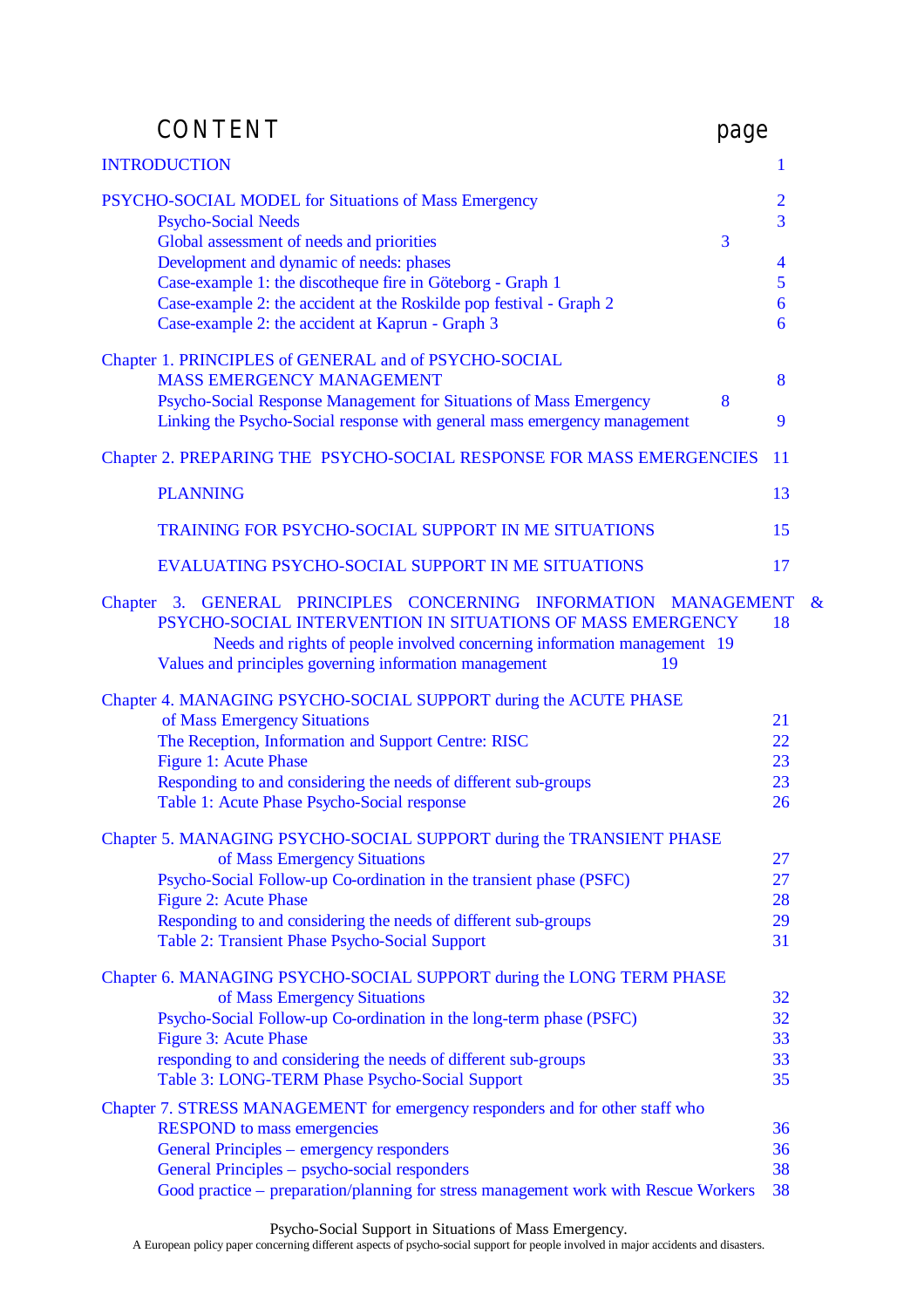# **INTRODUCTION: GENERAL OBJECTIVES and LIMITATIONS of this POLICY PAPER**

In almost every Member State of the European Union some kind of psycho-social intervention is initiated after mass emergencies. During recent years, different professional and voluntary workers, agencies and organisations have provided a range of services in the immediate aftermath of a mass emergency (ME). There is however a striking variety in activities, methods and approaches to the provision of psychosocial support, depending upon prevailing theories, economic resources, culture, and situational characteristics. Gradually the idea has emerged that psycho-social interventions need to be prepared in advance and must be effectively co-ordinated and structured during the different phases.

To what degree the different forms of psycho-social support meet the real needs of those involved in major accidents and disasters is still open to debate. But it would be socially and morally unacceptable in those situations to do nothing or to provide services in an ad hoc and uncoordinated way. Public authorities have in this context, an undeniable responsibility to make sure that preparing, planning and evaluating psycho-social intervention is part of a sound ME response management. After all, a highly industrialised and civilised society should guarantee each individual, without exception, the unalienable right to support and assistance in all difficult, precarious or emergency situations.

This document offers guidance for policy makers concerning psychological support and social accompaniment for those involved in situations of mass emergency. It reflects the actual state of professional consensus on this subject, resulting from a series of exchanges of experiences and discussions between emergency service workers, academic experts and civil servants, coming from all over Europe. These policy guidelines can of course not be a substitute for scientific research and debate, nor can they be an excuse for excluding the different partners from the whole process of preparing the psycho-social ME management.

The focus of this paper is on preparation, operational management and evaluation of a psychosocial response that is specific for mass emergencies. The recommended principles and methods should assist decision makers and practitioners in order to improve the appropriateness and the quality of response. This guidance is not intended to be prescriptive and it would be inappropriate if the guidelines were mechanically followed as a strict manual. The guidance shouldn't be an obstacle for further evolution. The organisation and provision of expert support services, and the necessary training and planning beforehand should not preclude other helping initiatives or support given by relatives, social networks and services within the framework of general health care. A European Policy Paper should indeed offer the possibility of a flexible implementation according to the evolving nature of the social context, socio-economic possibilities, organisational policy, professional standards, cultural values, customs, and trends in public opinion of each individual country.

There still is a lot of scientific uncertainty about the nature, extent and evolution of the needs of people affected by mass emergencies. Further systematic and critical evaluation is needed to continue to develop a clearer understanding of the psychological and social needs that evolve following mass emergencies. It is also necessary to continue to evaluate the efficiency and effectiveness of psycho-social interventions. It is hoped that this document can contribute to an improved psycho-social support and to a better general mass emergency management in the future.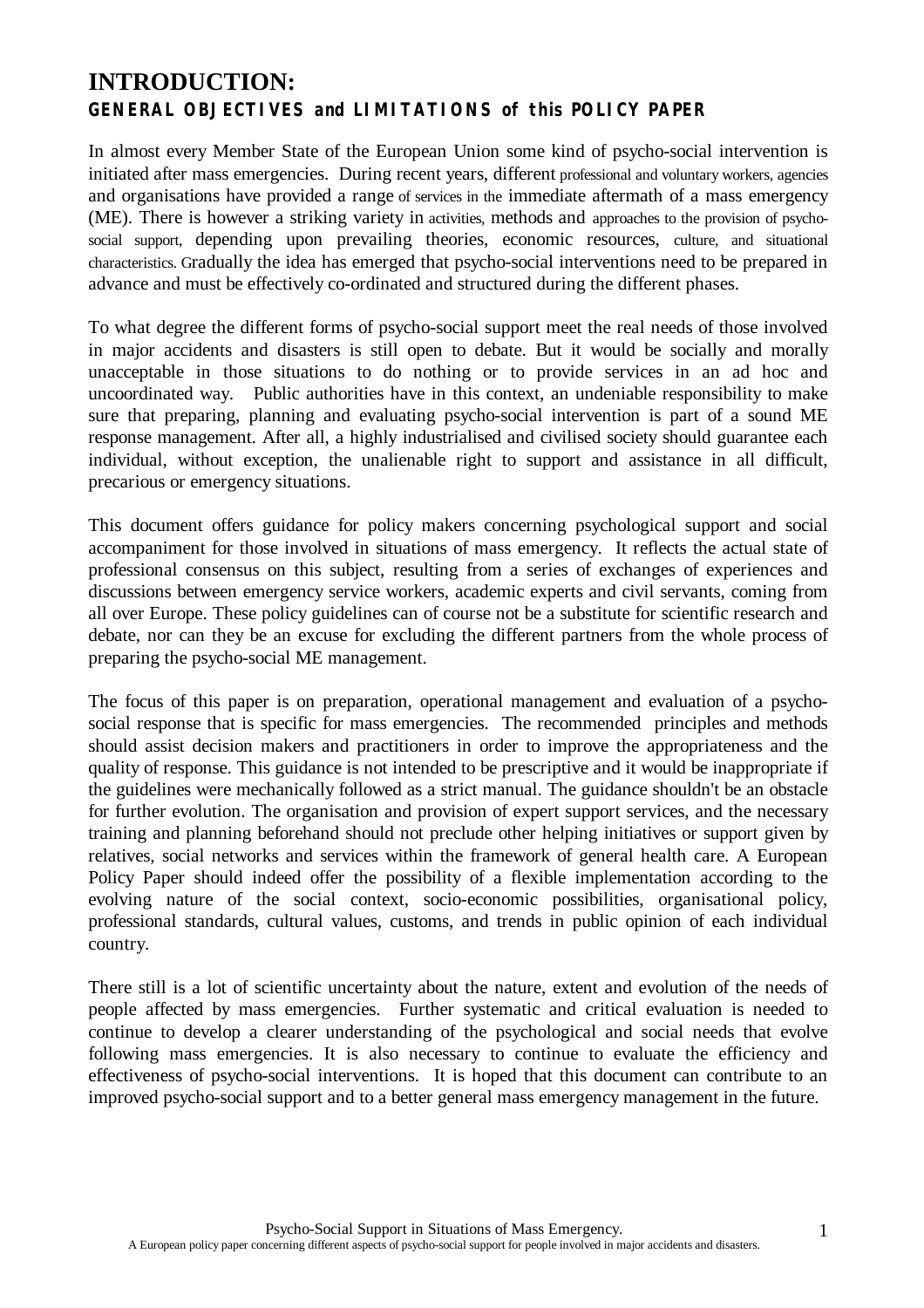# **Psycho-Social Model for Situations of Mass Emergency**

# **Psycho-Social Needs**

It may appear evident, but it should be emphasised that psycho-social support should be considered from the point of view of the people involved in a mass emergency. Their needs and the interests of the general public should prevail over sometimes competing or conflicting partial interests (e.g. of press, authorities, organisations...) and over established doctrines.

Experience has taught us that major accidents and disasters do not produce a huge amount of victims with acute psychiatric disturbances. The professional consensus is that there is no need for rushing a large number of psychologists or psychiatrists to the scene. Nor should psycho-social support in mass emergencies be restricted to professionals giving individual critical incident care in large numbers. The psychological reactions of people in the immediate aftermath of a mass emergency can be considered to be "normal", in the context of "abnormal" circumstances. People involved in major accidents or disasters have very practical and social needs which are important as such. Those needs may also have a psychological impact, particularly if they are not appropriately responded to and managed.

The nature and extent of psycho-social needs in ME situations are such that they may exceed the immediate coping capacity of the affected community to the extent that every-day resources are insufficient in order to be able to respond effectively. But major accidents and disasters do not only differ from situations of individual emergency or from small- scale accidents by the sheer number of affected persons. When a lot of people are involved in an emergency, When a lot of people are involved in an emergency, somewhere the quantitative changes add up, resulting in a qualitative jump in complexity.

The response to a ME therefore requires a special approach that is essentially preventive and collective in nature, although curative care can be necessary for some individuals. Both injured and non-injured persons (including relatives and friends) can - especially in the immediate aftermath have practical, information, social, emotional and psychological needs that require anticipation and a pro-active response of well co-ordinated multidisciplinary support. In these circumstances a combination of various interventions, support and counselling are required. Psycho-social needs are likely to persist over a much longer time frame than the usual intervention period of emergency services. Continuation of collective, pro-active multidisciplinary support may sometimes need to be complemented with specific, punctual psycho-social interventions.

It would however be unrealistic to expect that psycho-social intervention, however well organised, will lead to a rapid and more or less total relief of suffering. It should also be emphasised that the most important psycho-social support for those involved in mass emergencies, results from the helping, healing and emancipating social mechanisms involved in interpersonal relationships and social networks. Experience has shown that witnesses, bystanders and survivors in situations of mass emergency, often react spontaneously by offering help, comfort and compassion to victims, even before emergency services arrive on the scene. The suffering and misery of others can arouse strong feelings of human solidarity, empathy and desire to give mutual assistance.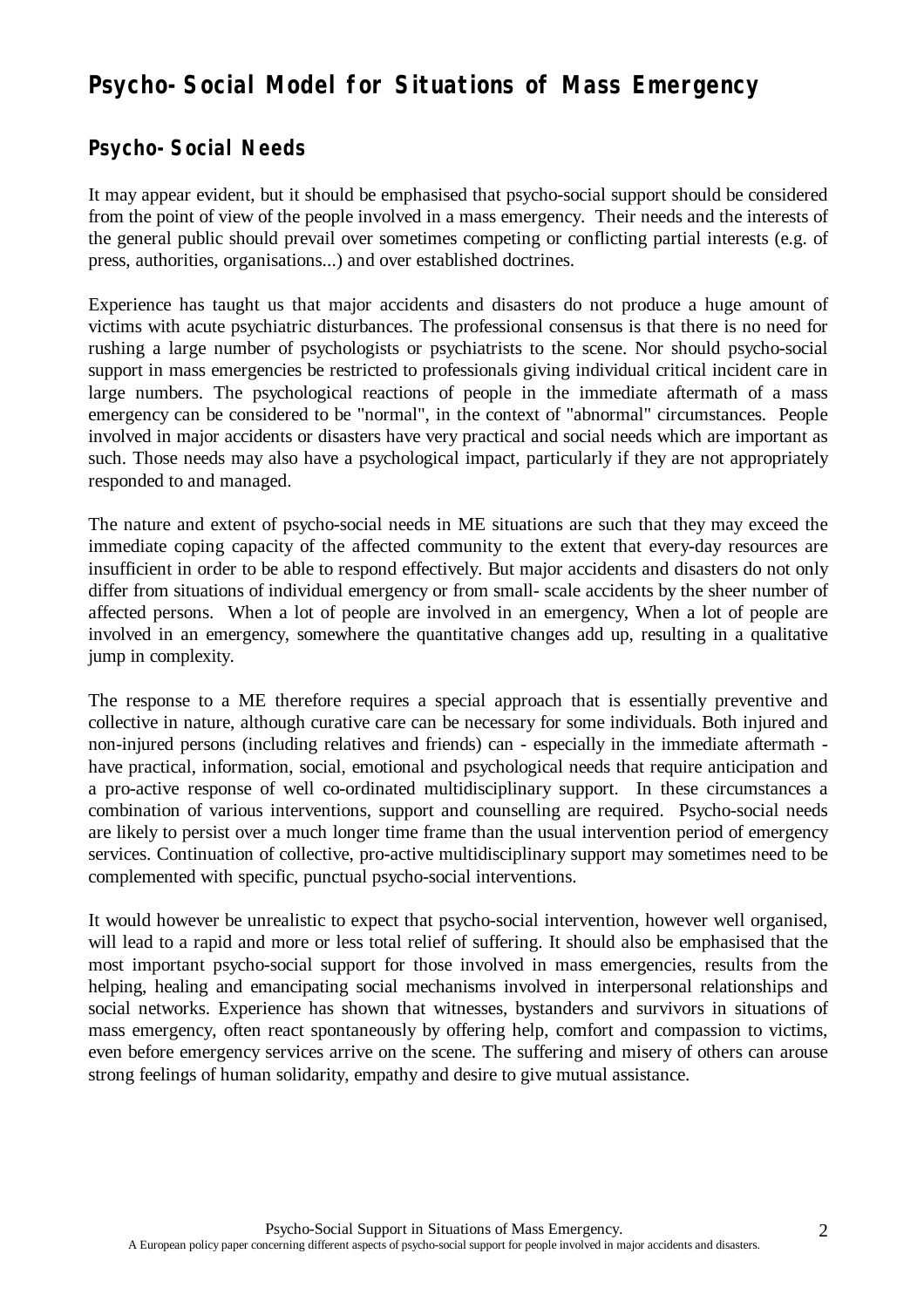Even so, is it the family, friends, colleagues, neighbours, and all those people that are part of a social network of a given society that are in the long term, crucial in coping with possible psychological distress and social problems. Socio-economic and cultural factors, and the given social and political context, also determine to a large extent whether authorities or institutions organise a specific intervention (comprising psychological support, social accompaniment, practical assistance and/or medical care) and the way this is perceived by those involved in a ME.

# **Global assessment of needs and priorities**

People involved in a major accident or disaster have different immediate, short- and long-term needs, depending on the type and circumstances of the emergency. Given the urgency and the relative shortage of available resources that characterise a situation of mass emergency, there does exist - from the perspective of those involved - a hierarchy of needs. Even though they all add up and are necessarily linked with each other, a differentiated response is required, priorities must be set and choices need to be made.

- 1) Rescuing and maintaining the vital functions is of course the number one priority, including:
	- basic and advanced life support and emergency medical care
	- shelter, drinking, eating, sleeping and basic hygiene
	- interpersonal contact, communication and the exchange of information
- 2) Elementary support should be offered, enabling those involved in a ME to go on with their lives, in respect of their dignity, privacy and liberty:
	- material, logistical, technical
	- social, emotional, psychological
	- information.
- 3) Finally, maintaining (or regaining) physical, mental and socio-economic comfort and Returning to usual activities in life can require further support:
	- material, logistical, technical, financial, administrative, legal issues
	- social and psychological support (including rituals and memorials)

challenging specific vulnerabilities and enhancing individual and social autonomy. enhancing individual and social autonomy.

In this sense we can differentiate between the physically injured, deceased persons and physically unharmed survivors. However, relatives and close friends of those directly involved also have needs and interests, which should be attended to. Bystanders or witnesses of mass emergencies, reporters and media personnel, and also responders (rescue workers, police, medical emergency services, psycho-social workers) themselves can have specific psycho-social needs. Until recently however, the response to a situation of mass emergency was only considered from a purely medical-therapeutic point of view. Previously, the most common response was to consider the needs of physically injured victims, with little attention paid to the needs of uninjured survivors, relatives and responders.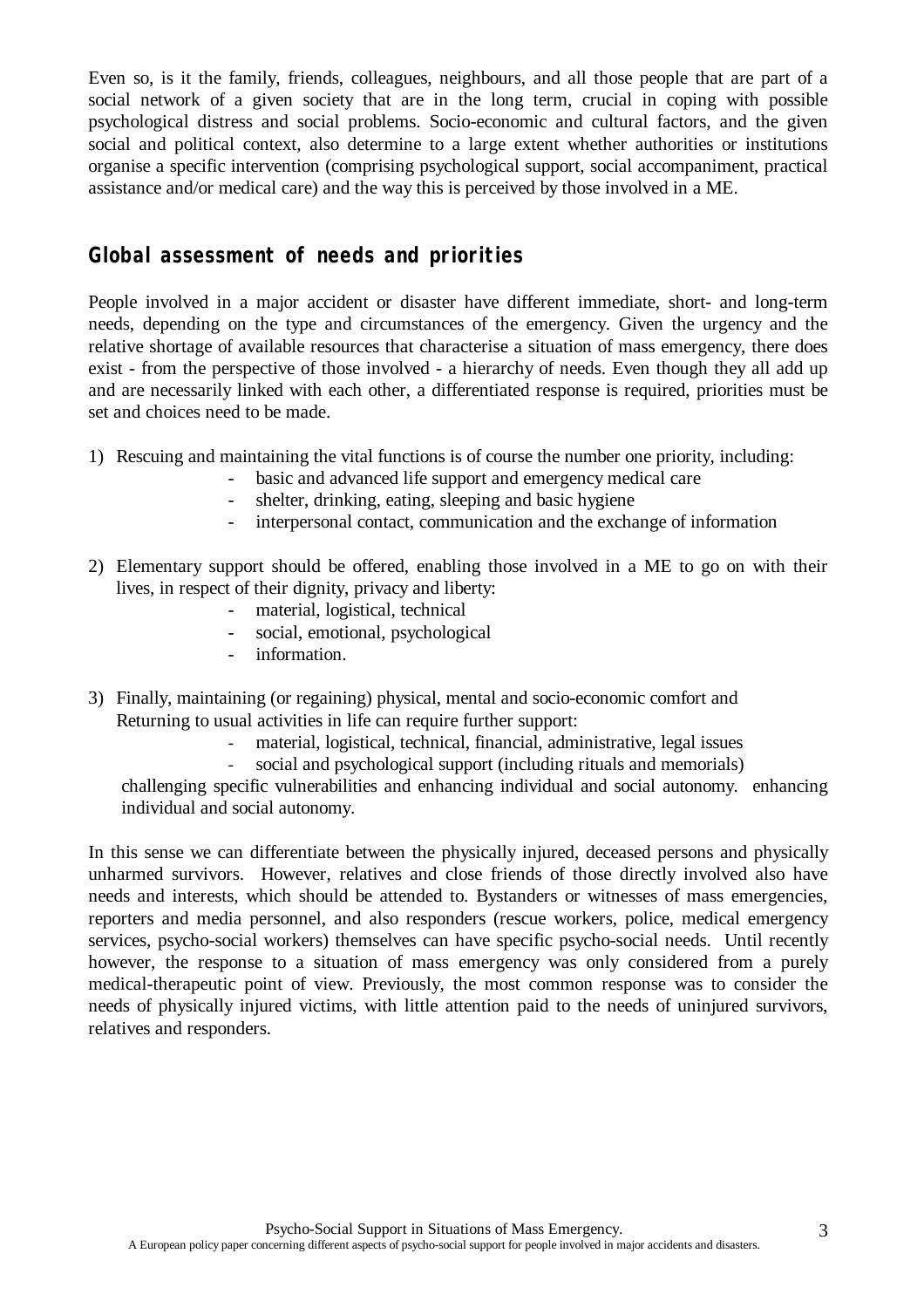# **Development and dynamic of needs: phases**

The psycho-social model of this Policy Paper follows the evolution in time of the quantitative and qualitative features of the psycho-social needs of people involved in mass emergencies. A pragmatic classification is used (based on the collective psycho-social needs), where there is an acute phase, a transition phase and a long-term phase. The time line depends on the nature of each ME, and it is therefore difficult to specify the duration of each phase in terms of number of hours, days, weeks, months or years.

### **Pictorial illustration: the different phases of a psycho-social model**

### **Extent of (collective) psycho-social needs**



**The pictorial illustration** above represents the relatively large rise in the needs of a group of affected persons in the immediate aftermath of a mass emergency, followed by decline during the acute phase, be it because of their fulfilment or because they no longer exist. For example, when an uninjured person returns home, providing food and accommodation for them becomes unnecessary. The fact that there is an overlap between needs during the acute and the transition phase. Indeed, the evolution of needs doesn't follow exactly the same time pattern for each individual. While some have started to visit injured victims (e.g. where practical help with transportation is needed), uninjured victims who have already returned home may already have needs belonging to the transition of return to life as usual (e.g. practical assistance with administrative formalities). On the other hand the specific characteristics of each of the needs of people affected will change over time. Information for example, is always needed but on different topics depending on the time and phase.

In the immediate phase, it is crucial to know the whereabouts of loved ones involved in a mass emergency, while later advice may be required on how to deal with learning problems of schoolchildren or with career reorientation. Over time (starting during the transition phase and certainly in the long-term phase), a response will be provided more and more by the usual resources of health care and social services.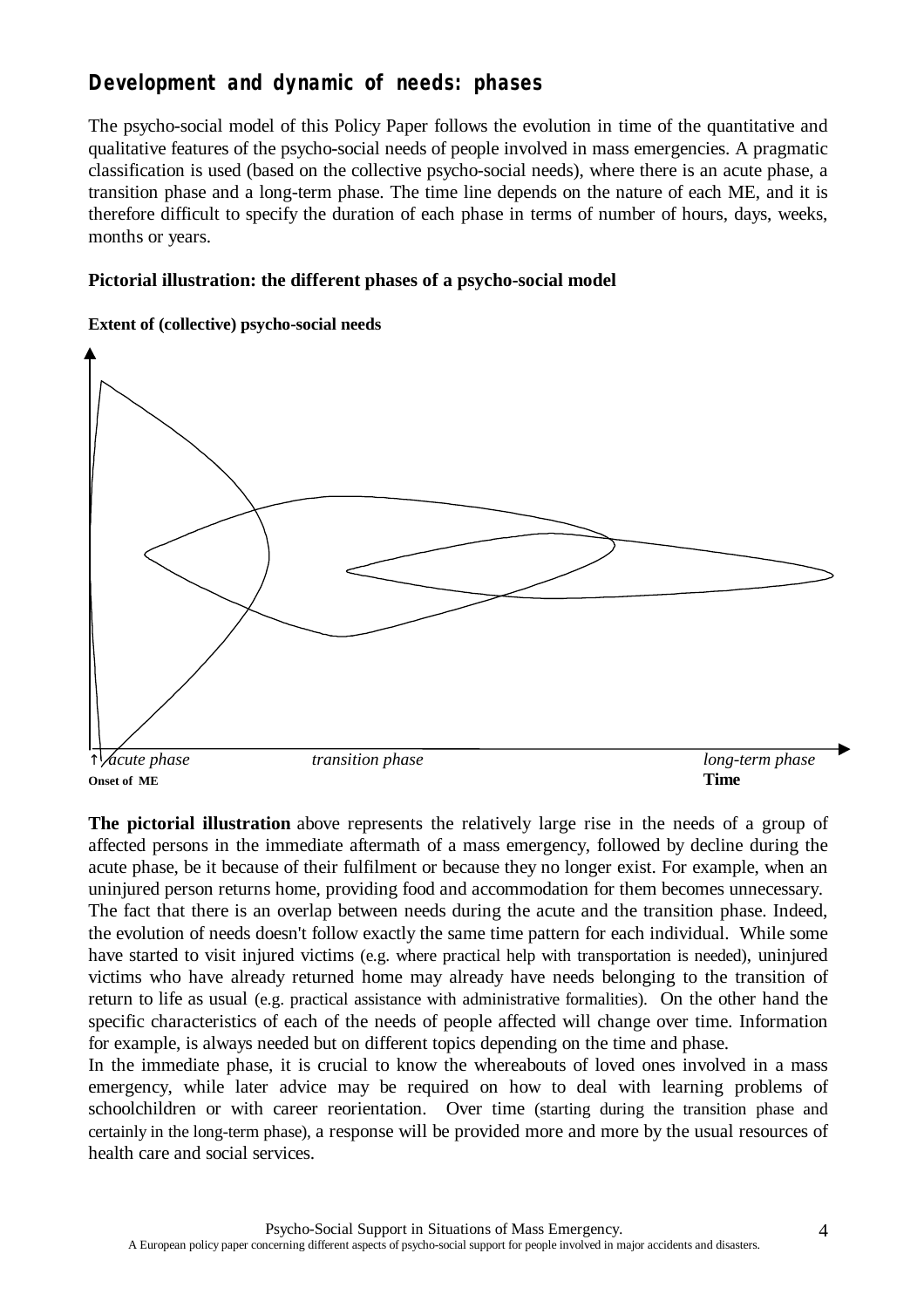### **Case example 1: the discotheque fire in Göteborg, Sweden, 1998**

Just before midnight on 29 October 1998, a fire broke out in a discotheque located on the second floor of an old warehouse in the city of Göteborg, Sweden. Some 400 young people aged 12-21 were inside the premises at that time. Despite a rapid response from the Fire and Rescue Service, 60 teenagers died entrapped in the burning building. The medical treatment on scene was limited due to physical abuse of ambulance crews by bystanders and friends of the injured. The "load and go" principle was used bringing nearly 200 injured people to the hospitals within the area in a short time span, most of them were only slightly injured. Thirteen patients had to be transported to Burns Units elsewhere within and outside Sweden. Some had very severe burns that will disfigure them for life. Three persons died in hospital due to burn and lung injuries. A major strain on the Health Care System was caused by an enormous demand for Psycho-Social Support. The majority of the people directly affected were second generation immigrants.

The graph below is an attempt to show how the needs of the group directly affected by the fire changed over time. This graph is only a simple illustration and does not attempt to be precise or accurate in a scientific way.

**Graph 1:** graphical representation of the percentage of people involved and the evolution of their needs in the aftermath of the 1998 discotheque fire in Göteborg **% of affected group**



Graph 1. illustrates the evolution of medical, practical and psycho-social needs in the aftermath of the 1998 discotheque fire in the city of Göteborg. Some 200 young people needed some form of medical treatment. The medical need decreased quickly, but lasted for a long time for those with severe burns.

Practical needs were limited at the beginning, but increased over time and especially on special occasions like funerals, trials and anniversaries. While in the acute phase, practical and medical needs were prominent, the psychological needs increased rapidly during the first week and remained high during the first year. It is estimated that two years after the accident approximately 30 % of the young people still needed treatment for PTSD and other psychological disorders.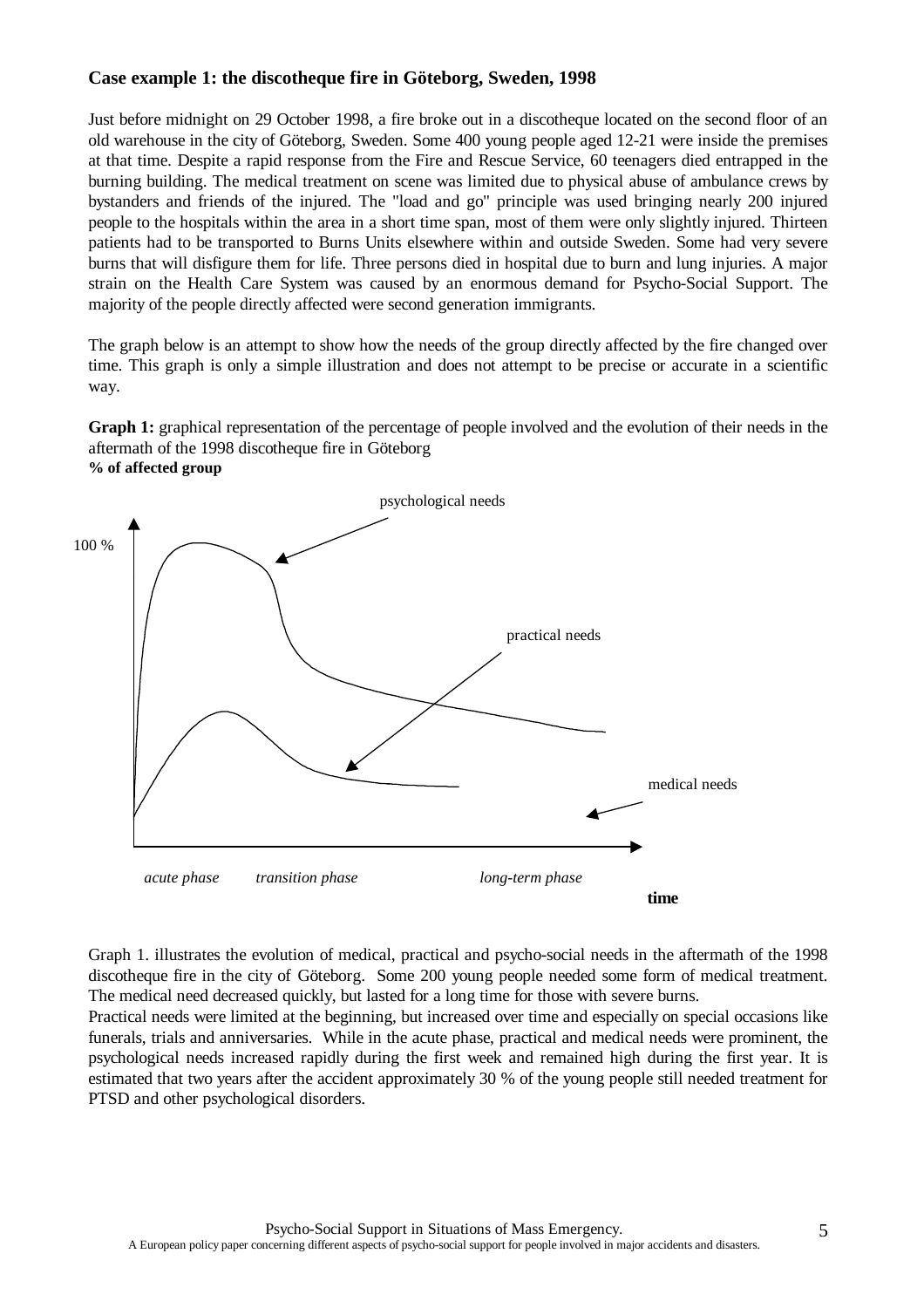### **Case example 2: the accident at the Roskilde pop festival, Denmark, 2000**

During a concert with the rock band Pearl Jam at the Roskilde Festival in July 2000, 9 young people died in the crowd in front of the stage. Course of death was probably suffocation. The graph is an attempt to show how the needs of the group directly affected by the accident changed over time. This graph is only a simple example and does not attempt to be precise or accurate in a scientific way.

**Graph 2:** graphical representation of the evolution in time of the needs of the group of survivors from the accident area in front of the Orange stage in the 2000 Roskilde pop festival

#### **Quantity of needs**



Medical needs: treatment for physical injuries and transportation to hospital. Psychological needs: psychological support from crisis centre and from each other, assessment and follow-up treatment.

Practical needs: information about the accident and contact to relatives.

#### **Case example 3: the accident at Kaprun, Austria, November 2000**

In November 2000 a fire broke out in a small train bringing tourists to a popular place for skiing. Only a few people on board managed to escape and survived, and 155 persons in the train died. People affected comprised families and friends, the Train Company and their workers, and the inhabitants of Kaprun.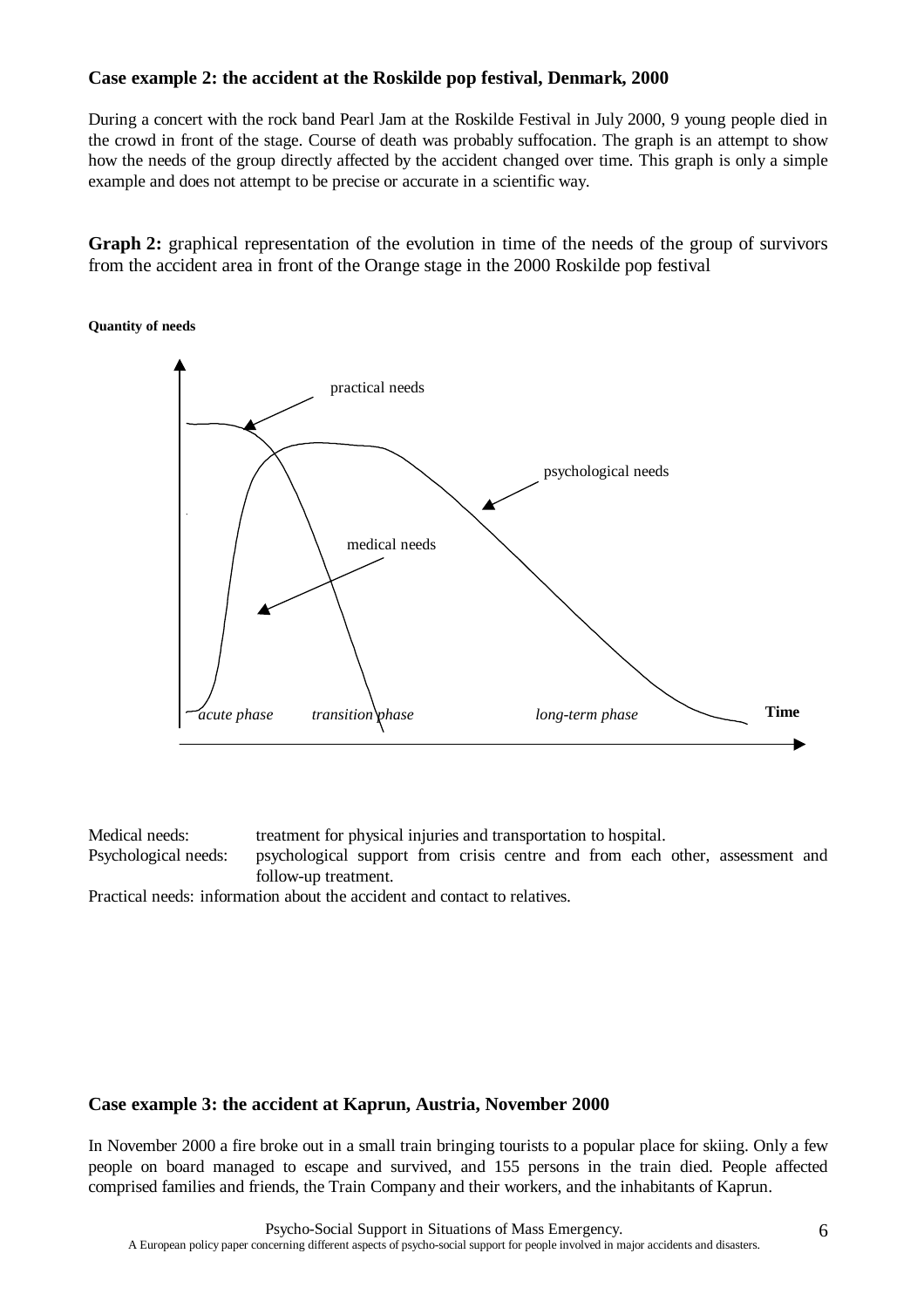**Graph 3:** graphical representation of the evolution in time of the medical and extraordinary psycho-social needs of one individual family, who lost a son in the train accident in Kaprun, Austria, November 2000

#### **Extent of the needs**



Both the father (who collapsed at the beginning), and the mother (with slight allergic problems), had minor medical needs. There were some practical needs for the family as a whole, such as: transport from their home to Kaprun, care for children of siblings while travelling to Kaprun, collection of items to identify the body, housing in Kaprun, transport of the body, arrangements for the funeral, protection against mass media in Kaprun and in the family's home town. There was a high level of need for the whole family to express emotions and to be supported in their coping process. In 2001 two persons are having psychological treatment, while the practical needs of the family are related to legal problems concerning the insurance. After a relatively high level of need for minor medical care in the acute phase, came increasing psychological needs, which persisted in the long-term phase for at least two family members. Graph 3. is only a simple illustration and does not attempt to be precise or accurate in a scientific way.

Each of the following chapters considers different aspects of psycho-social support. Within each chapter there is an outline of the general principles of managing psycho-social support in mass emergencies, which are also presented in an Executive Summary of this Policy Paper. Examples, anecdotes, case stories and graphics will be used to illustrate the general principles (good and bad practice) and where possible these principles are linked to the evidence base within scientific literature. To assist in sharing a common understanding of concepts and terms, Annex 2. establishes some pragmatic operational definitions that are based on a large consensus in the scientific literature and in the field of emergency services, medicine and psycho-social work. In addition, a Glossary of other terms used in the document is in Annex 3.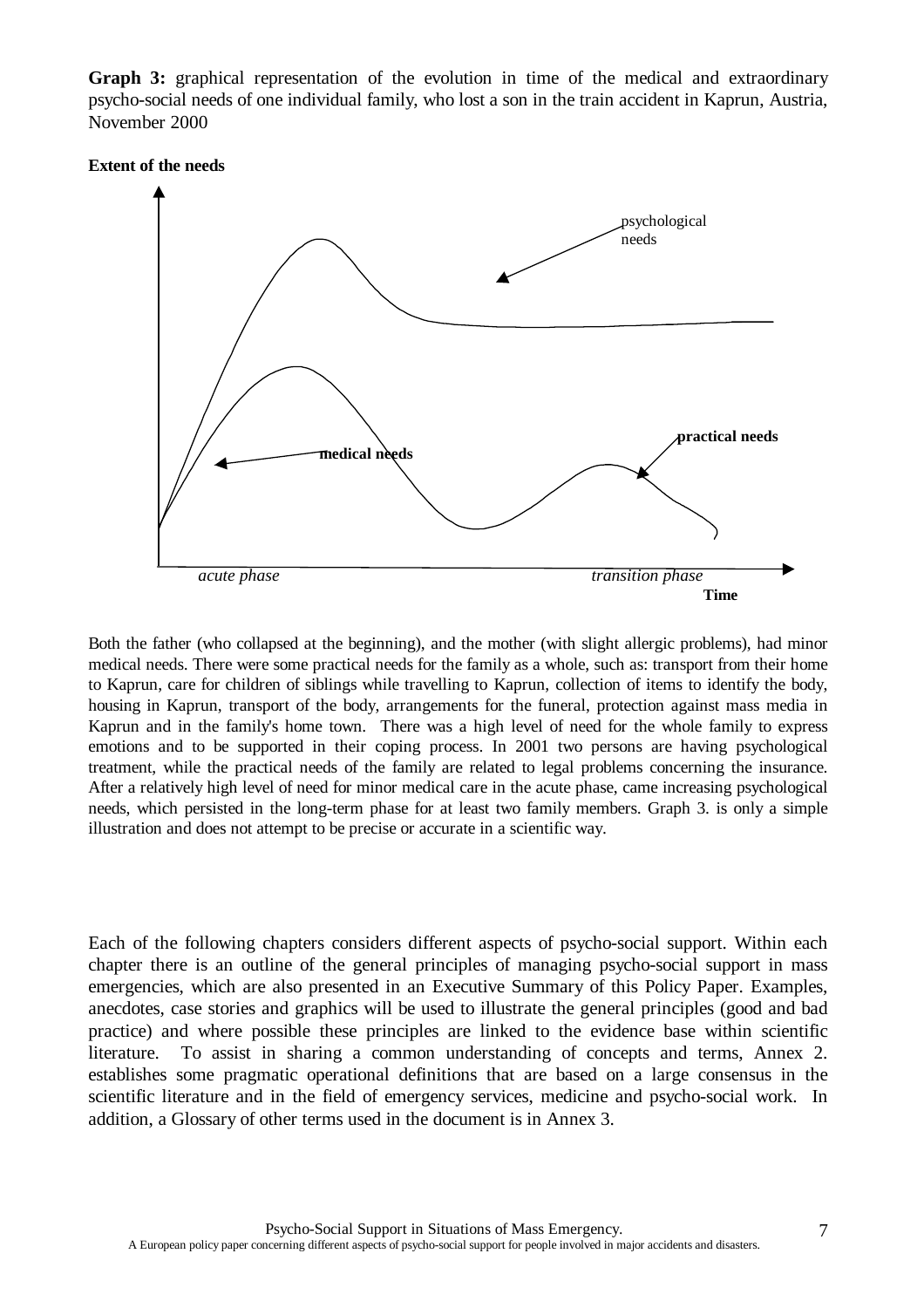# **Chapter 1 PRINCIPLES of GENERAL and of PSYCHO-SOCIAL MASS EMERGENCY MANAGEMENT**

# **Psycho-Social Response Management for Situations of Mass Emergency**

Although techniques and methods of individual support are useful in situations of ME, they should be supplemented with other appropriate measures, specifically a more global approach. This should lead to an integrated multidisciplinary and multi-component psycho-social intervention. Managing psycho-social intervention in a ME requires a different approach, compared to individual or smallscale accidents. The main reason for requiring a different approach is not only the relative inadequacy of resources due to the large number of persons involved, but also the increased complexity and characteristics of group dynamics.

The general principles of management of a ME emerge from consideration of the following issues. This reflects the current professional consensus regarding the effects of a ME.

- **•** People are social beings and their behaviour, appraisal and emotions are not only influenced by their own situation. People are sensitive to harm done to others. This makes them vulnerable to the effect of loss and separation (e.g. of family members). Sharing common experiences and/or the sense of belonging to an affected community can also have a profound psychological impact. It can reinforce feelings of helplessness/ powerlessness, and a sense of identifying with others who are affected. The need for belonging to a group is often reflected in the holding of reunions, ceremonies, collective rituals and memorials.
- Individual perceptions, emotions and behaviour are strongly influenced by the social context (including a given cultural-historical context). A ME can affect people by the changes in their living environment (i.e. displacement and relocation) and challenge their own beliefs about the world.
- The urgency, stress and pressure of a ME can impact on the responders, their professional behaviour and decision-making, as well as emotional state and well being. This adds a further dynamic to the already complex characteristics of a ME.
- ß Logistics of practical assistance in situations of ME are of a different scale, and can be of a provisional and collective nature. Transport, accommodation, food and drink (for hundreds of people after a transport disaster; for thousands in case of an earthquake) may need to be provided on a much larger scale and may involve a large degree of complexity with regard to co-ordination and implementation.
- The handling of substantially more data and the lack of a general overview of the situation complicate the whole process of information handling (from an operational point of view as well as concerning the impact on those involved). The risk of uncertainty, misinformation or rumours increase, proportionate to the size of the affected group. The identity of affected persons may also take longer to establish.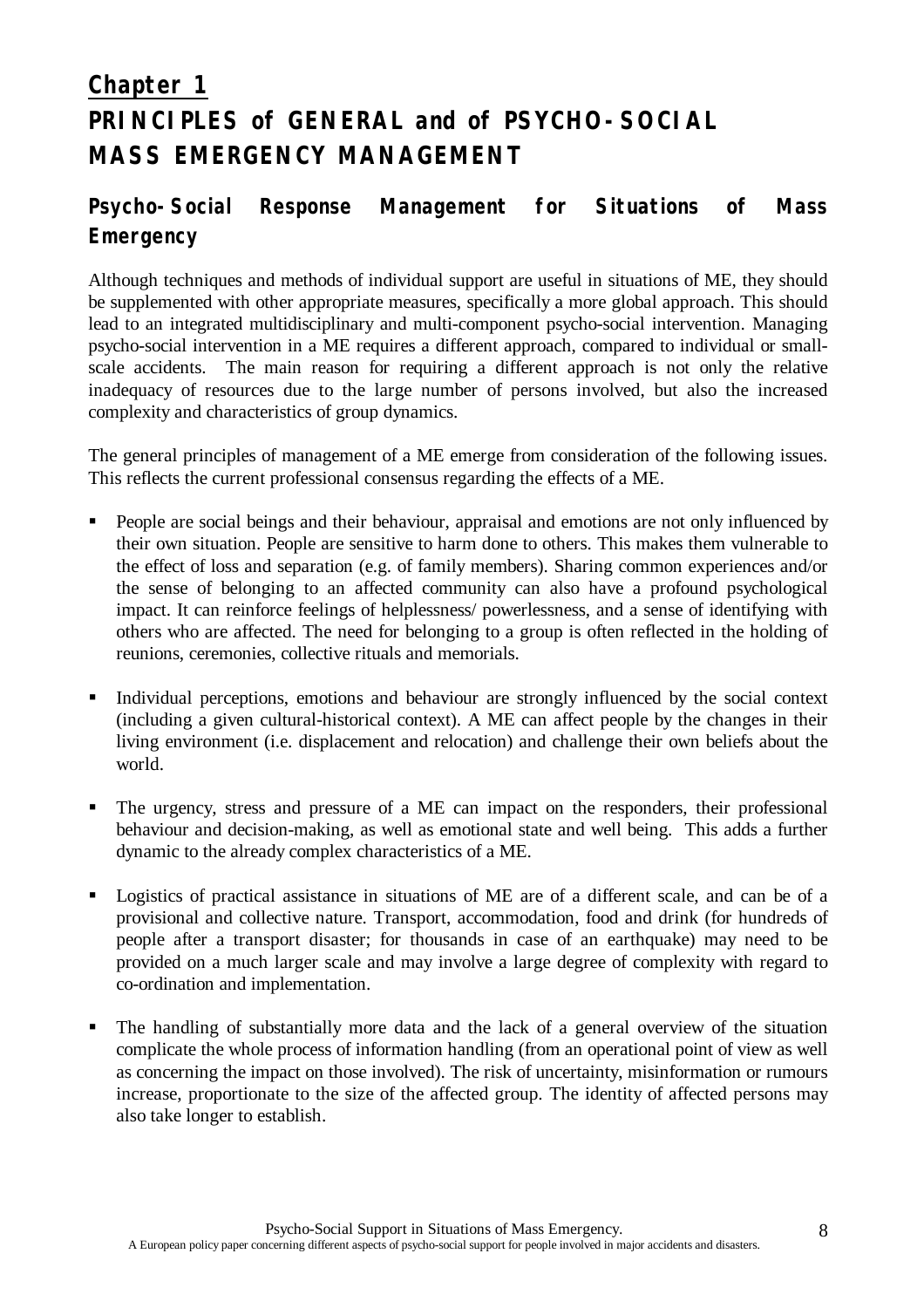- In a ME, it is often impossible to have time and opportunity for an individualised relationship ('colloque individuel') between responders and those involved. Attention to individual needs and interests must give way to global priorities and group interests. The prevailing culture of rescuers and emergency services is more event-oriented and collective than focussed on specific individual needs.
- ß Non-injured people are mobile and more independent of emergency agencies, which makes the response to their needs all the more complicated to manage if there are a large number of them. Some disappear from the scene very rapidly and do not seek assistance from responders. Other people may put their demands or questions to different agencies/helpers at the same time.
- The social, political and media impact of a mass emergency can be more complex and larger than that of minor incidents with the same number of people involved.

## **The general principles of management that emerge from professional consensus would include the following:**

- The psycho-social response in situations of mass emergency should be pro-active, instead of waiting to react to a problem or demand that may arise.
- ß A more continuous appraisal of the global situation is needed for the long term, and this includes more than the follow-up of each individual affected.
- Continuous evaluation is required, not only of the methodology and approaches used for support of individuals, but especially regarding the ME specific approach, with the objective of integrating lessons learned in the event of new situations of ME.
- It is important to be clear about who is leading the organisation of psycho-social support, and equally important is that the psycho-social support is clearly linked to the medical emergency management function.

# **Linking the psycho-social response with general mass emergency management**

As stated above, this specific approach for preparing the provision of psycho-social support must be integrated in the general management and overall response planning for situations of ME. A pragmatic, and probably the most efficient, way would be to link the psycho-social response with the medical emergency planning. Initiation of psycho-social activities could be coupled with the activation of medical emergency services, rather than establishing ad hoc and separate procedures.

In the immediate aftermath of a mass emergency, psycho-social support should be part of the activities of all emergency services (fire brigade, rescue and medical emergency services, police, logistic and technical teams) as well as being provided for the general population by separate teams of psycho-social workers. However, a psycho-social manager (PSM) or co-ordinating agency should do the operational management and co-ordination of psycho-social support in the acute phase. This is all the more necessary, given the fact that an adequate psycho-social response almost always requires co-operation across administrative borders (municipality/ county/ city/ country) as well as across different organisations and agencies. When the emergency services have completed their involvement in relation to the immediate aftermath, the co-ordinating manager/agency should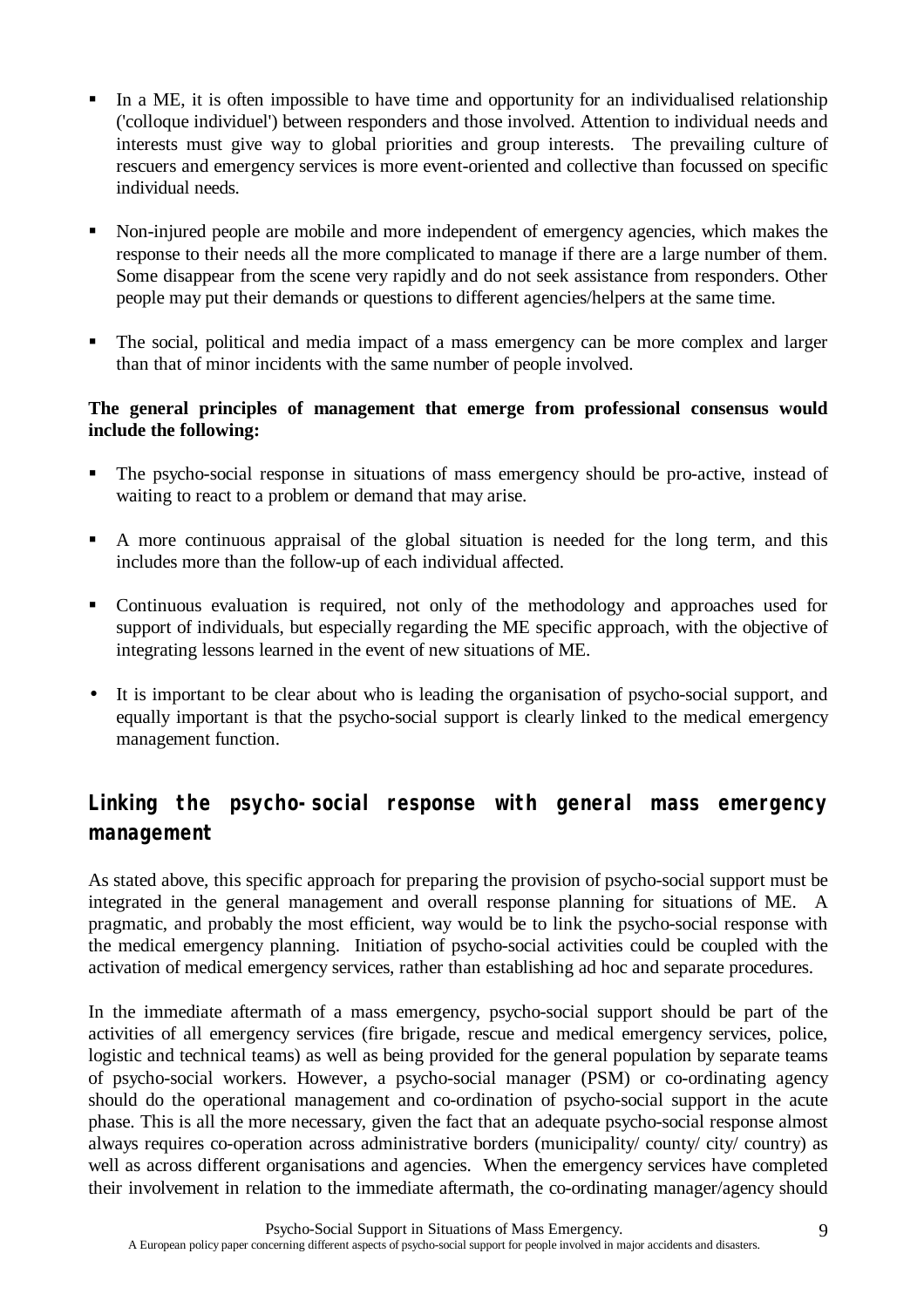also ensure the follow-up for responding to the psycho-social needs in the transition and long-term phases, linking up with the usual (non-emergency) social services and health institutions.

Integrating the psycho-social response into the routine of medical emergency services (ambulance services, pre-hospital medical emergency teams, accident & emergency departments of hospitals) however, requires an adaptation of the thresholds for alert. This means that the criteria for activating a psycho-social emergency plan must be related to the total number and the vulnerability of people affected by an emergency, which is not necessarily the same as the number of injured people. This approach is compatible with the generally accepted multi-factorial approach to the concept of 'health' of persons/communities involved (e.g. bio-psycho-social), which cannot be reduced to the incidence of physical trauma or disease. A traffic accident for example, with a small number of physically injured people and a large number of physically uninjured people, does not require extraordinary measures from the health services, but should provoke an adequate ME psycho-social response. On the other hand, if from the point of view of emergency medical services, there is a situation of mass emergency (i.e. with large numbers of physically injured people), then the psycho-social ME plan should also be activated.

In addition to the above, there should not only be an integration of the psycho-social response for ME situations in local, regional and national plans, but in case of major accidents or disasters involving people from other countries, multinational follow-up and co-ordination should also be prepared. This is a particularly important consideration, given the fact that MEs not only occur close to or across national boundaries, but at any point in time there is likely to be a large number of people travelling outside of their own country, within the European Union.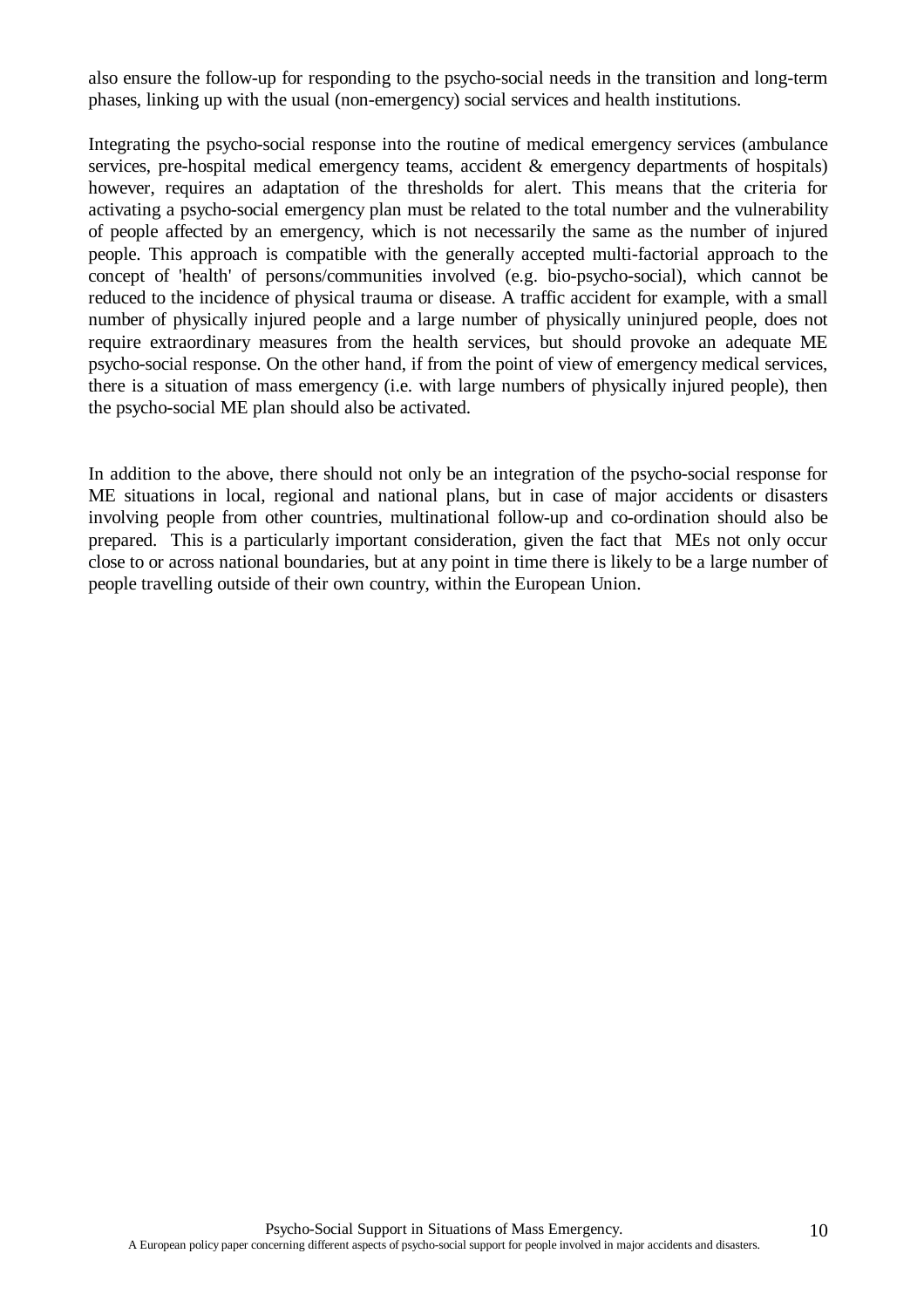# **Chapter 2 PREPARING the Psycho-Social response to mass emergencies**

Although it is impossible to anticipate the specific problems of all potential MEs, developing core levels of preparedness for psycho-social intervention is necessary. Psycho-social intervention must be well prepared to ensure maximum **effectiveness** in achieving the objective, making sure that people involved in a ME get what they need, when they need it, and where possible preventing long-term harmful effects. Good preparation can also improve the **cost-efficiency** of psycho-social interventions.

There are four key areas that need to be considered in the context of preparing the psycho-social response to mass emergencies:

- 1) **Planning**  a key element is the development of a pre-established, general plan that is the basis of the psycho-social response for all type a major accidents and disasters, irrespective of their nature.
- 2) **Training**  it is crucial that staff who are directly involved in delivering services (psycho-social support, but also emergency services responders) are aware of psychological, social and organisational aspects in the context of responding to a ME. Specific training is important, but will need to take account of existing skills, and will depend on the nature of the roles, responsibilities and tasks expected.
- 3) **Evaluation** continuous evaluation of the preparation, of the activities during all stages and of the final results doesn't only serve scientific purposes, but should also be part of preparing the response of the next ME.
- 4) **Information management** consideration of systems and approaches for management of information during and following a mass emergency should be incorporated in the preparation and planning stage. There are a large number of issues that need to be considered in relation to information management. For this reason, information management is discussed in detail in chapter 4.

There are also other factors that need to be taken into account, although they do not belong to the preparation of psycho-social interventions as such.

It appears to be increasingly necessary to increase general public awareness on psycho-social aspects of ME, in order to enhance insight and realistic expectations, as well as part of the general approach of empowering people.

Raising awareness of psycho-social aspects of MEs for emergency responders (i.e. firefighters, police and medical staff) is equally important. Joint planning and exercises is one factor. Specific training to these professional groups can sensitise them regarding general attitudes and can assist these staff to develop their skills in responding to psycho-social impact for people injured in MEs, but also towards non-injured survivors and their families. Joint planning also assists in developing a shared understanding of the role and tasks of both emergency services staff and those involved in providing psycho-social support.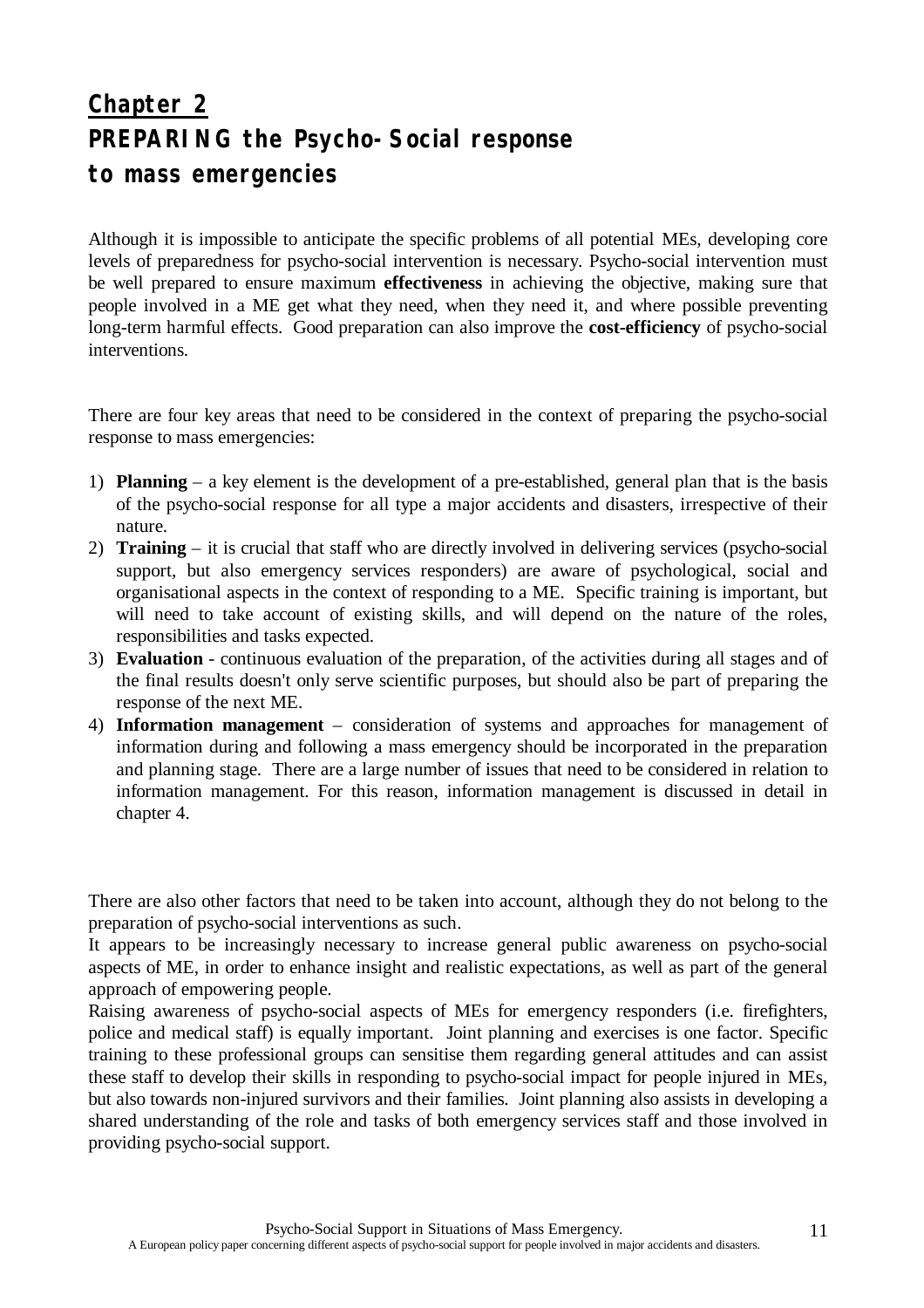Emerging from the experience of previous MEs and from a general professional consensus, there are some agreed general principles that apply to the preparation of the psycho-social response to mass emergencies:

- **Flexible arrangements prepared beforehand, and supported by appropriate training for staff, are** helpful during the process of **decision-making** especially given the constraints and pressure on resources. In the immediate aftermath of a ME, there is the urgency, uncertainty, confusion, and threat of the situation. Added to this is the pressure of the needs, demands and behaviour of the people affected. The well-meaning, but sometimes euphoric desire to help must also be managed along with the challenge of massive media coverage and the possible confrontation with the particular interests of individuals, politicians and organisations. Simple, standard formats for assessing psycho-social needs and for mobilising resources can assist greatly in providing an adequate organisational response, avoiding duplications in output.
- Mutual understanding on the scene, and **operational co-operation** between psycho-social partners and between different agencies can be improved by pre-established mechanisms of collaboration, building on the routine of every day work, following a common approach and regularly sharing training exercises. Mobilising already existing resources and services which deal with small-scale emergencies on a daily basis, is also more cost-effective than the creation of a separate group of staff and resources specifically for ME situations. In the event of a ME, capacity to respond can be easily increased if there has been prior networking between psycho-social staff from different agencies (i.e. social services, hospitals, schools, or specific agencies), and if specific training has taken place.
- In order to ensure follow up and **continuity**, preparation should not be limited to the emergency response phase of evacuation, rescue, triage and initial medical treatment (the acute phase), but also consider the medium and longer-term psycho-social needs of those involved (transition and long-term phase). Prior knowledge, contacts and networking are also necessary for ensuring **appropriate and effective systems for onward referral** and to be able to effectively **advise** services concerning administrative, judicial, therapeutic or other specific needs.
- All of the above implies being able to make a realistic estimate of available/necessary resources that will be required and access to adequate financial support. These estimates of requirements for **resources** (and the **funding** to meet those requirements) may vary between the different European countries and regions. However, in each country and region, decisions will need to be taken about priorities. If these are explicitly made during the preparatory phase, then evaluation of these priorities becomes possible.

The following sections in this chapter outline in more detail, specific issues and general principles that apply to planning, training and evaluation.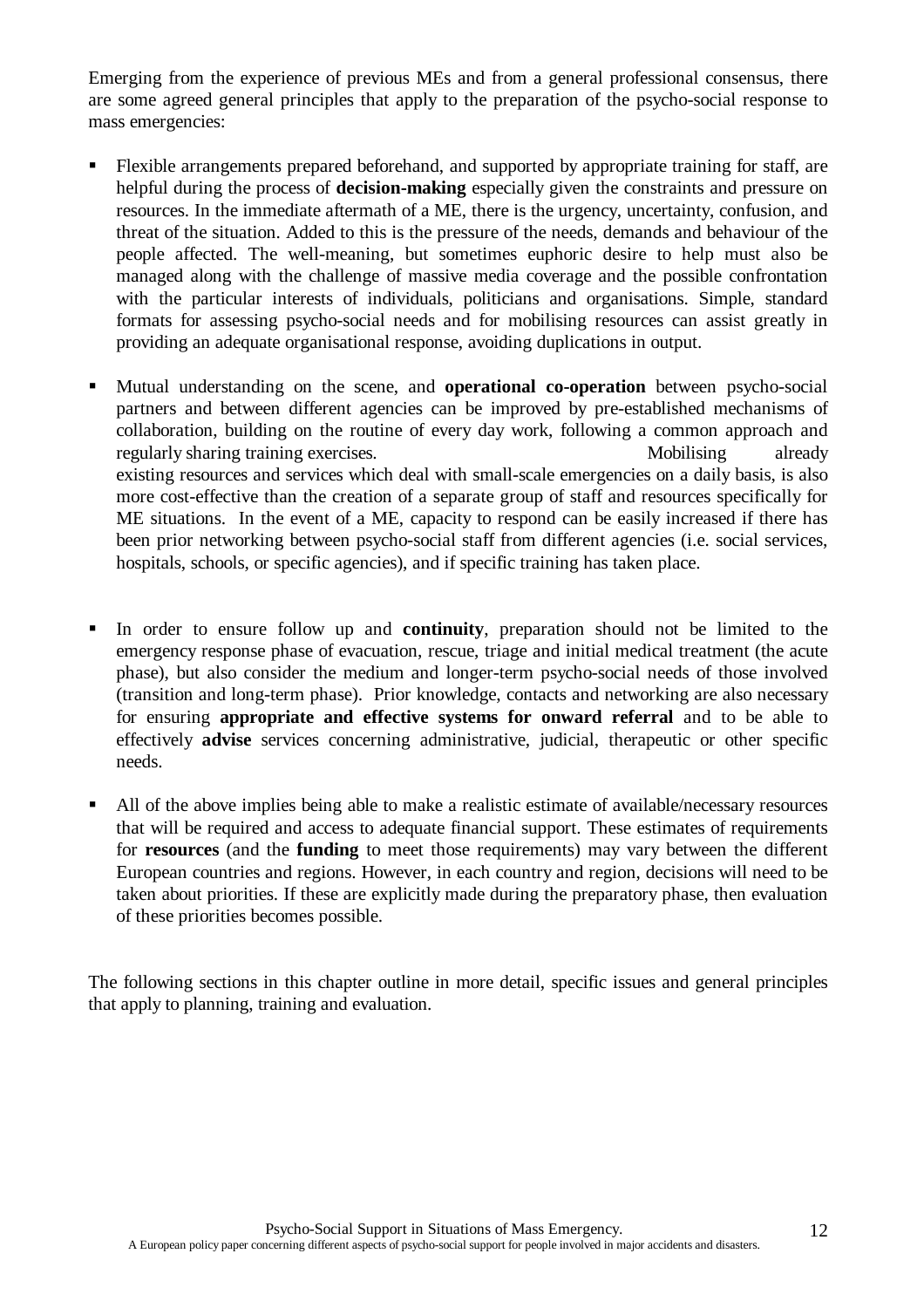## **PLANNING FOR PSYCH0-SOCIAL SUPPORT IN ME SITUATIONS**

The principal emphasis of planning must be on developing a core psycho-social response for a range of MEs. Important aspects of the planning process include:

- 1. Determining the **scope and extent** of emergencies for which psycho-social support will be offered.
- **The alarm threshold** used for activation of the psycho-social emergency plan is based on criteria for scale and severity of the consequences of an emergency (e.g. number of people involved), depending on the nature of ME. Criteria of psycho-social vulnerability must also be taken into account.
- **There may also be criteria for excluding scenarios** or specific situations where psycho-social intervention cannot be organised (because of financial limitations, for ethical or political reasons e.g. armed conflicts).
- 2. Criteria for identification of **people affected** for the different ME scenarios should be as explicit as possible.
- Based on the nature of their needs, there can be a **categorisation** of people involved and of sections of communities that may be affected (survivors; friends and relatives of deceased, injured, non-injured; witnesses and responders).
- ß It is also important to identify psychological and social **vulnerabilities** (e.g. specific risk factors – these are outlined further in the chapters relating to the acute, transition and long-term phases), or specific needs of people involved (e.g. children, elderly, disabled, tourists, immigrant workers, temporary residents, and people without legal papers).
- 3. The selection of the **organisations and local agencies** (health, social, educational), both statutory and voluntary, that are judged to be appropriate to involve in a **network** of psychosocial support for ME, should be based on:
- **Exercise resources** they can offer in relation to the provision of short- and long-term support (supporting, counselling, specialist medical or psychotherapeutic skills; technical, material and logistic resources: leaflets, photocopier, fax machines, telephone lines...)
- $\blacksquare$  the workload they can handle and their availability (weekend and outside office hours)
- $\blacksquare$  situations where they are not able or willing to respond
- aspects of co-operation regarding to ethics, attitudes, approach, experience...
- 4. Planning the **co-ordination** of the different psycho-social partners.
- **A)** Assignment of a **psycho-social co-ordinator / manager PSM** (or concluding a "Memoranda of Understanding" with a leading agency/consortium/multi-agency co-ordinating group), who is responsible for managing:
- the preparatory work: establishing training standards, a response network of psycho-social workers and a referral system for psycho-social follow-up or treatment
- $\blacksquare$  the alerting cascade and the initiation of actions (first assessment of the needs, initiating implementation of the psycho-social emergency plan, activation of the response network and of the psycho-social co-ordinating team)
- on-site operational management of people and organisations (external experienced consultants can be used to take the lead in the acute phase), which includes:
	- − objective and independent on-the-scene assessment of the psycho-social needs (avoiding inaccuracy, confusion or manipulation to serve personal, media, economic or political interests)

A European policy paper concerning different aspects of psycho-social support for people involved in major accidents and disasters.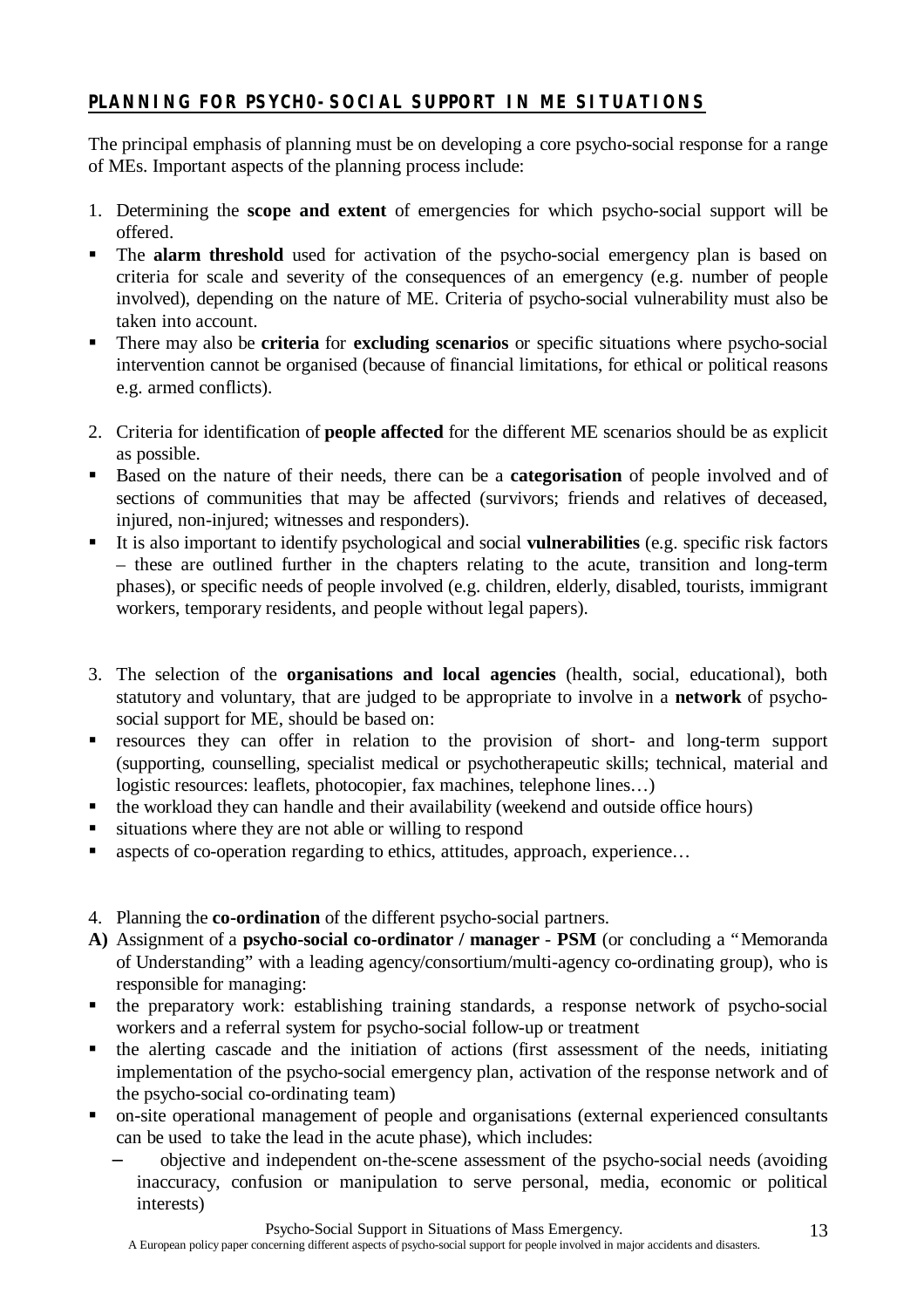- direction and co-ordination of the immediate psycho-social activities and the effective use of and mobilisation of necessary resources:
	- i. teams providing specific psychological and social support
	- ii. infrastructure and logistics (transport; radio, telephone, fax, Internet communication; generators; uniforms and distinctive signs; leaflets and educational material; etc.)
	- iii. establishing a single focal point for data co-ordination, information handling, documenting the psycho-social actions (keeping a logbook, preserving and archiving documents… ) and public relations
	- iv. co-ordinating the exchange of information and contact with affected populations (establishing a RISC centre for receiving families e.g.).
- functioning as central agent, spokesperson, advocate and interface regarding the psychosocial needs of people affected and in relation with other agencies and authorities, e.g. providing food, accommodation or telephone lines.
- continuity of psycho-social follow-up in the transition and long-term phase
- establishing an inventory, formal guidelines and knowledge base regarding social, medical and psychological services (including adequate psychotherapy), legal advice, central and local authorities, insurance matters, …
- responsibility for developing the response in the transition and long-term phases
- **B)** Planning the **mandates** and **task assignments**, in the event of a mass emergency, for the different agencies/organisations that are part of the **psycho-social response network**:
- ß conclude clear, formal agreements (Memoranda of Understanding) on the provision of combined and co-ordinated efforts and use of resources in the event of a ME
- $\blacksquare$  establish written guidelines.
	- indicating operational hierarchy (chain of command), describing the extent and limits of responsibilities, authority and accountability of each partner
	- − offering standardised operational procedures (protocols), and describing the model of psycho-social intervention (methodology, values, principles and objectives)
- **B** assure a convergence of interests in order to avoid rivalry, tension and conflicts between organisations and/or administrative levels (i.e. personal interests, desire for publicity)
- involve different partners in the preparatory planning, training programs, evaluation processes, feed-back and lessons learned through other experiences
- 5. Elaboration of a **model** (strategy/methods/approach) for **psycho-social support** that will be effective in both the short and long term
- 6. **Integration** of the planning of psycho-social support into **general emergency/ contingency plans** and with the operational procedures of **medical emergency services**
- $\blacksquare$  link the alerting cascade and the initiation of actions with the medical emergency dispatching centres
- **Example 1** establish common rules and guidelines for communication and co-ordination with the different management levels of ambulance services, pre-hospital medical teams, hospitals, and with other functional disciplines and authorities (police, fire, rescue, judicial, logistic and technical services, local and central government, industry etc)
- ß assure legitimisation, credibility and acceptability of their activities (vis-à-vis the other agencies, the authorities, the people and the community involved in a ME)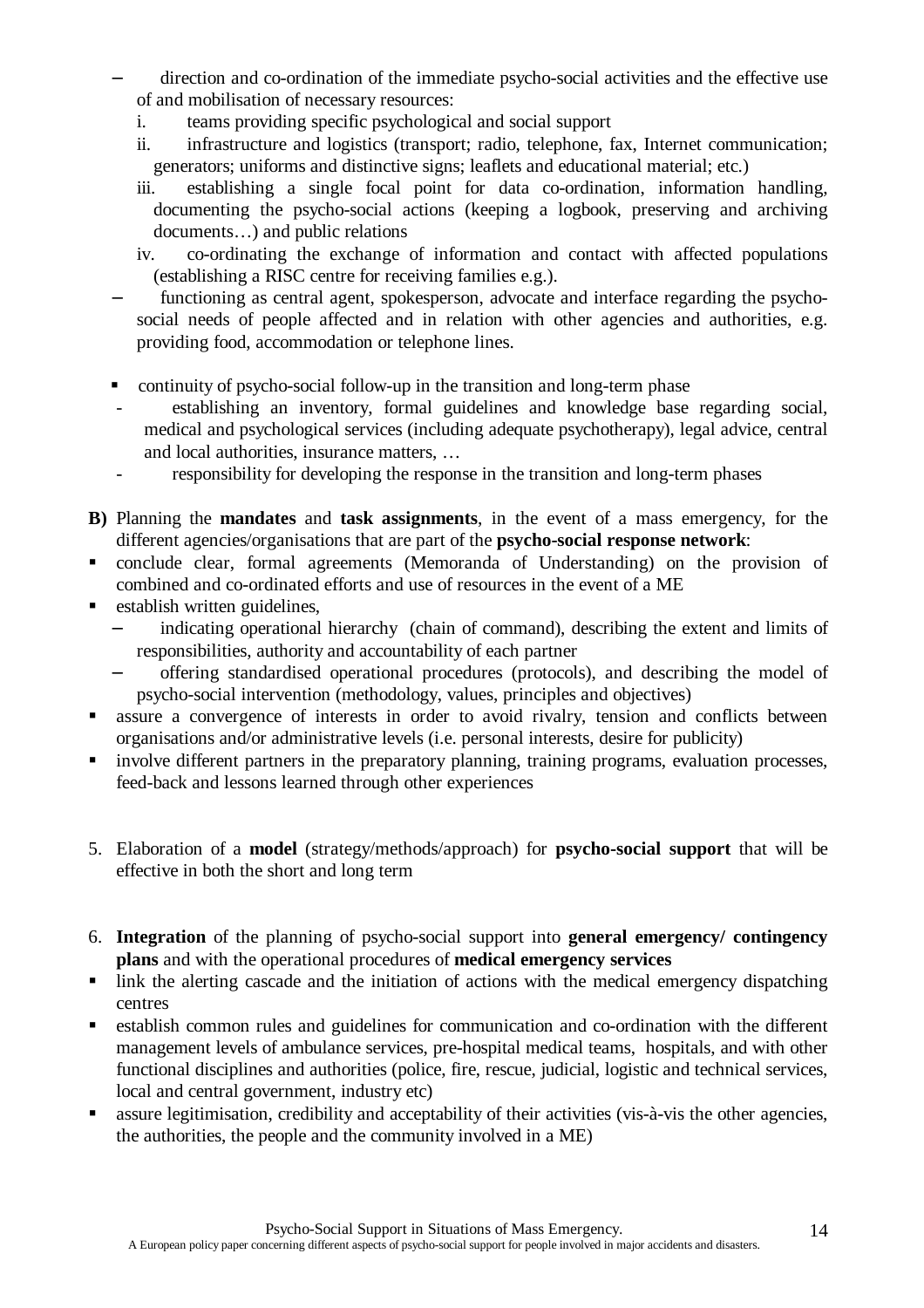7. Develop **psycho-social resource and reference centres** with the capacity of research and study, collection, publicising and diffusion of information and experiences on psycho-social support issues.

## 8. **Continuous evaluation**,

- check the psycho-social emergency plan on a regular basis, verifying if the resources in the network are available, if the will to act is present, etc.
- **Exercises** the practical implementation of plans by organising exercises. Exercises (discussion based; table top/floor; control post; real time field simulation) should be regarded as an integral part of the emergency planning process, not an isolated option. They should be methodologically designed, carried out and evaluated, so as to be useful for reviewing and amending the plan
- comments and feedback from all those involved in psycho-social support should be integrated into the psycho-social plan
- validated, standardised tools and methods should be developed and implemented in all phases of psycho-social support:
	- measuring, auditing and reviewing performance
	- monitoring the effectiveness of specific measures
	- global evaluation of the intervention in the different stages (comparability of data sets)
- **•** review and update the planning and the model for psycho-social support in ME according to the evolution of scientific knowledge and experience
- 9. Estimation of the **cost and financial expenses**, explicitly stating who is responsible for the allocation of finance/resources over the appropriate timescale:
- what funds exist/are needed for planning, establishing a network, providing a co-ordination agency, training, evaluation, resource and reference centres
- ß what is the contribution of the various agencies/organisations of the network and of the different administrative levels (local, regional, national)
- evaluate the cost-efficiency of psycho-social support and the estimated cost per intervention/team/task in the event of a mass emergency

## **TRAINING FOR PSYCHO-SOCIAL SUPPORT IN ME SITUATIONS**

It is of the utmost importance that staff from the different emergency services and the other agencies who respond to a ME are trained, made aware of, and sensitised to the psycho-social aspects. This not only relates to the psychological impact that an event like this might have on themselves (e.g. vicarious traumatisation), but also in terms of developing an appropriate attitude and response with people involved in a ME.

**General principles**, **objectives** and **guidelines** concerning the training of psycho-social workers for mass emergencies:

The selection of staff who attend training is important. After training, there is a need for **selection to be an ongoing process**, because some staff on completion of basic training may not fulfil the necessary requirements for being able to be a psycho-social responder. Criteria should be developed to form a **profile** on the basis of the task and individual characteristics required.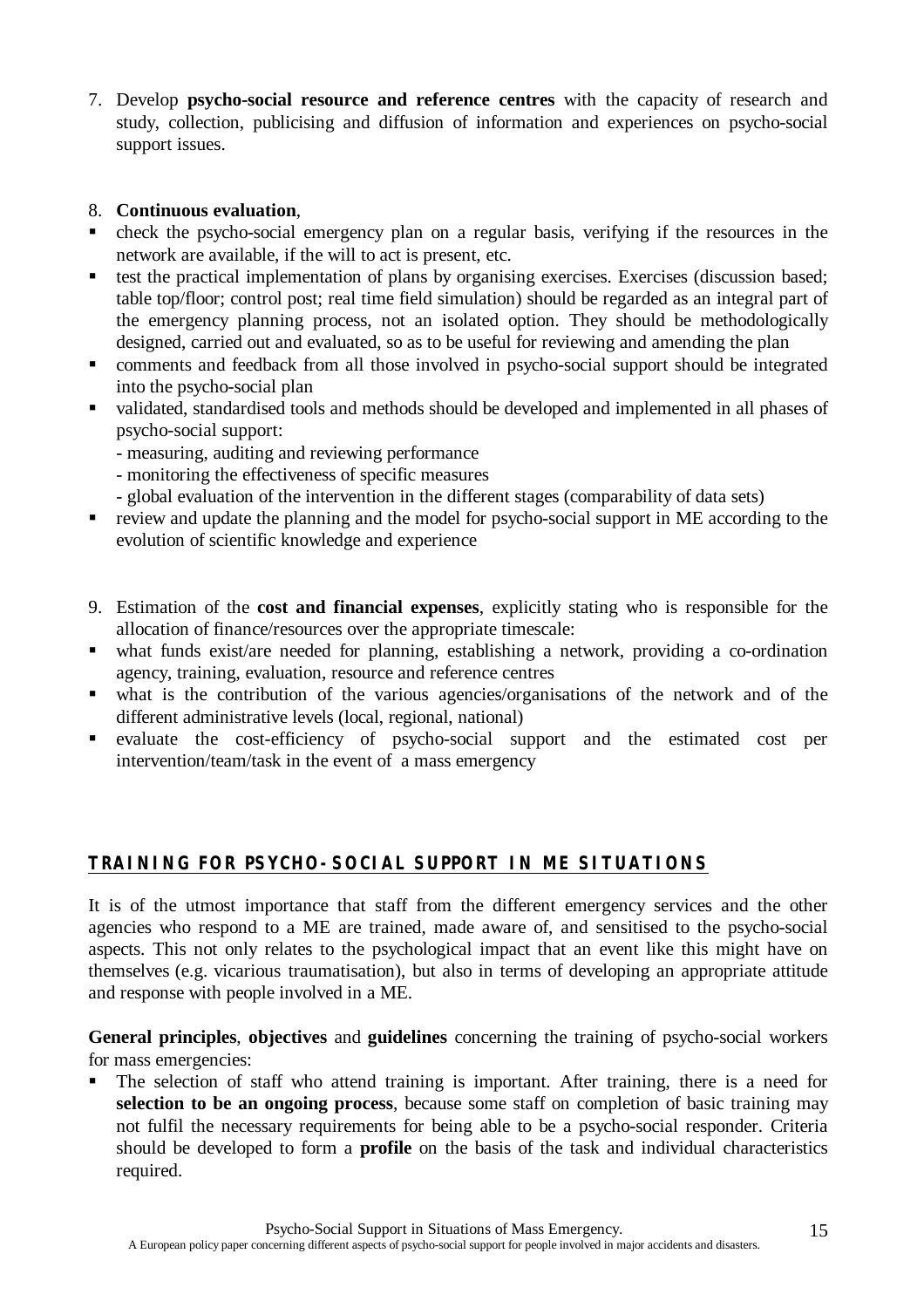- For basic and ongoing training in psycho-social support, as well as for quality control of such training, **standards** should be developed emphasising the scientific base (where it exists), and good practice. Training of a professional quality standard, recognised and evaluated by peers, should be established.
- ß Training should not only be based on theoretical presentations and prescriptions, but should also include theory/practice links and be based on learning **from experience** and further **developing the resources** of the participants. Training should be a development of skills gained in previous experience of responding to small-scale accidents and critical incidents. Skills and ability to effectively respond can be increased by real-time exercises.
- ß Training should improve **personal skills**, **attitudes**, **experience** and also **group capability** for providing **psycho-social support**. Training needs to be **adapted** according to the specific roles and tasks that staff will be expected to fulfil, and this should add to and complement training of the **general** model for psycho-social support in situations of mass emergency. For example, some training may focus on developing an awareness of the different roles for staff in the context of the acute phase. More specific training might focus on screening and counselling skills in the transition and long-term phase
- ß Taking into account the multidisciplinary nature of the teams, a **basic knowledge** and **common language** should be developed on **psycho-traumatology.** All psycho-social workers should be able to detect post-traumatic symptoms (i.e. depression, increased somatic complaints, sleep disturbances, PTSD). They should be capable of assessing these symptoms in order to refer to specialists when required. Training should however, **not** have the objectives of providing **therapy or treatment**.
- **Methods, procedures** and **protocols** for the psycho-social response should be explained, discussed and included in training. Examples of this include: communicating in a nontraumatising way with those affected, providing adequate information in a sensitive manner, methods of handling the mass media, and how to support families in the process of body identification. Discussion of **values** and of general **principles** is essential for the development of appropriate attitudes towards people affected by MEs. Training should therefore convey an image of human potential that takes account of the autonomy, survival skills and creativity of "victims" as its starting point. Attention to democratic rights and personal liberties, and developing sensitivity towards cultural diversity, age and gender aspects is also very important. Concepts such as empowerment, salutogenesis, hardiness and coping can also contribute to the avoidance of pathologising and victimisation of the people affected.
- ß Training with peers, and the use of methods of active learning can help workers to recognise their own personal limits (self-awareness) and the limits of interventions in crisis situations, so as to reduce the risk of compassion fatigue and vicarious traumatisation.
- All aspects of training need to be considered as part of the planning process, but should also be re-evaluated at each stage in the phases following a ME. Financial aspects and plans for continuous evaluation of the effectiveness and outcome of training also need to be considered.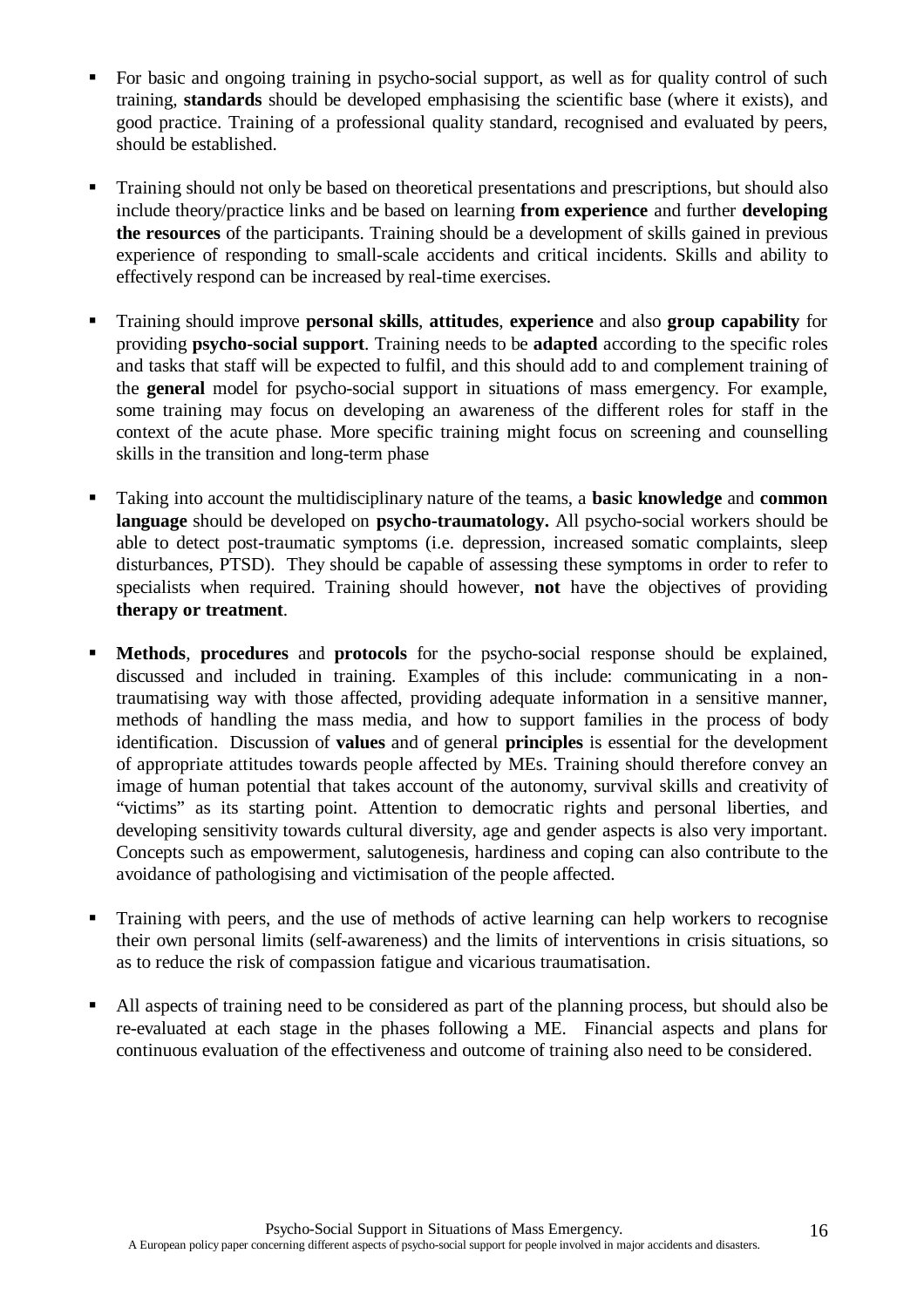## **EVALUATING PSYCHO-SOCIAL SUPPORT IN ME SITUATIONS**

Evaluation is an important part of the overall response to a ME. Without evaluation there is no way of knowing whether the response is effective, whether it made any difference to those who received that service, but perhaps more importantly whether changes need to be made to improve the response to ME situations in the future.

 Evaluation has three core purposes – "proving, improving and learning". The aim here is to consider some of the key challenges and general principles of evaluation, from the perspective of those who are likely to be involved in planning, commissioning and/or co-ordinating the psychosocial support for people affected by a ME.

## **General principles for the evaluation of psycho-social support ME situations**

- ß Ideally, the preparatory phase and **all stages** of intervention should be evaluated.
- ß The key elements of **planning** an evaluation should include:
	- clearly identifying the **specific objectives** of the activity (aims of this intervention)
	- consideration of the process of evaluation **at the outset**, when the response is being planned, and not as an "afterthought"
	- the use of existing, or the development of new **assessment measures** in conjunction with specified objectives, and appropriate to the context and objectives (the "impact of events scale" is an example of a widely used standardised measure for PTSD)
	- consideration about **who** will **design and carry out** the evaluation ideally evaluation should be carried out by people who are not directly involved in the activity that is being evaluated (an external agency can evaluate the response in the acute phase e.g., although the responsibility for commissioning the work could remain with the "lead agency")
	- - **involvement/consultation** with the organisations which **deliver** services and with those who will **use the services** (evaluating the psycho-social response in the acute phase e.g. should involve survivors, families, staff etc.)
	- **ethical issues,** especially important issues (informed consent, privacy and data protection)
- ß Depending on the nature of the questions being asked, the approach could be **prospective**, **retrospectiv**e, **cross-sectional** or **longitudinal**. **Qualitative** and/or **quantitative** criteria can be used, as well as **objective** factors and/or **subjective** elements. The perception or subjective opinion concerning the psycho-social response of those involved does not always correlate with the outcome measured in terms of their actual behaviour (i.e. facts like the number of affected people who lost their job, divorced, accessed psychotherapy, etc.).
- The **objective** of evaluation could be to assess:
	- specific interventions and/or wider organisational/ community approaches
	- service users perspective and/or organisational perspective
	- impact over time (before, during acute phase, later stages).
- Evaluation can consider all or some of the following:
	- relevance: the extent to which the objectives address the identified problem
	- **effectiveness**: the extent to which a set of objectives are achieved
	- **efficiency**: measures the relation between input and output, and analyses the results in comparison with the invested means. Efficiency can be translated into costs in terms of material, financial, human resources or time.
	- **output**: the general or specific direct result of the intervention/ approach
	- **outcome**: the direct consequence of the result (short- and long-term effects)
	- **impact**: indirect consequences
	- acceptability: considers the utility of the approach/ intervention and the process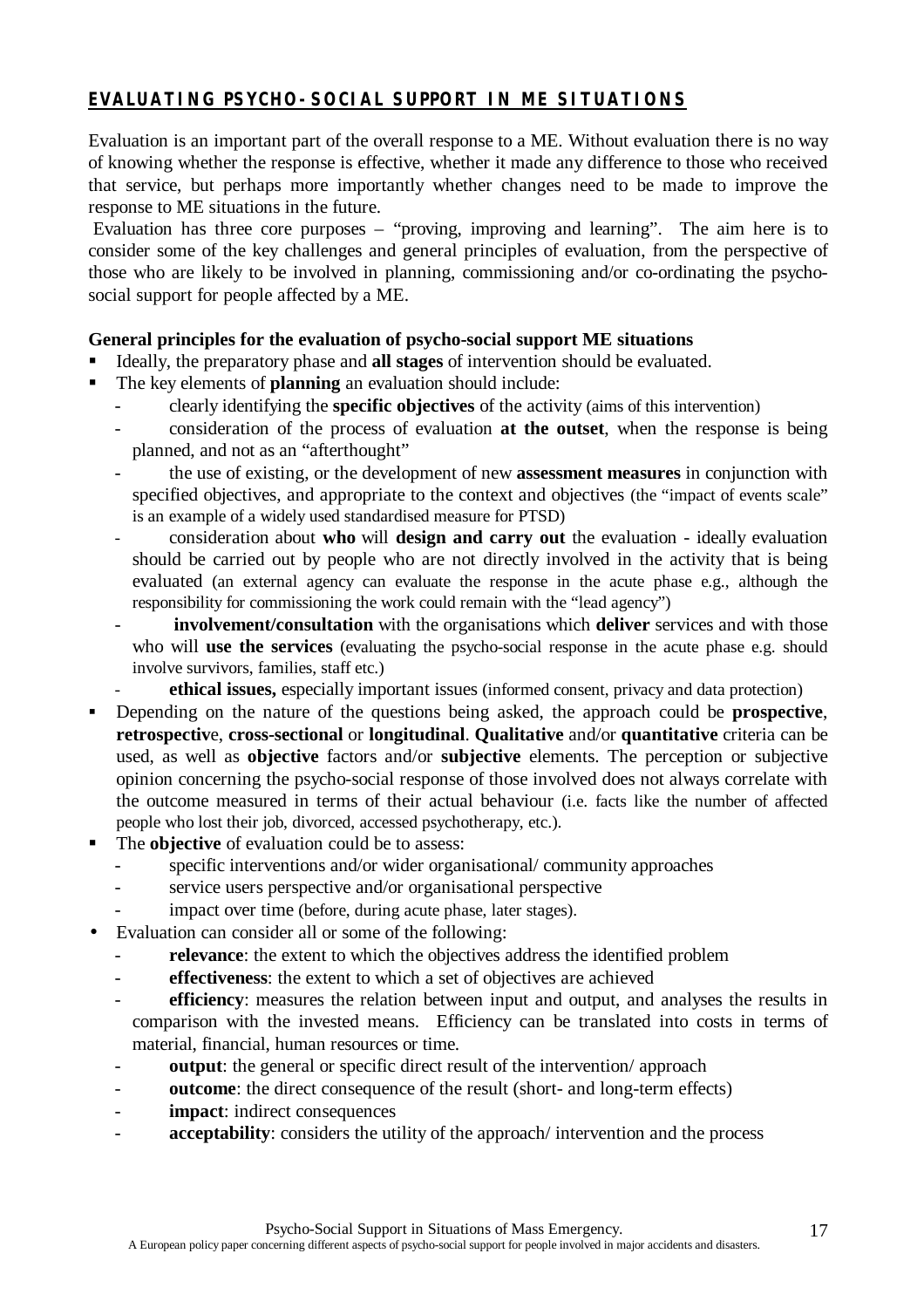A case example illustrating some of the general principles is included in Annex 4., and for more detailed understanding of the evaluation process, further information is included in the CD-ROM that accompanies this paper.

# **Chapter 3**

## **General principles concerning INFORMATION MANAGEMENT and Psycho-Social Intervention in situations of mass emergency**

The same **standards** that dictate the general management of situations of mass emergency should also govern the approach of the crucial aspect of information management, whereby the needs of survivors and the general public interest are the prime criteria. Collection, registration, processing, assessment, verification, storage and communication of data must observe rules of professional and medical confidentiality, and respect for privacy, democratic rights and liberties should govern the whole process of information handling. Here, the principle of informed consent can be a general guidance. There is on the other hand, a legitimate demand for information in order to allow an adequate management of the incident response and to take measures for public safety. In addition, MEs also provoke a great deal of interest from the public and mass media, and the concept of "freedom of the press" also plays an important role in upholding public interest and democracy.

There is no doubt that potential **conflicts** can arise in the management of information, given the complexity of interests of all the people and organisations involved in mass emergencies. There can exist contradictions, competition and incompatibilities regarding the agenda, needs, objectives, priorities, and power among the affected community, survivors, relatives, emergency response agencies, operational management, enterprises and commercial parties involved, administrative, political or legal authorities, and the press. Problems concerning information management reflect these differences, but also interact with the technical and organisational complexities in relation to communication during and after mass emergencies.

Institutional emergency management tends to emphasise problems of handling information, with authorities and agencies having to co-operate closely with parties that are influential or well organised, such as the mass media. Between authorities and the media there can indeed exist various types of conflicts concerning information management, and these are highlighted in Annex 5. The determining criteria in considering information management should be on issues concerning the needs of the people involved in a ME and the interest of the general public. Self-critical operational debriefings and systematic evaluation (including contributions from people affected, external audits, public inquiries and a democratic press) can contribute to maintaining this focus.

From the point of view of psycho-social needs, we can distinguish **different types of information management** (more specific details are given in Appendix 6.):

- **as to the object** of the information, for example, the identity and fate of injured/noninjured survivors, and of missing persons
- **as to the destination** for example, of the individual involved him/herself.
- **B** as to the **characteristics** for example, the accuracy, impartiality, acceptability, credibility, timing, amount of detail, completeness, relevancy…
- ß as to the **means**, circumstances and technology of information handling for example, direct personal contact, physically present or by telephone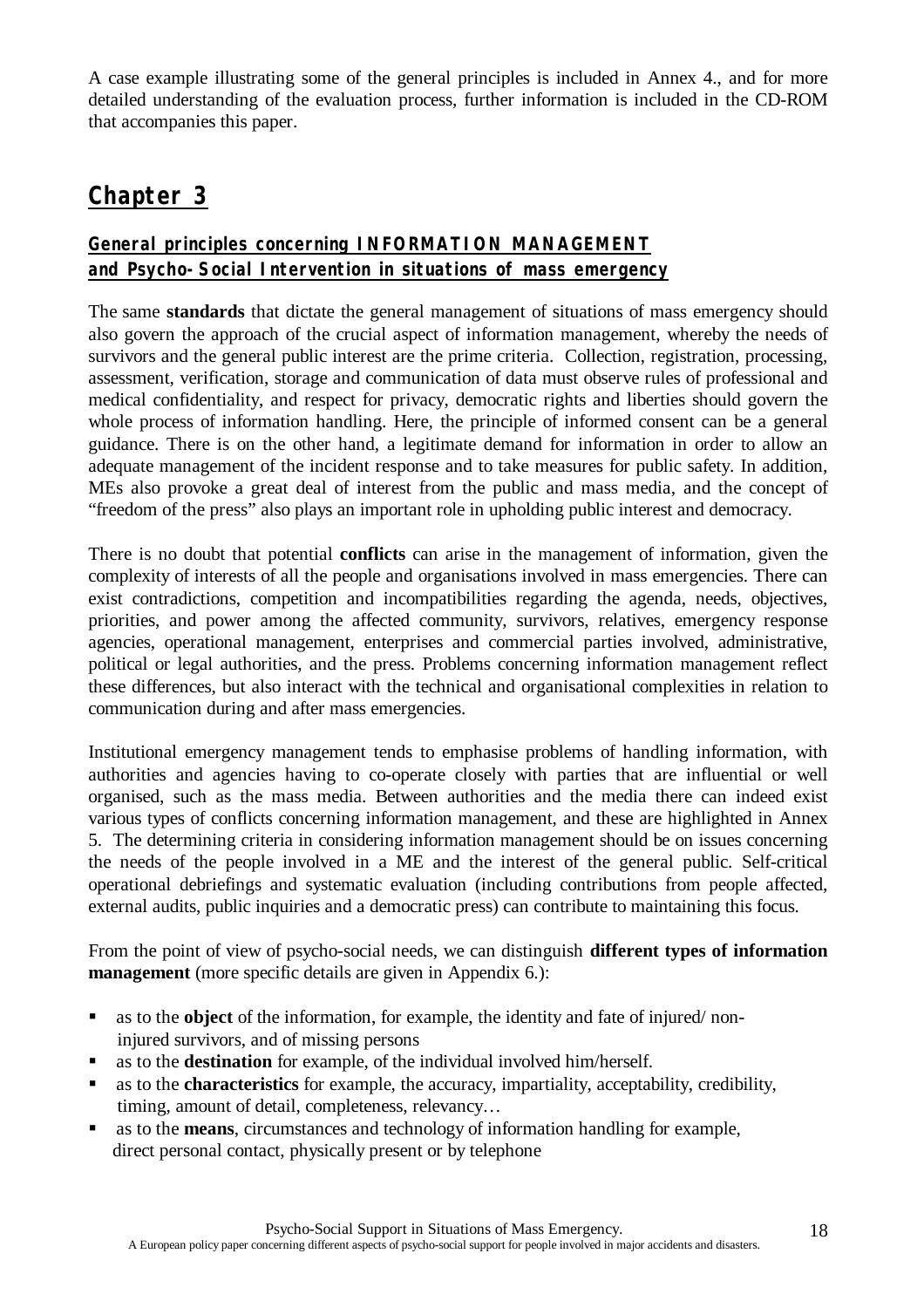### **Needs and rights of the people affected with regard to information management**

Experience has shown that information is a vital need for people affected by a ME. Knowing what happened to a loved one, is a pressing, immediate and almost vital need that must be attended to in an appropriate way. Communication of information about the actual situation and perspectives, especially of injured victims, also remains a priority in the later stages. Providing affected people with accurate, factual information on the incident itself is essential in assisting them with coming to terms with what has happened. Some people start this process of asking questions at the site of the accident, others need to know somewhat later (i.e. in hospital, in RISC-centres or at home). It is important that people have access to this information, including updates on victim recovery and identification, and the disposition of personal effects. Ideally this should happen before it is released to the media. Protection of personal privacy needs to be considered and should be part of a code of professional ethics for psycho-social workers that is complementary to existing legal regulations.

### **Values and principles governing the psycho-social response and the use of information**

Given the survivors' unalienable right of confidentiality and privacy, there should be a strict separation of the handling of information in the context of psycho-social assistance, from that of judicial, and legal responsibilities. Medical and professional confidentiality must guarantee survivors, whatever legal status they hold, protection against all possible uses of information for purpose of administrative sanctions or police repression (even within the scope of authorised law enforcement activity). A person involved in a ME has the unalienable right, for private reasons and without having to put forward arguments, to demand for his/her name not be registered, or to state that his/her involvement in the incident should not be made public.

Affected people must be protected from intrusion or interference with their private life (i.e. from unwanted assistance, abuse of authority, undesired inquiries). People should have the opportunity, at any time, to express the desire not to be contacted by the press, by family members or even by (well-meaning) psycho-social workers, without having to demonstrate a need or even a reason for such a request.

Collection and processing of data at the scene of a ME, during triage and medical processes in hospitals and in RISC centres must be governed by strict procedures, standardised protocols, clearly established hierarchies and responsibilities. A number of principles on information practice, establishing conditions for handling/disclosure of personally identifiable information should be included in the psycho-social plan.

All (para)medical and psycho-social staff responding to MEs should be sensitised to the specific needs of people involved and staff should be evaluated and monitored to ensure that they are acting according to professional ethics and confidentiality.

Any communication of data, **within the medical and psycho-social structures** must follow formal, pre-established rules, indicating clear responsibilities. Obtaining, registering, and communicating information should be restricted to what is relevant and proven to be useful for an adequate medical and psycho-social response. Agencies should specify their authority and purpose for collecting personally identifiable information from an individual. They should not maintain records describing how any individual exercises constitutional rights and liberties. Every effort should be made to avoid methods, attitudes, or questions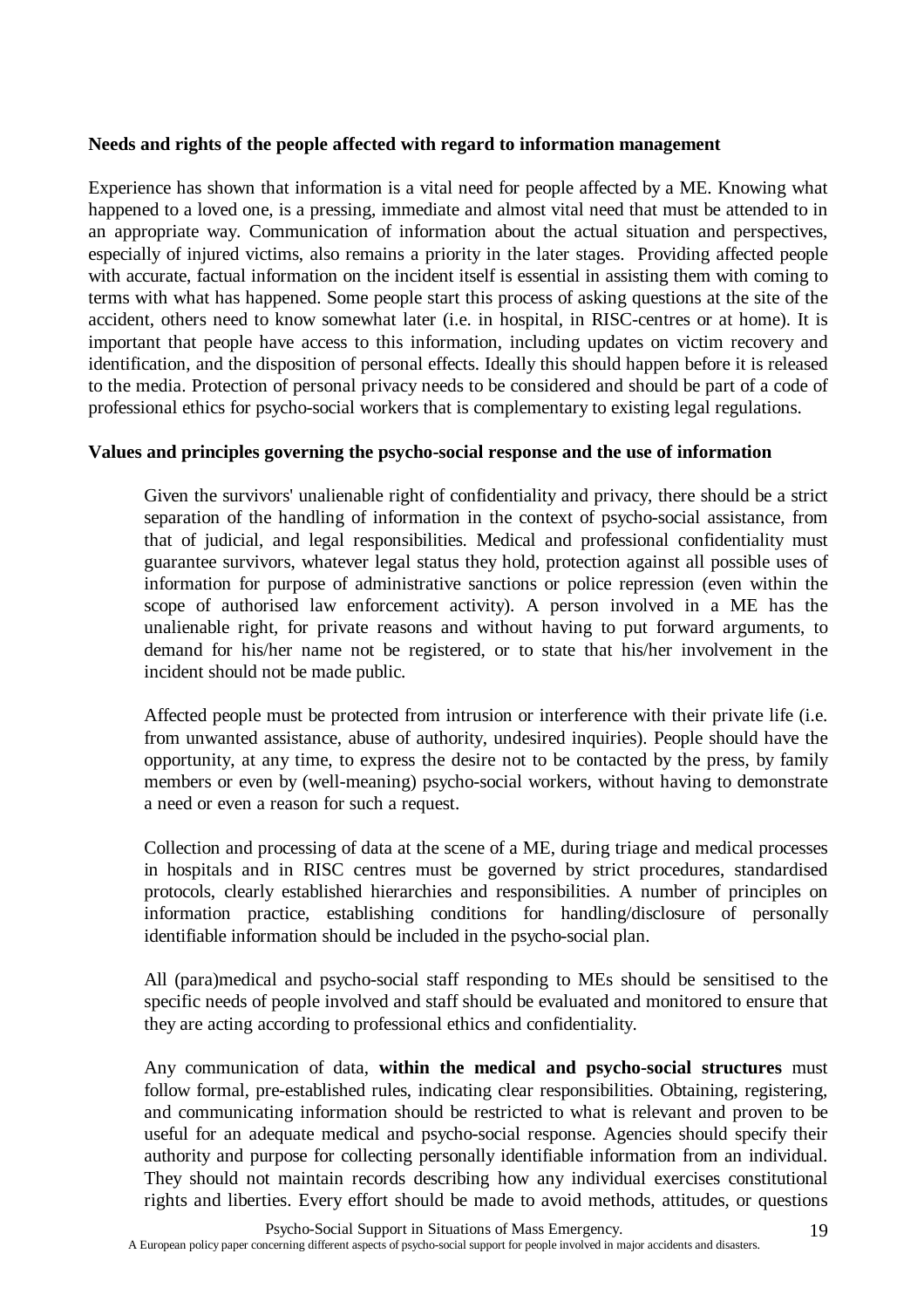that are unnecessary, or intrusive.

People affected by a ME should also be provided with a clear explanation about the use and reason for collection of information. The PSM is responsible for informing individuals that a record is maintained on him or her, and there should be provision made for access and a procedure for information to be amended.

Contacting **relatives and loved ones**, and informing them on the fate and medical situation of a person involved in a ME, can only be done after informed consent. Agencies should obtain verifiable parental consent prior to collecting, using, and disseminating personal information about children under a specified age (minors). Medical good practice should govern the access of parents to their children's personal information and its further use. Gathering evidence and information from the family should be done in a sensitive manner.

Information from medical records of patients, personal data registered in RISC centres or other private information, should only be communicated to **non-medical** or **non-psychosocial agencies** and **authorities**, if it is expressly authorised (after informed consent) by the individual about whom the record is maintained (or eventually of his/her legal representative). Making public

the **trauma profile** of a mass emergency is considered to be a matter of general interest. So it can be accepted that the number of deceased, U1-, U2-, U3-patients, and non-injured are given to the authorities or to the press, on the condition that it is **anonymous**.

**Lists** with the **names** of dead, injured, missing and other affected people, containing a general notice on the gravity of their health situations (e.g. life in danger or not) should be handled with utmost care. Only persons or agencies authorised within the psycho-social plan should collect, review, or create any aggregate list. This information should be used strictly for purposes of disaster victim identification or when required for adequate medical and psycho-social care (triage, appropriate care and services). There is

no valid argument for giving nominal lists of deceased, injured, non-injured or missing persons to authorities who have no operational task that serves the direct interest of those involved in a major incident. Personally identifiable information, handled in the context of mass emergencies should never be shared with third parties, commercial entities or for profit organisations.

The way of communicating information to people involved in mass emergency should take into account the psycho-social impact. This is one of the reasons why the whole process of managing information concerning the identity and status of victims, as well as organising the notification and communication should be an integral part of the specific functional discipline that is psycho-social support.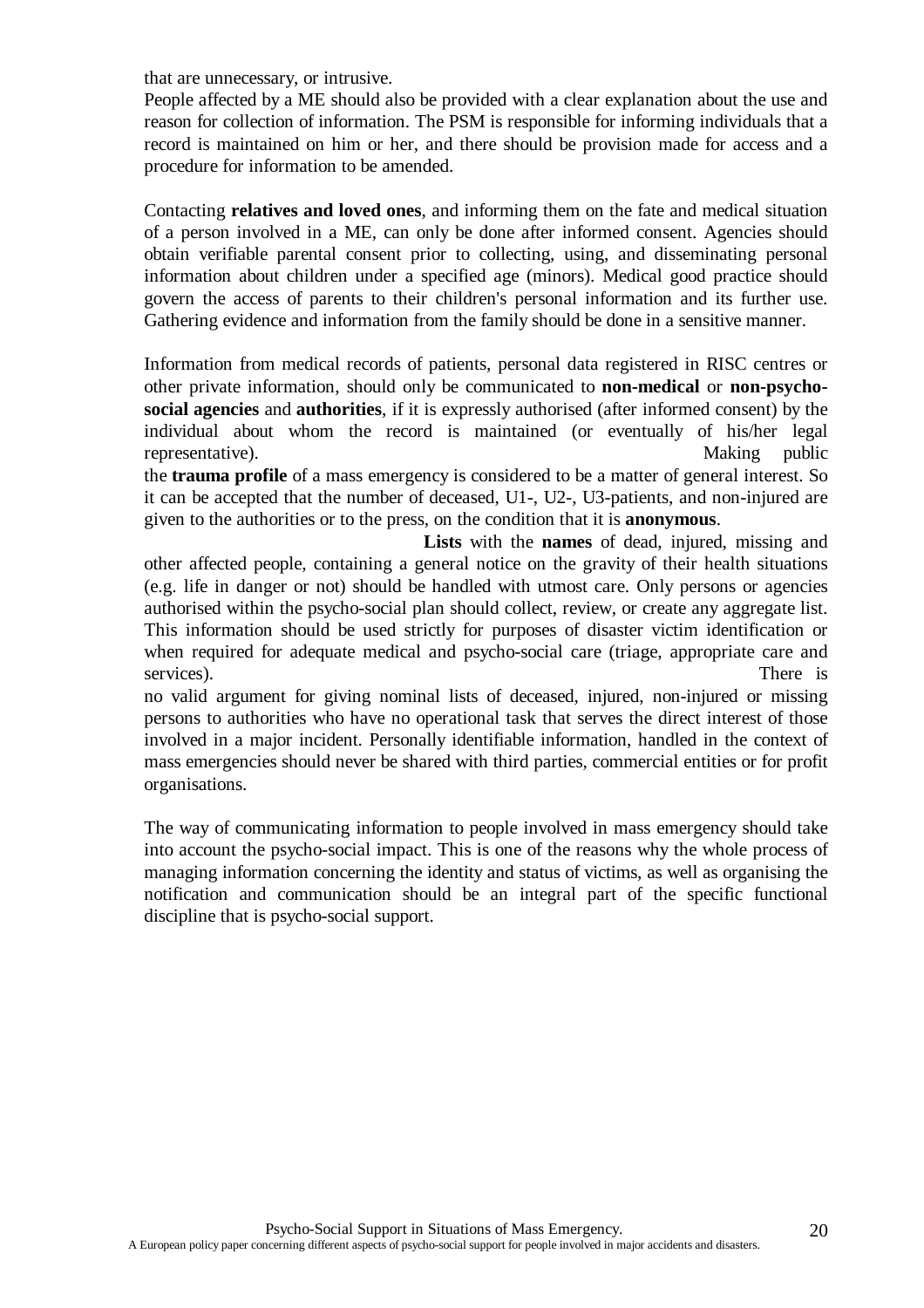# **CHAPTER 4**

# **Managing Psycho-Social Support during the ACUTE PHASE of mass emergency situations**

Depending on the nature and extent of a mass emergency, the taking and the regulation of emergency calls at the **emergency dispatch centre** are followed by a process of mobilising the usual emergency services (fire department; ambulance services, pre-hospital medical teams, accident and emergency departments of hospitals; police). The process of scaling up resources can include mobilising extraordinary resources, such as teams of psycho-social workers and special units for technical assistance and logistics (civil protection, local authorities etc.). At a certain point there is the need for a formal **co-ordination at the site** of the incident of the operations of all services and functional disciplines involved. Some major accidents, and certainly disasters also require another type of co-ordination (at a higher tactical or strategic level, including administrative and/or political authorities), mostly in some kind of crisis centre at a distance from the scene. Procedures, hierarchy and a mechanism for this interdisciplinary co-ordination are in most European countries pre-established in the form of **general emergency** or contingency **plans**. Tasks and responsibilities assigned to the different agencies and services, and the way of co-ordinating, tend to vary within Europe, according to country and regions. The same goes for the involvement for NGOs, charitable and voluntary organisations (e.g. Red Cross).

The psycho-social response (co-ordinated by the PSM, or lead agency) should be integrated into the medical emergency response. The PSM should co-ordinate with other functional disciplines, and act as an interface with other agencies and the authorities. A PSM not only leads the activities of the specific teams of psycho-social workers, but should function as an advocate and interpreter, analysing the psycho-social needs of the people affected, and advising those in charge of the general operational management regarding the interface between psycho-social needs and specific technical and logistical responses (i.e. practical requirements such as food, accommodation, fax- en telephone lines, need to be considered within the context of the psycho-social impact of the ME).

Although the PSM may have the final responsibility of providing information to friends and relatives, the gathering of information on injured survivors for example, requires the collaboration of the medical chain of triage, first treatment, transport and hospitalisation. Burial Services, death certificates, disaster victim identification (DVI) and investigations are co-ordinated by specialised agencies and authorised bodies, such as forensic services or the coroner's office, and again the role of the PSM will consist in advising on the psycho-social aspects. The psycho-social response to immigrants or travellers from other countries, involved in a ME, will require liaison and advice to foreign affair departments, embassies, religious, cultural and/or community organisations.

The flow chart in Figure 1 illustrates the way in which the psycho-social response should integrate with the general operational management of the response to a ME.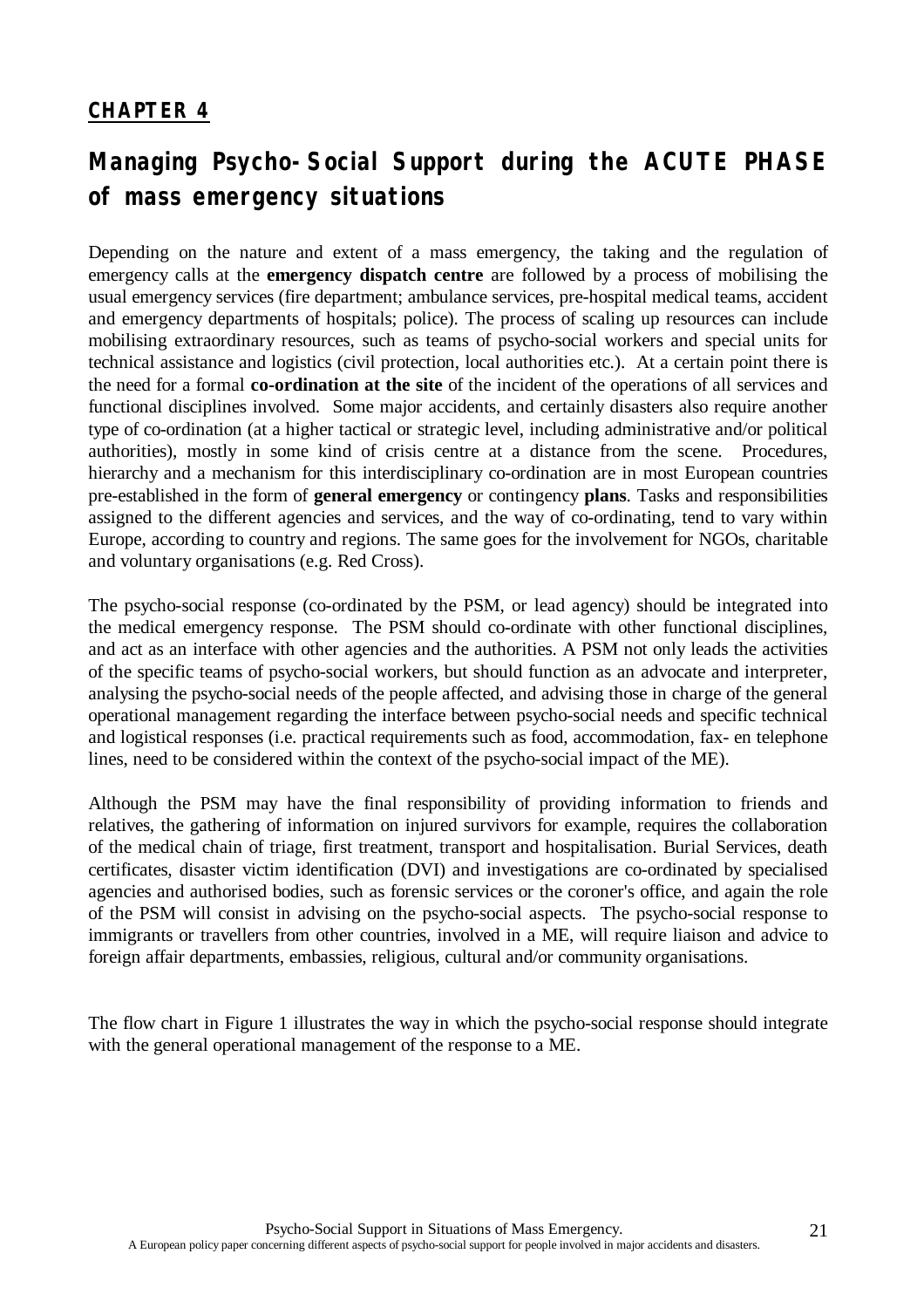## **Figure 1: General Mass Emergency Management in the ACUTE PHASE**

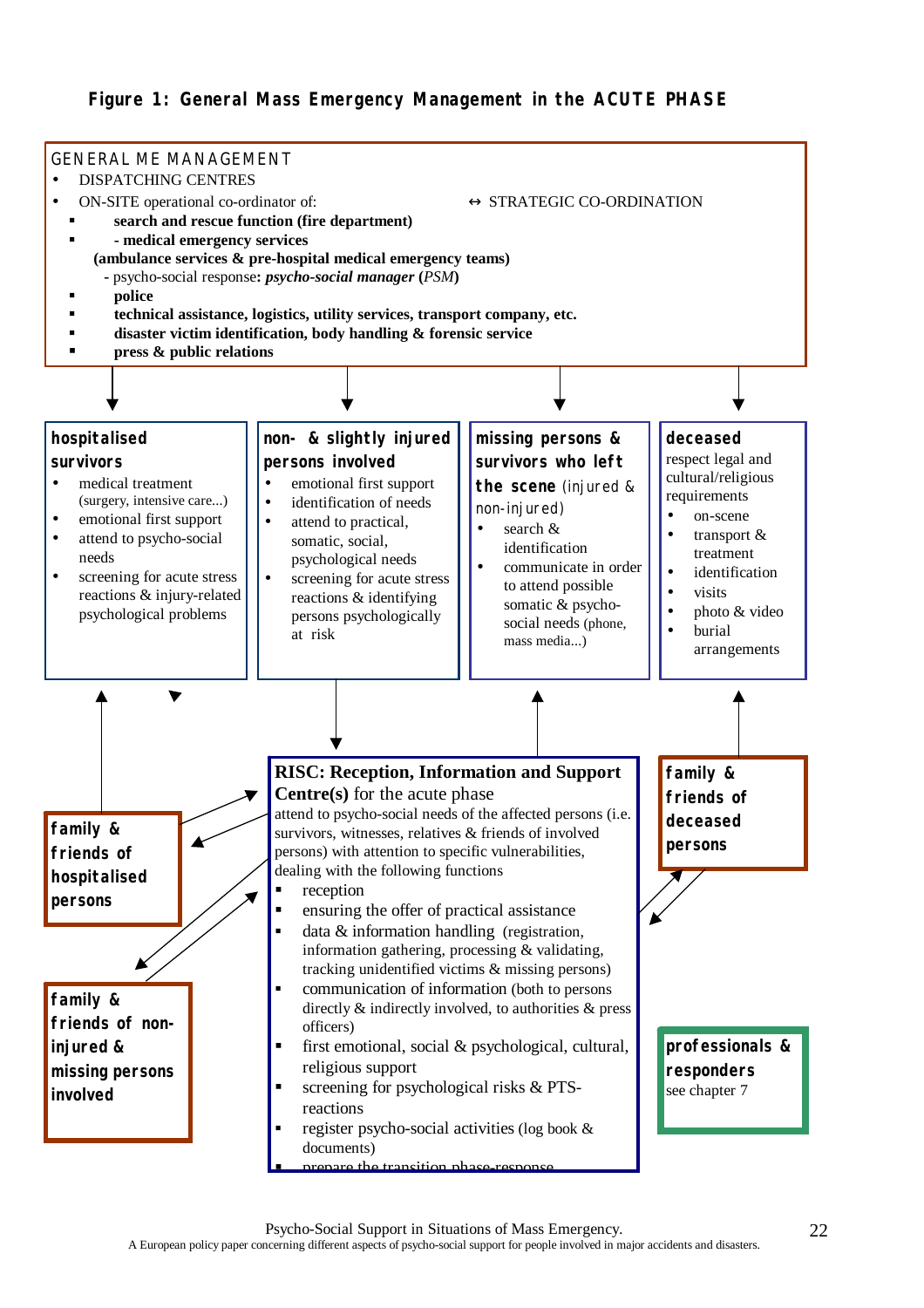## **Psycho-Social response in the ACUTE PHASE**

## **The Reception, Information and Support Centre: RISC**

Establishing a Reception, Information and Support Centre (RISC) function gives an organisational framework to the psycho-social response in the acute phase that facilitates the co-ordination of an effective response. The RISC concept however, does not prescribe the different psycho-social activities to be concentrated in one central place. The single focal point for data collection, information handling and call centre can be organised separately from the family reception centre or the place where people directly involved are accommodated, and also it may be at a different location from the press centre. In addition, when there is a long distance between the scene of the accident and the nearest facilities (hotels, railway stations, and airport) or between the different hospitals where injured have been taken, it can be necessary to establish satellite RISC centres. A detailed summary of the specific functions of RISC is given in Annex 6.

In the immediate aftermath of a ME the RISC provides a structure for co-ordination of the response to a wide spectrum of practical, medical, social, emotional and psychological needs of all those involved. It is the role of the Psycho-Social Manager (PSM or leading agency) to decide, whether there is a need for special task co-ordinators for the various functions. This decision will depend on the nature and extent of the ME.

The main focus of the work of the RISC is during the acute (immediate) phase. The staff working in the RISC will be drawn from agencies that are part of a pre-established psycho-social network. There is no specific time-limited border between the acute and transition phase, it will depend upon the characteristics of the ME, including the number of affected persons. The decision may be taken to close the RISC when the immediate needs of the affected population are dealt with, or it may be appropriate to transfer some of the functions (and some of the staff) to another structure appropriate to the needs and response required during the transition phase. For example the Psycho-Social Follow-up Co-ordination, PSFC, described in more detail in the next chapter, is a structure that enables co-ordination in response to the psycho-social needs emerging during the transition and long-term phases.

### **Responding to and considering the needs of different subgroups**

Abstract categories can be helpful in analysing the psycho-social needs, although it is recognised that people affected by a ME can belong to different categories at the same time (a person can be both hospitalised and a relative of somebody deceased). It is also recognised that using a classification system that relates to the degree of physical injury is not the only method that could be used, and that other variables need to be considered when analysing the needs of the whole population that may have been affected. For example, there is a need to consider specific demographic factors that may lead to increased vulnerability (i.e. children, people from different ethnic backgrounds), or indeed psychological variables or factors specific to the ME that may lead to increased vulnerability (i.e. proximity to the event, intensity and duration of involvement in the event, lack of social support). These variables are considered further in the chapters that review the transition and long-term phases.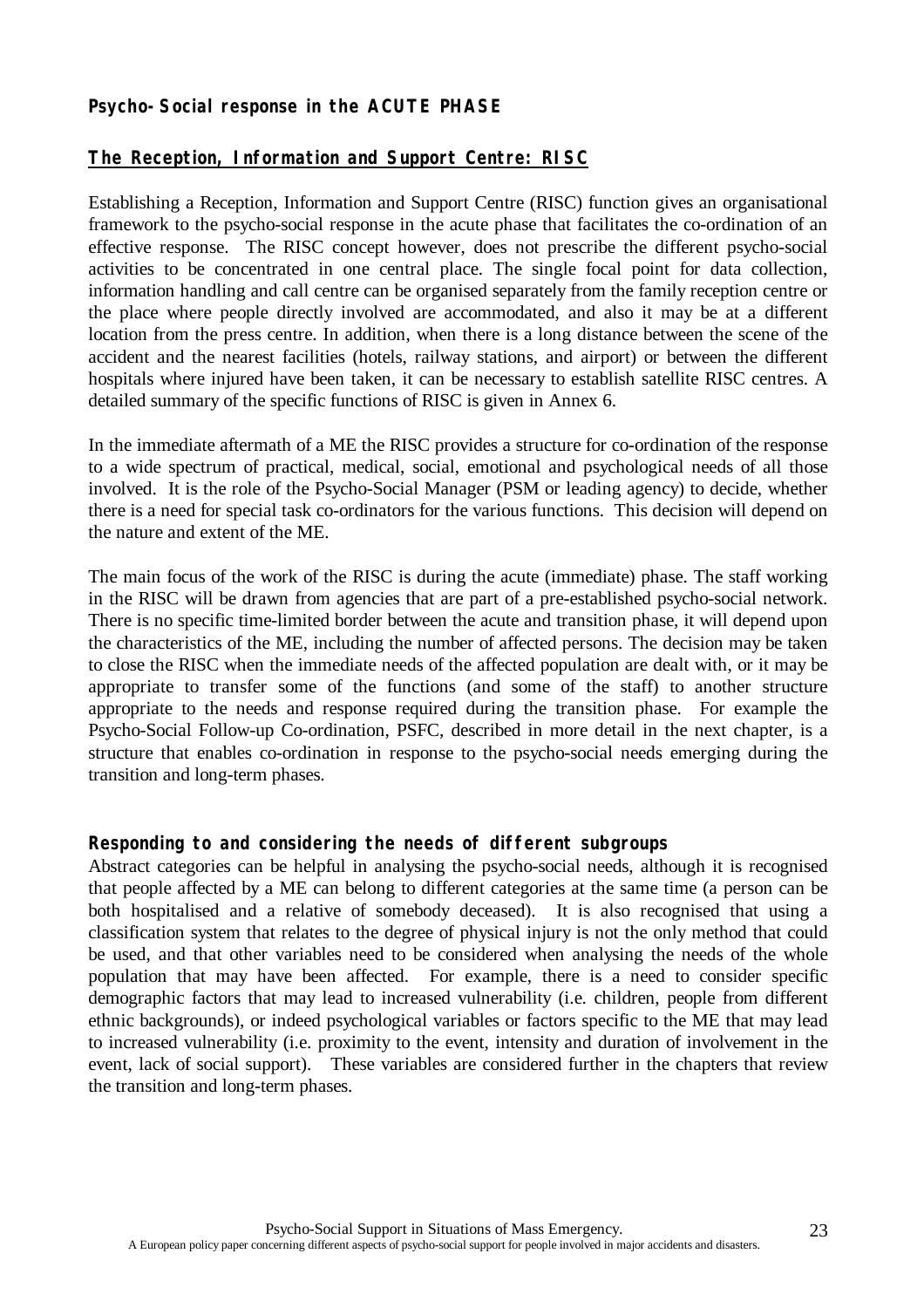In the acute phase there are some core needs and responses that need to be considered for all people affected. The following section outlines those needs and issues in relation to the psychosocial response.

### **Core issues and responses**

In the immediate aftermath of a ME, people involved can have a wide spectrum of practical, medical, social, emotional and psychological needs. Some of the core issues that need to be considered in the response are as follows:

There is a consensus that the emphasis of psycho-social support in this phase should be on offering safe and comfortable surroundings; adequately answering questions about the whereabouts of loved ones, or about the ME itself; attending to practical and social needs such as reuniting family and friends.

Relatives, partners and close friends can form a large group with a wide range of needs including: practical arrangements (food, place to sleep, transport etc.), information, emotional and psychological support. If carefully planned and co-ordinated, many of the relatives' and friends' needs could be dealt with by the RISC function.

Screening for the purpose of identifying people who may be at risk of developing psychological disturbances is important, and a process for screening should start within the first week. All people affected by the ME should be included in the screening process. Screening instruments/measures should be well validated, brief and as non-intrusive as possible. It is recommended that instruments and measures be selected on the basis that they can be used to evaluate the reaction as a process over time. The general professional consensus is that the following measures fulfil the above criteria, although this is not an exhaustive list and other measures may be useful for specific groups (i.e. children); The General Health Questionnaire, The Impact of Events Scale, The Post-traumatic Symptom Scale – PTSS-10. In addition, measures for specific subgroups can be found in "Assessing Psychological Trauma and PTSD"

The psycho-social manager is responsible for ensuring the co-ordination of the psychosocial response throughout the acute phase but also in preparation for the transition phase. This is particularly important in relation to the organisation of follow-up for those people who develop psychological and/or social difficulties, and who may need specific referral on to specialist services. It is important that people are made aware of the PSFC arrangements and know-how, and when they can access this service.

These core issues are likely to apply to the needs of non-hospitalised, slightly or non-injured people, and family and friends of non-hospitalised survivors or missing people. For other groups, in addition to core issues there may be specific issues that need consideration.

## **Hospitalised persons**

Emergency rescue workers and medical personal prioritise survivors according to their immediate medical needs and available resources, and some physical traumas such as serious burns, haemorrhages, fractures, etc. require urgent treatment in hospital. But ME-induced stress can also trigger acute myocardial infarction or even obstetrical problems that require hospitalisation.

Psycho-Social Support in Situations of Mass Emergency. In addition to physical injuries, some of these people may need emotional first aid as well as assistance with specific practical or social needs, and hospitals may not be able to provide this.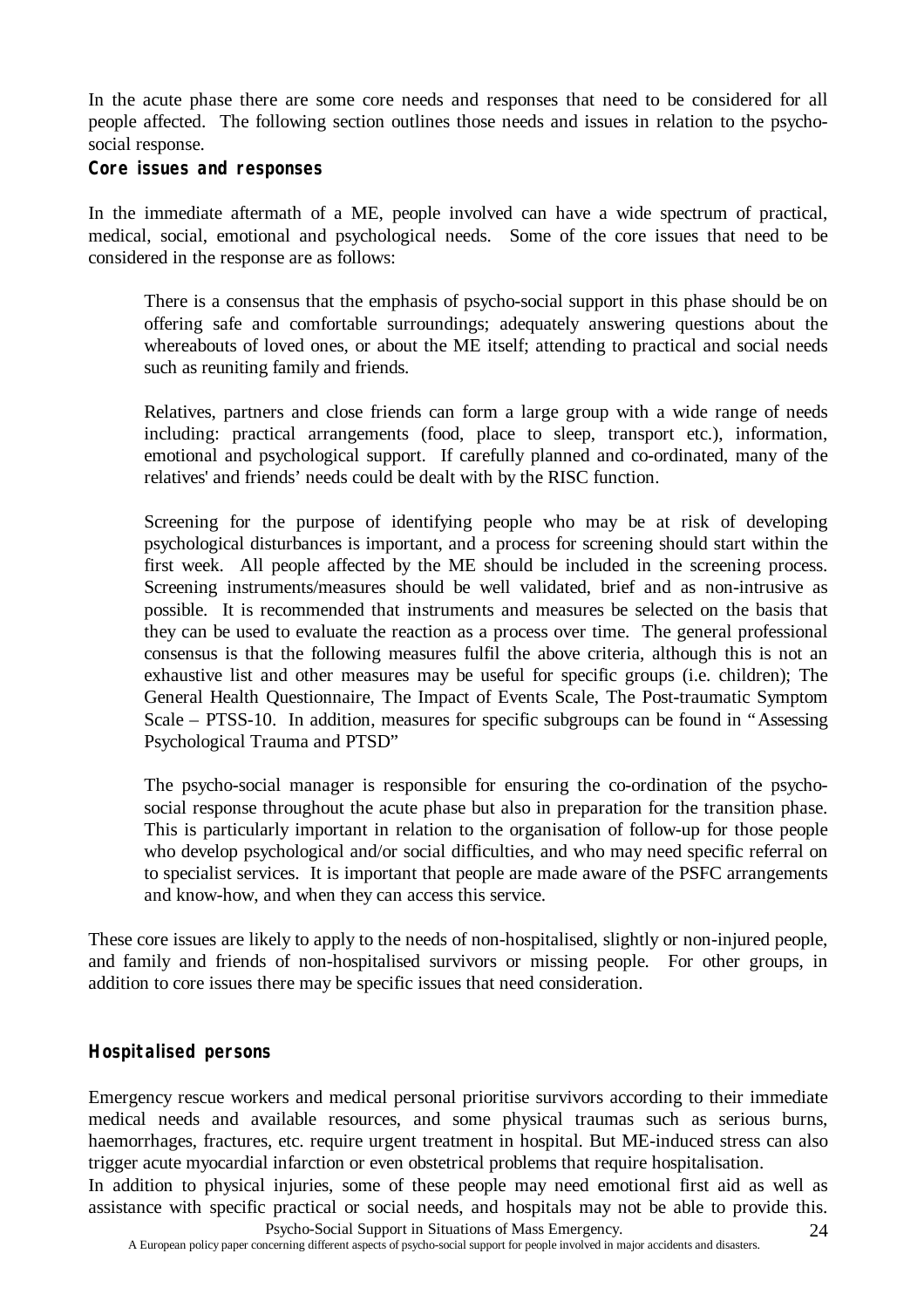Finding and informing their relatives and friends, assisting in practical arrangements for visits (e.g. transport facilities) should be done in co-ordination with the RISC. Dependent on the numbers of injured people, it may be helpful to establish a local satellite linked to the central RISC or to install different RISCs. If survivors are severely injured, it may be better to postpone psychological screening until the transition phase. Consideration also needs to be given as to how the follow-up care is organised so as to ensure that seriously injured people are given the same access (during the transition phase) as those who were uninjured or had minor injuries.

## **Missing persons and survivors who leave the ME-scene**

In most mass emergencies, experience has shown that people do not passively wait to be triaged or to follow pre-established mechanisms of response organisations. They act spontaneously and/or get help from bystanders. A certain proportion of non-injured or even injured survivors will leave the scene of the incident without coming into contact with any of the rescue service or other organisations. Some of them, needing urgent medical care, may present to a hospital hours or days after the event. While it is difficult to ensure that all those involved in major accident or disaster are included in an organised response, the following measures could be taken in order to reach most of those who disappear:

- appeal via mass media to contact the RISC using a toll free telephone number
- pro-active contact by staff in the RISC to try to contact persons involved in the ME who left without passing through the formal response channels
- registration & identification of people affected, assessment and comparison of lists of people (supposed to be) involved, search activities for missing persons and for witnesses

## **Deceased**

Each country has legislation for handling bodies, on-scene, during transport or within the morgue and/or treatment facilities. Body handling, but also identification (DVI), video & photo opportunities, mourning and burial arrangements should take into account ethical values, as well as the cultural and/or religious diversity (for example, Islam and Jewish religious rules prescribe time limits for burial).

## **Family and friends of hospitalised survivors/Family and friends of deceased**

Relatives and friends may need practical assistance, facilities for communication, transport, travel and accommodation in order to be able to contact and visit hospitalised persons. Information as well as practical, emotional and other psycho-social support services should be provided within the hospital, by the hospital staff or by a hospital based satellite RISC. Relatives, partners and close friends of persons deceased, during or in the aftermath of a mass emergency, may need a different approach concerning information and support. Experience suggests that staff should attend to their needs during the acute phase, separately from survivors and their relatives. The bereaved should have the opportunity to see the bodies of their deceased relatives together with support personal or other family members. Viewing the body can be very important in the process of mourning the deceased.

The following table gives a summary of the needs, responses and general principles underlying the acute phase. It is not an exhaustive list but it highlights the main issues.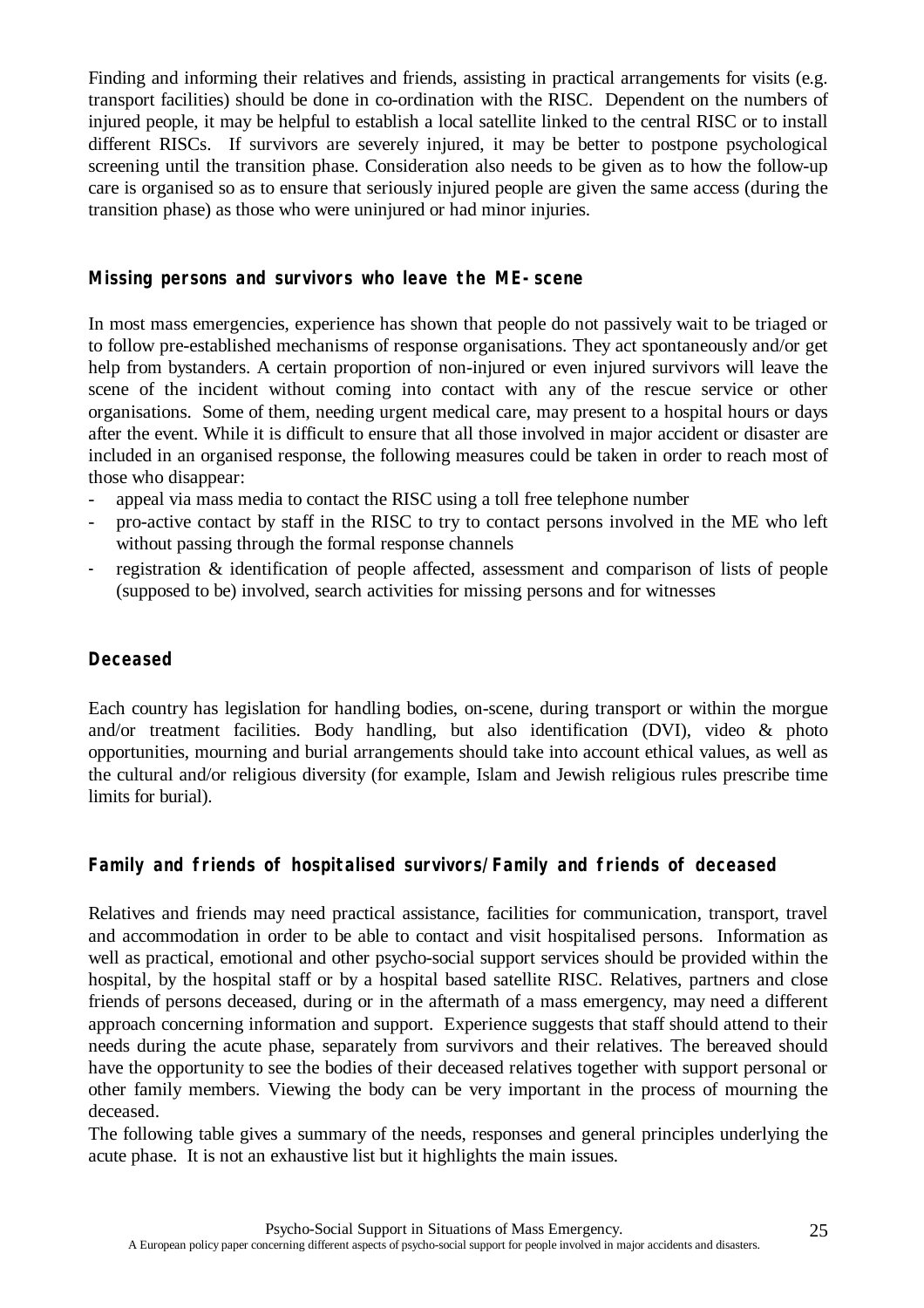| Table 1: ACUTE PHASE Psycho-Social response |  |  |
|---------------------------------------------|--|--|
|---------------------------------------------|--|--|

|           | <b>NEEDS</b><br>Psycho-Social                                                                                                                                              | RESPONSE to needs                                                                                                                                                   |        | of ORGANISATION                                                                                                                 | <b>VALUES</b><br>&                                                                                                             |
|-----------|----------------------------------------------------------------------------------------------------------------------------------------------------------------------------|---------------------------------------------------------------------------------------------------------------------------------------------------------------------|--------|---------------------------------------------------------------------------------------------------------------------------------|--------------------------------------------------------------------------------------------------------------------------------|
|           | of people involved                                                                                                                                                         | affected people                                                                                                                                                     |        | of the response                                                                                                                 | <b>PRINCIPLES</b>                                                                                                              |
|           |                                                                                                                                                                            |                                                                                                                                                                     |        |                                                                                                                                 | of approach                                                                                                                    |
| §<br>$\S$ | safety (away from<br>danger & devastation),<br>minimal comfort (dry,<br>clean & warm),<br>tranquillity and privacy<br>to know for sure that                                | ş<br>evacuation/relocation at a<br>certain distance from the<br>scene, protection from<br>intrusions & unwanted<br>attention<br>§<br>adequate information           | §<br>§ | reception centre<br>$(RISC)$ &<br>accommodation<br>information focal                                                            | Þ<br>concentrating on<br>the needs $&$ rights of<br>people affected as<br>individuals and as a<br>group<br>sensitive attitude  |
| §         | loved ones are well, safe<br>or taken care for<br>consideration & human<br>interpersonal contact                                                                           | §<br>empathy & emotional first<br>aid                                                                                                                               | §      | point (RISC)<br><b>RISC</b>                                                                                                     | & empathy of all<br>responders<br>integrate multi-<br>component                                                                |
| $\S$      | to hear, see, notify<br>family, friends,<br>workplace; visit<br>hospitalised survivors                                                                                     | §<br>facilitate reconnecting with<br>social network                                                                                                                 | §      | telephone & fax<br>lines; call centre<br>(RISC); transport                                                                      | Psycho-Social<br>approach<br>pro-active<br>$\qquad \qquad -$<br>multidisciplinary                                              |
| §<br>§    | thirst, hunger, personal<br>hygiene, substitute for<br>dirty or destroyed<br>personal effects, minor<br>medical needs<br>expressing fear, anger,                           | §<br>practical assistance (drink,<br>food, toilets, washing<br>facilities, new clothes,<br>glasses, medical exam,<br>medication, )<br>§<br>supportive environment & | ş<br>§ | reception centre<br>(RISC), logistic<br>support $&$ event.<br>medical<br>consultation<br><b>RISC</b>                            | collective<br>offer (comfort,<br>support, understanding,<br>advice) & facilitate<br>access to services<br>(liaison & referral) |
| $\S$      | blame, guilt<br>reassurance about one's<br>own emotions                                                                                                                    | emotional support<br>inform about common<br>ş<br>reactions to ME (e.g. leaflets)                                                                                    | ş      | <b>RISC</b>                                                                                                                     | continuity<br>respect privacy &<br>$\overline{\langle}$                                                                        |
| §<br>§    | to know what has<br>happened and why, what<br>is going to happen,<br>control and                                                                                           | ş<br>adequate information<br>§<br>social and psychological                                                                                                          | ş<br>§ | information focal<br>point (RISC)<br><b>RISC</b>                                                                                | confidentiality<br>Psycho-Social<br>«<br>$Support - not$<br>treatment                                                          |
| §         | empowerment<br>recognition                                                                                                                                                 | support<br>§<br>information & social<br>support                                                                                                                     | §      | RISC &<br>ceremonies                                                                                                            | avoid                                                                                                                          |
| §         | unresolved or<br>unidentified needs                                                                                                                                        | §<br>evaluate needs & screen for<br>risk factors; follow-up in<br>transition phase                                                                                  | §      | prepare Psycho-<br>Social Follow-up<br>Co-ordination<br>(PSFC)                                                                  | victimisation &<br>pathologising                                                                                               |
|           | Religious/cultural needs<br>specific food, spiritual<br>needs, religious beliefs<br>and practices,<br>performance of rituals                                               | religious/culture-sensitive<br>response; contact spiritual<br>leaders if desired                                                                                    |        | RISC & specific<br>organisations,<br>religious/communi<br>ty leaders                                                            | respect socio-<br>cultural diversity                                                                                           |
|           | Specific vulnerabilities<br>children<br>people of old age<br>people with disabilities<br>foreign language<br>speakers, tourists<br>people who have lost<br>relatives in ME | child support<br>elderly support<br>disability support<br>translation, international<br>services<br>emotional first aid as<br>separate group                        |        | <b>RISC</b> with<br>specific logistic &<br>skills<br>specific services,<br>embassies<br>facilitate group of<br>bereaved persons | consider specific<br>vulnerabilities<br>do not mix<br>bereaved with<br>relatives of<br>survivors                               |

Psycho-Social Support in Situations of Mass Emergency.

A European policy paper concerning different aspects of psycho-social support for people involved in major accidents and disasters.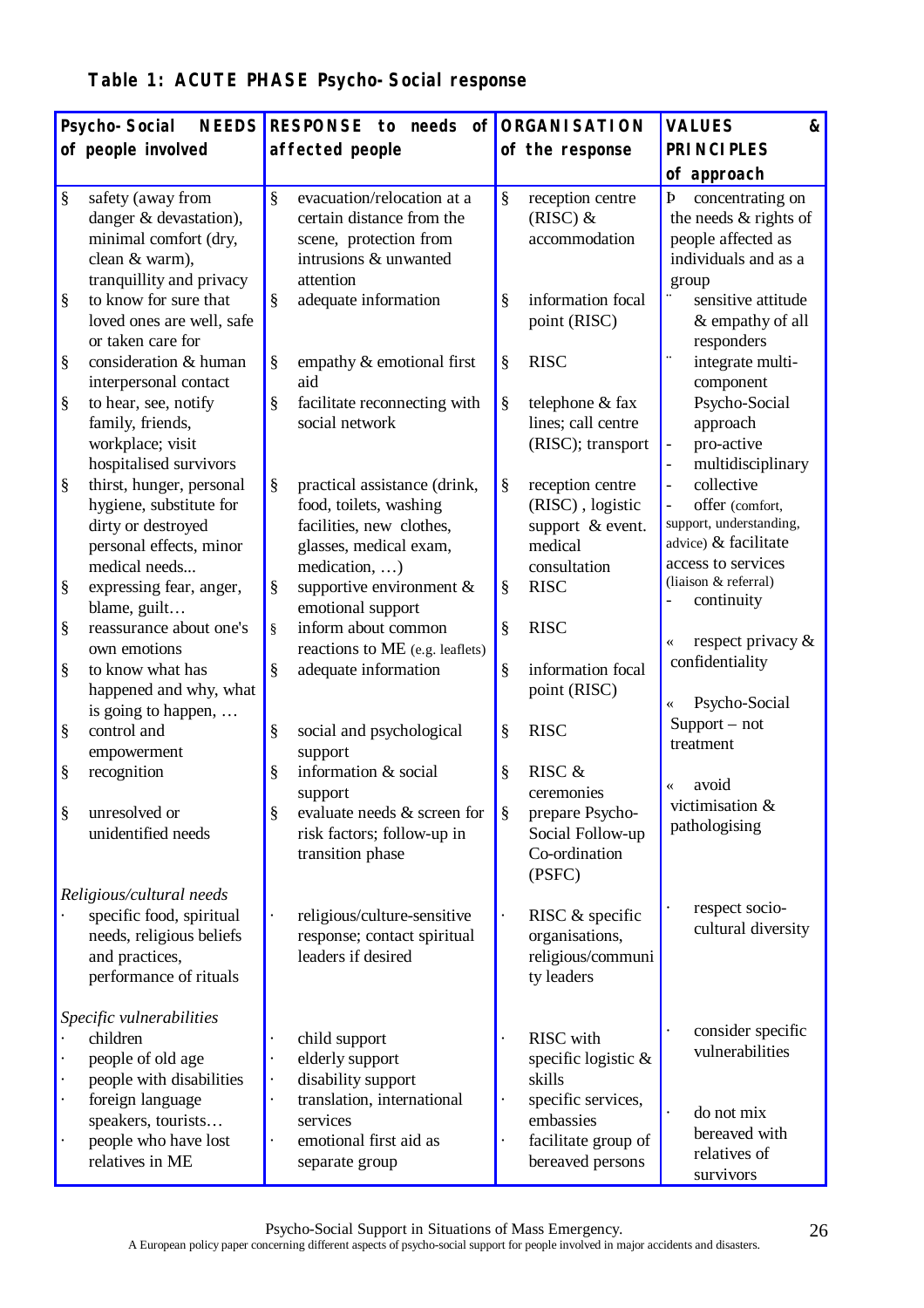# **CHAPTER 5 Managing Psycho-Social Support during the TRANSITION PHASE**

In most instances, the needs of affected people decrease over time, from the acute through to the transition phase. Nevertheless, many people might have unresolved needs from the acute phase, and/or issues that were not a priority in the acute phase, but arise later in time and now require attention.

### **Psycho-Social Follow-up Co-ordination in the transition phase (PSFC)**

While the most prominent features of the acute phase are those of immediate medical, practical and emotional first aid, the features of the transition phase may be very different and focus on **adaptation** to the psychological, social and practical consequences of a ME. Whereas in the acute phase the RISC centre organised and directly provided a lot of psycho-social activities, the PSFC does not have a direct operational function. The PSFC has more of a co-ordinating function, to ensure that the normal structures within health or social services, respond to the psycho-social needs of the different groups of people involved. Figure 2. illustrates the central role that the PSFC takes in the overall process. In addition, in order to advise and facilitate liaison and access to the people involved, the PSFC has a function of interface with a range of people and organisations that are detailed in Annex 7.

The PSFC should promote the reactivation of social networks and co-operate to strengthen existing structures and strategies used by the individuals, groups and communities that have been affected. The focus during the transition phase, is on assisting people to return to daily activities and routines. Self-help or actions groups are often established in this phase. The PSFC can offer assistance to group gatherings, reunions and meetings of different people involved and also facilitate the organisation of burials, rituals and memorial ceremonies. The PSFC can play a role in stimulating healthy reactions and discouraging pathological reactions in self-help groups, as experience has shown that in some cases the groups can focus on the detail of the ME to the extent that they are unable to positively move forward with their lives.

The role of the PSFC is also to offer advice and facilitate access to specialised services and agencies that have the necessary expertise concerning longer-term ME issues. This requires the PSFC to have an inventory and details about a range of resources. In some cases co-operation with other services or authorities will also be required in relation to the continuing search for missing persons or with identification (i.e. hospitalised people in coma). The PSFC should however be pro-active, anticipate possible needs at the beginning of the transition phase, and not wait to react until a specific problem arises, or an individual or agency seeks assistance.

The PSFC has a special role as a central agent and advocate for the needs and interests of people involved (considering collective issues, and intervening on behalf of the group). This can be considered in relation to the interface with authorities or the press, with insurance companies, or private enterprises involved in the ME.

The PSFC has a crucial role in further documenting and evaluating both the needs of the affected people, and the psycho-social response during the transition phase.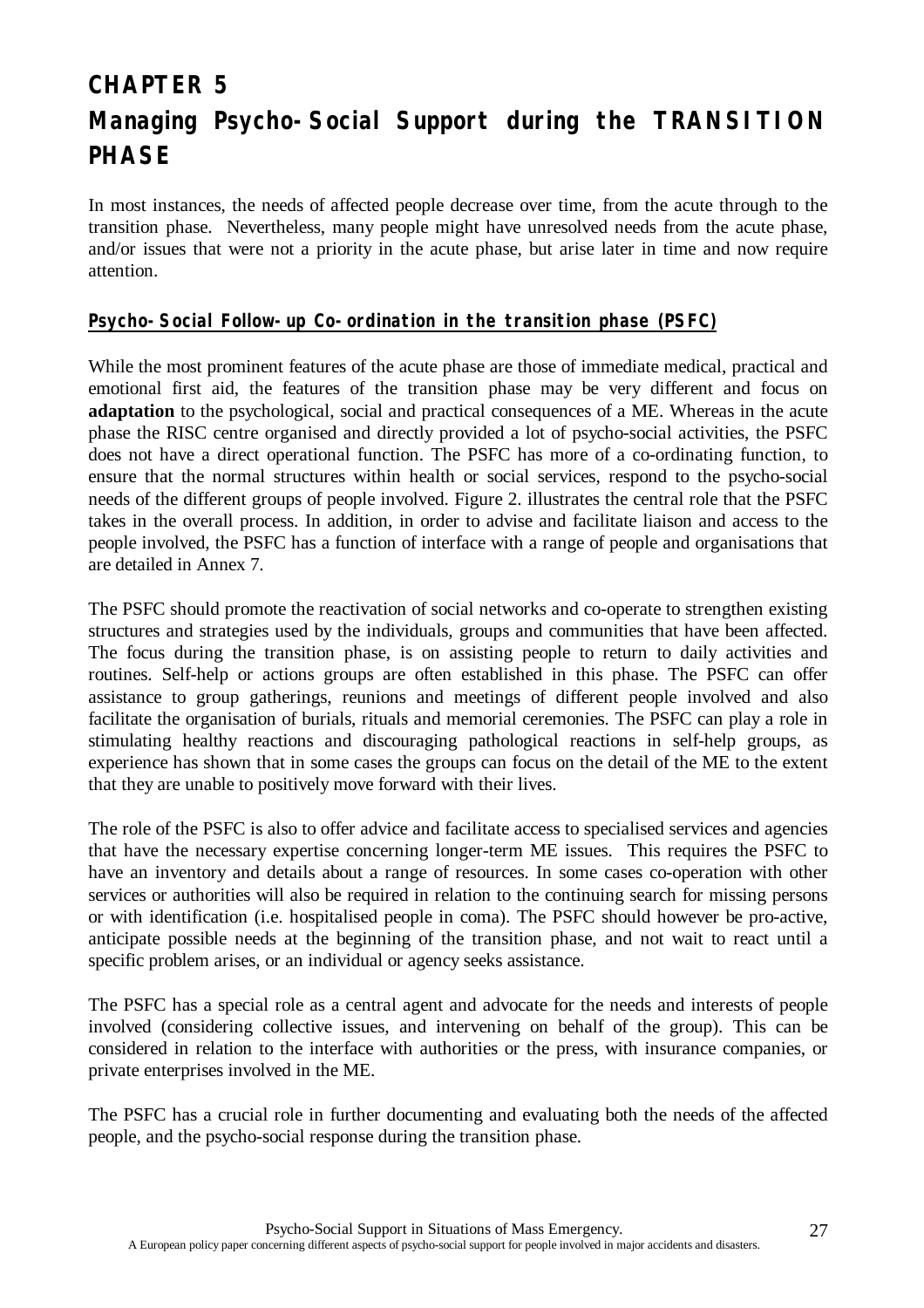#### **hospitalised survivors**

- ß continued hospital treatment
- ß attend to new psycho-social needs and continuing needs from the acute phase:
- adequate information psychological & social support
- psychotherapy
- social & psychological consequences of physical injury & prolonged hospitalisation
- group belonging
- access to other services

#### **ambulant injured survivors**

- ambulant medical treatment & rehabilitation
- ß attend to new psycho-social needs and continuing needs from the acute phase:
- adequate information
- emotional & social support
- psychotherapy
- social & psychological consequences of physical impairment & scars
- group belonging
- access to administrative & legal advice, educational or professional reorientation, relational & psychological counselling & other services financial compensation

 $\overline{\blacktriangle}$ 

 $\blacktriangledown$ 

## **non-injured persons and witnesses**

- $\blacksquare$  attend to new psycho-social needs and continuing needs from the acute phase:
- adequate information
- emotional & social support
- psychotherapy
- group belonging
- access to administrative  $\&$ legal advice, educational or professional reorientation, relational & psychological counselling & other services
- financial compensation

**Partners, family & close**

## **friends of deceased, missing persons, injured and non-injured survivors**

- ß attend to new psycho-social needs and continuing needs from the acute phase:
- adequate information
- emotional & social support
- psychotherapy
- group belonging
- access to administrative  $\&$ legal advice, relational & psychological counselling & other services
- financial compensation

**Psycho-Social Follow-up Co-ordination for the transition phase (PSFC)**

Attend to needs of affected populations by liaison, referral, providing advice and facilitating access

- $\blacksquare$  health, rehabilitation, and specific social, legal, educational services (medical treatment, psychotherapy, financial aid & subsidies, job & career counselling, school, lawyer, compensation… )
- ß appropriate authorities (e.g. embassies, judicial, administrative, political)
- ß religious and community leaders, spiritual services
- ß translation services
- self-help & interest groups
- ß involved insurance companies, airlines, bus, railway, ferry companies, private firms, etc
- ß media
- responders & agencies for planning, training, evaluation & co-ordination
- ß reference and research centres

**Professionals/ Responders**

See chapter 7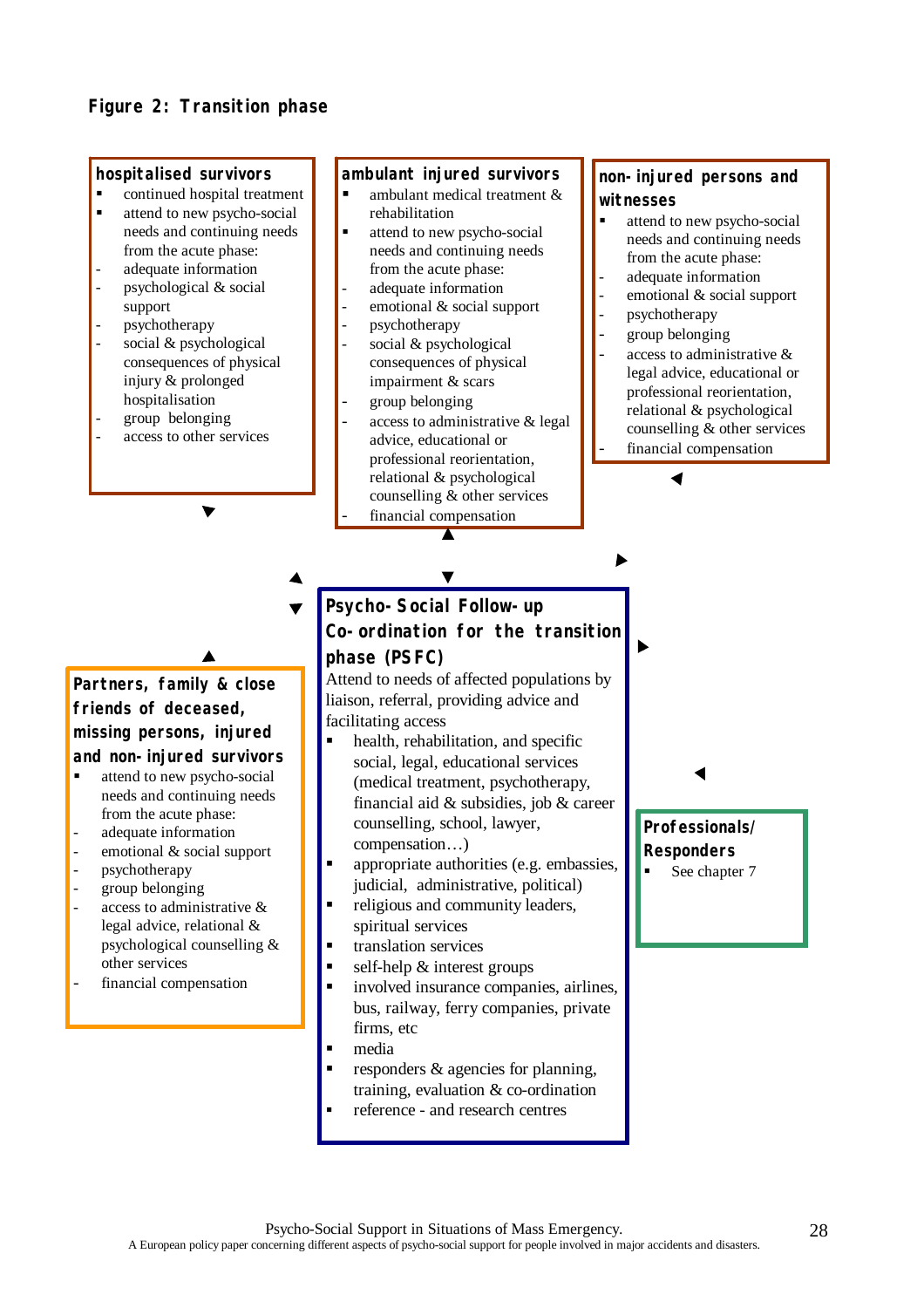## **Responding to and considering the needs of different subgroups**

In the transition phase there are some core needs and responses that need to be considered for all people affected. The following section highlights those needs and issues in relation to the psychosocial response.

### **Core issues and responses**

The psycho-social needs of non-injured survivors and witnesses will by and large be the same as for ambulant injured survivors, with the exception of those who have enduring physical impairment.

Emotional and social support from within their usual environment (family, friends, neighbours, work) is important and can assist in social and psychological adjustment.

Some people will need professional/ career advice and reorientation, or access to administrative services advice about special subsidies or social benefits. It is not uncommon to see different patterns of health behaviour, divorce and loss of jobs as a longer-term consequence of being involved in a mass emergency.

Insurance and legal issues, compensation and financial matters are important, and may become a contributing factor for psycho-social problems if not attended to in an appropriate and timely manner. This requires access to the appropriate administrative, social, legal, and other services.

Some people who are receiving ambulant medical treatment & rehabilitation services may also have to deal with the practical, social and psychological consequences of physical impairment. This might include adapting the infrastructure of their home and car (e.g. for using a wheel chair), but also may require assistance in coping with further surgical procedures (i.e. plastic surgery).

The need for group belonging, getting more information on what happened, or contacting other survivors or responders will probably grow during the transition phase. This can also be an element in the development of self-help or pressure groups.

Some people will require onward referral to psychotherapy or specialist psychology services. The transition phase is a time when the needs of the group can be considered in the context of identifying those people who are most at risk of developing psychological problems. Analysis of data gained from psychological screening and the use of criteria that help predict current or future psychological disturbance is important at this stage (see Annex 8 for details of risk factors).

These core issues and responses are likely to apply to the needs of ambulant injured survivors, noninjured survivors and witnesses, however specific vulnerabilities may also require the facilitation of specific interventions during the transition phase (e.g. for children, older adults, people with physical disabilities, immigrants, tourists, foreign language speakers… ). For example, young people with relationship or learning problems may require special attention. A certain proportion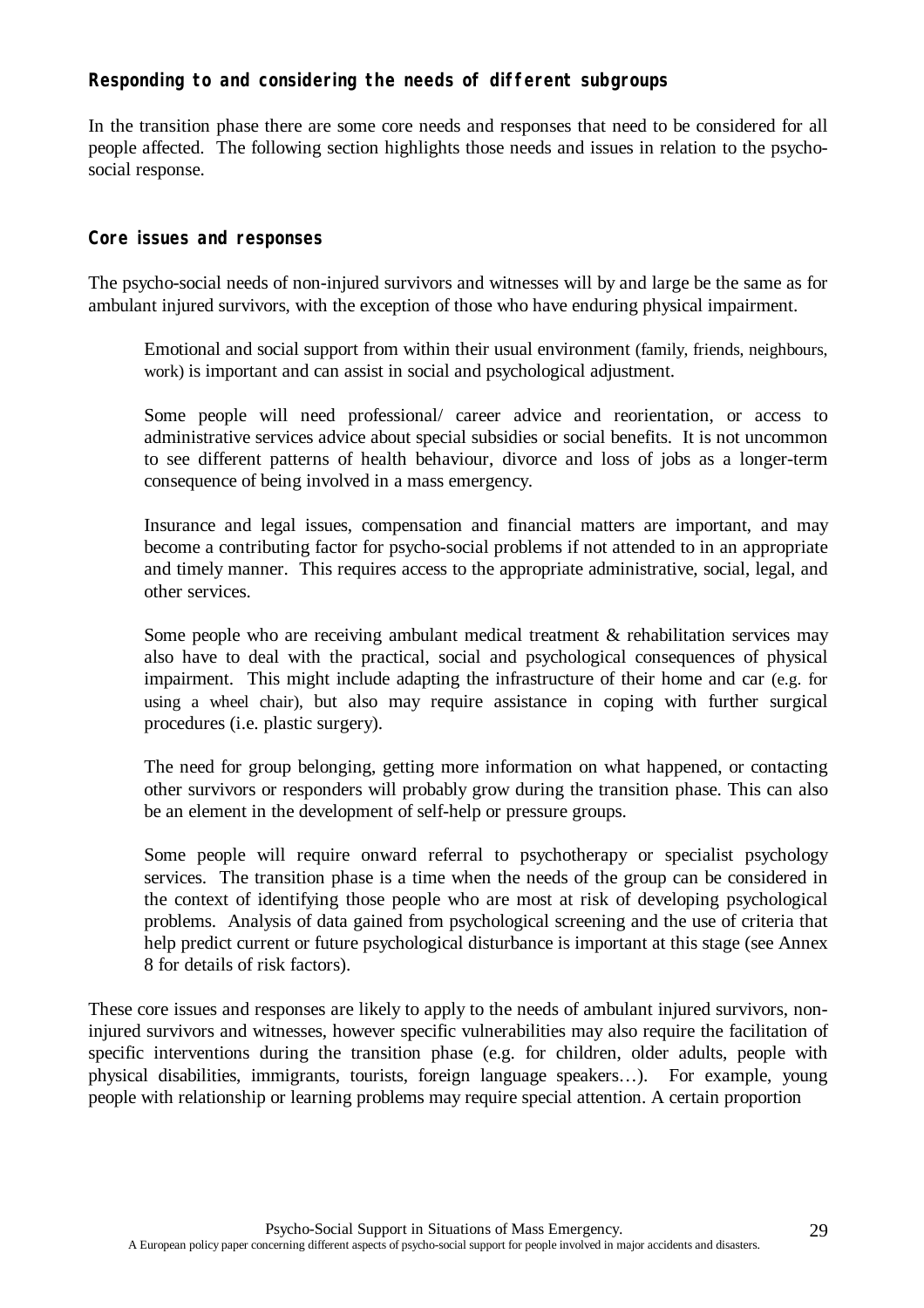will be in need of trauma treatment by experienced and skilled therapists. Specific attention is needed for the post-traumatic reactions that children can present with, as these may be different compared with the reactions of adults.

## **Hospitalised survivors**

People who still require hospitalisation for physical injuries may have specific needs for administrative or social services, advice and information. Some (e.g. those who have been in a diminished state of consciousness) need to be updated on what happened. There may be the need to make contact with other people affected or some of the responders (group belonging). Social and psychological consequences of prolonged hospitalisation and of physical trauma may require specialist social and psychological support (e.g. risk of social isolation from home and work, coping with a situation of physical impairment). The results of screening for post-traumatic stress symptoms, earlier psychiatric disorders, lack of social network (done in the acute phase or in case of severely injured, postponed until the transition phase) should be dealt with. Some may need specialist psychological treatment. It is the role of the PSFC to ensure that the needs in the transition phase are attended to by hospital services, or where appropriate, access to other services is facilitated.

## **Partners relatives and close friends of deceased, missing persons, injured and non-injured survivors.**

During the transition phase, family and friends, after getting over the initial shock of learning that a loved one was directly involved in a ME, may still be coping with the consequences. They may be coping with the loss of someone close (or uncertainty if someone is still missing), and with the socio-economic and psychological consequences of that. Or, they may be coping with psychosocial needs of a loved one who survived the ME, but may be more or less changed by the ordeal (physically, emotionally, mentally… ). They may require access to administrative, social, legal, psychological and other services available to the survivors and in addition, they may have other specific needs:

Special needs for burial and memorial ceremonies that are related to cultural, philosophical and religious particularities. Children and young people who are bereaved of their parents may need specific attention.

Sometimes the search for missing persons (i.e. hospitalised people in coma) continues and family and friends who have been bereaved in a situation where the body cannot be recovered may have special needs.

Emotional and social support from other family members, friends, neighbours, colleagues etc. is an important variable in helping people cope with what has happened. There may also be a desire to link up with family members of other people affected, to have contact with responders, or a desire to participate in support groups.

Some families and friends will also have to deal with the practical, socio-economic, financial, emotional and relationship consequences of living with somebody with physical impairment, or problems of professional, psychological, etc. nature.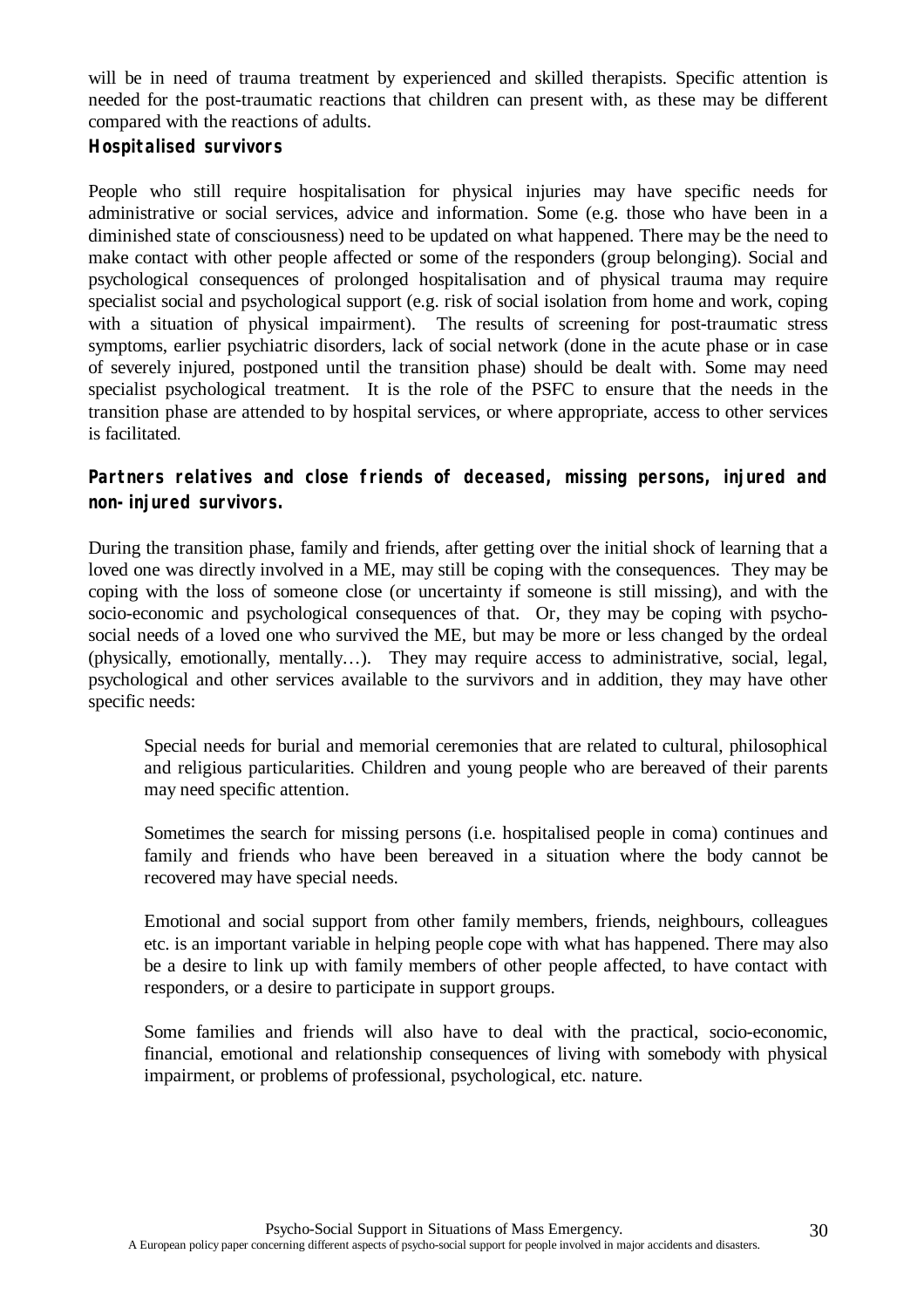The needs of people indirectly involved in a ME can sometimes also include the need for specific psychological treatment.

The following table gives a summary of the needs, responses, and general principles underlying the transition phase: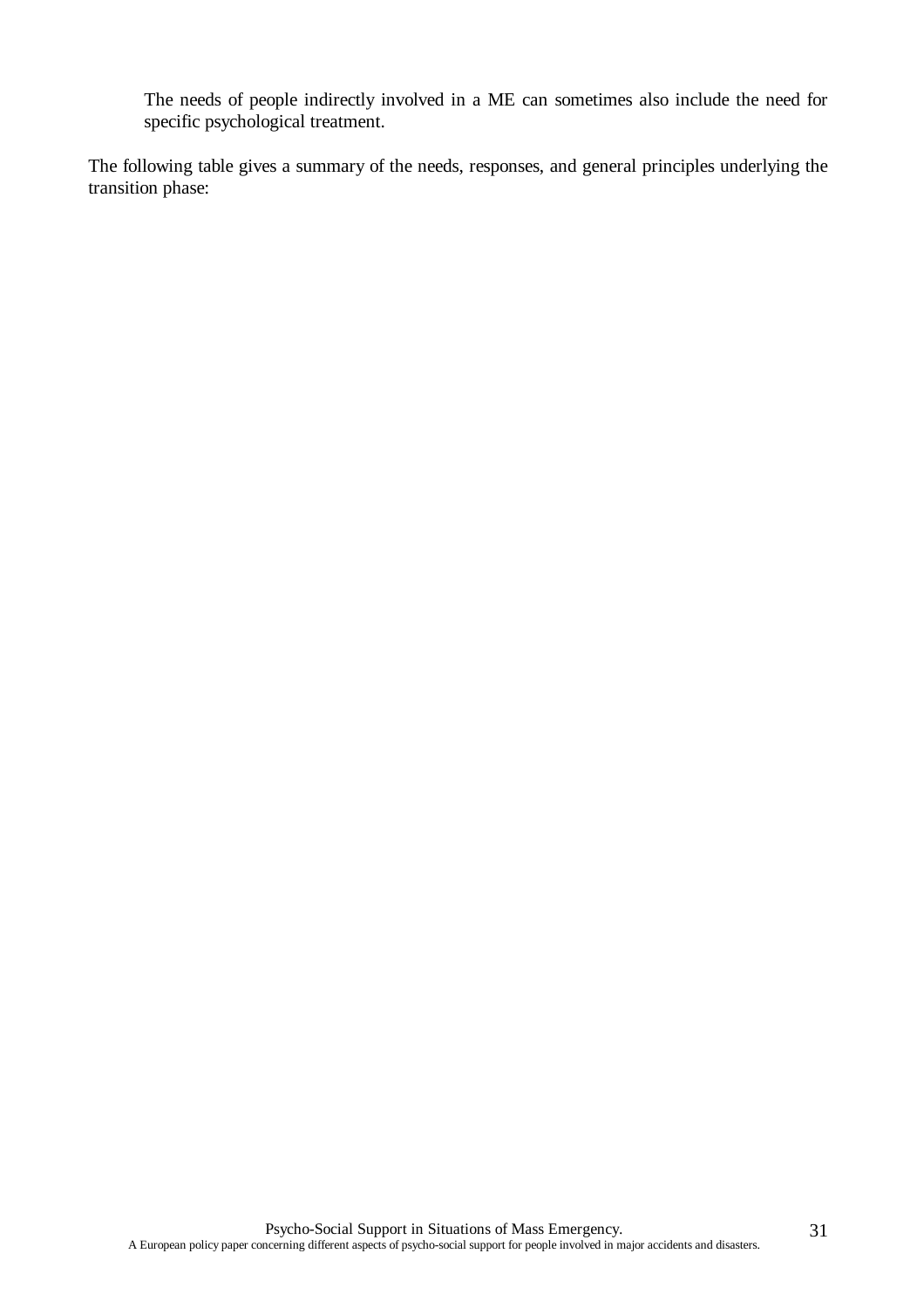| <b>Psycho-Social NEEDS</b>                                                                                                                                                                                                                                                                                         | <b>Psycho-Social RESPONSE</b>                                                                                                                                                                                                                                                                                                                                                                              | <b>ORGANISATION of</b>                                                                                                                                                                                                                                                                      | <b>VALUES and</b>                                                                                                                                                                                                                                      |
|--------------------------------------------------------------------------------------------------------------------------------------------------------------------------------------------------------------------------------------------------------------------------------------------------------------------|------------------------------------------------------------------------------------------------------------------------------------------------------------------------------------------------------------------------------------------------------------------------------------------------------------------------------------------------------------------------------------------------------------|---------------------------------------------------------------------------------------------------------------------------------------------------------------------------------------------------------------------------------------------------------------------------------------------|--------------------------------------------------------------------------------------------------------------------------------------------------------------------------------------------------------------------------------------------------------|
| of affected people                                                                                                                                                                                                                                                                                                 | to these needs                                                                                                                                                                                                                                                                                                                                                                                             | the response                                                                                                                                                                                                                                                                                | PRINCIPLES of                                                                                                                                                                                                                                          |
|                                                                                                                                                                                                                                                                                                                    |                                                                                                                                                                                                                                                                                                                                                                                                            |                                                                                                                                                                                                                                                                                             | approach                                                                                                                                                                                                                                               |
| new & non-resolved<br>needs of the acute<br>phase<br>information<br>update on what has<br>happened and perspectives<br>search for missing &<br>unidentified persons<br>place & time of                                                                                                                             | re-evaluate individual &<br>collective needs<br>postponed screening of<br>seriously injured<br>organise the follow-up of<br>individuals & group<br>organise provision of<br>adequate information<br>contact hospital, search &<br>rescue, DVI, police, authorities,<br>religious & community leaders<br>assist other services to respond                                                                   | <b>RISC® PSFC</b><br>$\bullet$<br>scale down RISC<br>$\overline{a}$<br>establish Psycho-<br>Social Co-ordinating<br>Group (PSFC)<br>prepare long term<br>(including evaluation,<br>research, planning)<br>ş<br>inventory of possible<br>and adequate<br>resources<br>interface between<br>§ | continuity<br>pro-active<br>$\ll$<br>co-ordination<br>$\ll$<br>individual & collective<br>balance between<br>$\overline{\mathbf{X}}$<br>individual, social &<br>institutional<br>responsibilities                                                      |
| ceremonies and group<br>reunions                                                                                                                                                                                                                                                                                   | and survivors to find access                                                                                                                                                                                                                                                                                                                                                                               | affected people and                                                                                                                                                                                                                                                                         | offer (advise)<br>$\ll$                                                                                                                                                                                                                                |
| advice<br>administrative & legal<br>procedures                                                                                                                                                                                                                                                                     | knowledge base & referral to<br>specialised services                                                                                                                                                                                                                                                                                                                                                       |                                                                                                                                                                                                                                                                                             | facilitate self-<br>$\overline{\langle}$<br>empowerment, social<br>reintegration & referral<br>to adequate services                                                                                                                                    |
| access to local health<br>and social services<br>attend to consequences<br>of physical impairment<br>(disability, unaesthetic<br>scars) and of prolonged<br>hospitalisation<br>(isolation)<br>serious psycho-social<br>problems, psycho-<br>logical disorders,<br>psycho-somatic<br>diseases<br>returning to daily | referral, facilitate access, and<br>assist other services &<br>networks to provide adequate<br>and timely response<br>facilitate access to adequate<br>medical treatment (e.g. plastic<br>surgery), rehabilitation & re-<br>adaptation (infrastructure,<br>job,); social benefits $\&$<br>subsidies; encourage Psycho-<br>Social Support<br>treatment<br>psychotherapy<br>counselling<br>medical treatment | public health services<br>(primary and secondary)<br>local social services<br>public & private<br>$\mathbb{L}$<br>trauma centre, psycho-<br>therapist, counselling<br>specialised health and<br>social services                                                                             | §<br>promote autonomy &<br>self-esteem<br>§<br>strengthen coping<br>capacity and existing<br>adaptive mechanisms &<br>strategies of individual,<br>group & community<br>§<br>prevention & punctual<br>individual treatment of<br>chronic PTS-disorders |
| routines<br>need to contact other<br>persons involved, group<br>belonging, rituals<br>socio-economic needs                                                                                                                                                                                                         | facilitate<br>social and emotional support by<br>daily living environment<br>social reintegration (job,<br>school)<br>facilitate contact & spontaneous<br>actions<br>stimulate healthy (re)actions<br>discourage psycho-pathological<br>or destructive (re)actions                                                                                                                                         | self-help, interest &<br>pressure groups                                                                                                                                                                                                                                                    | §<br>facilitate reactivating<br>social network<br>§<br>respect cultural,<br>religious,<br>philosophical<br>diversity                                                                                                                                   |
| §<br>specific vulnerabilities<br>of bereaved relatives<br>children, impaired & old<br>people, immigrants, foreign<br>language speakers                                                                                                                                                                             | financial compensation<br>facilitate<br>respectful body handling,<br>funerals                                                                                                                                                                                                                                                                                                                              | involved insurance &<br>private companies,<br>appropriate authorities<br>cultural, religious &<br>$\overline{\phantom{a}}$<br>community leaders,                                                                                                                                            | collective & pro-<br>§<br>active<br>§<br>specific                                                                                                                                                                                                      |

**Table 2: Transition phase Psycho-Social Support**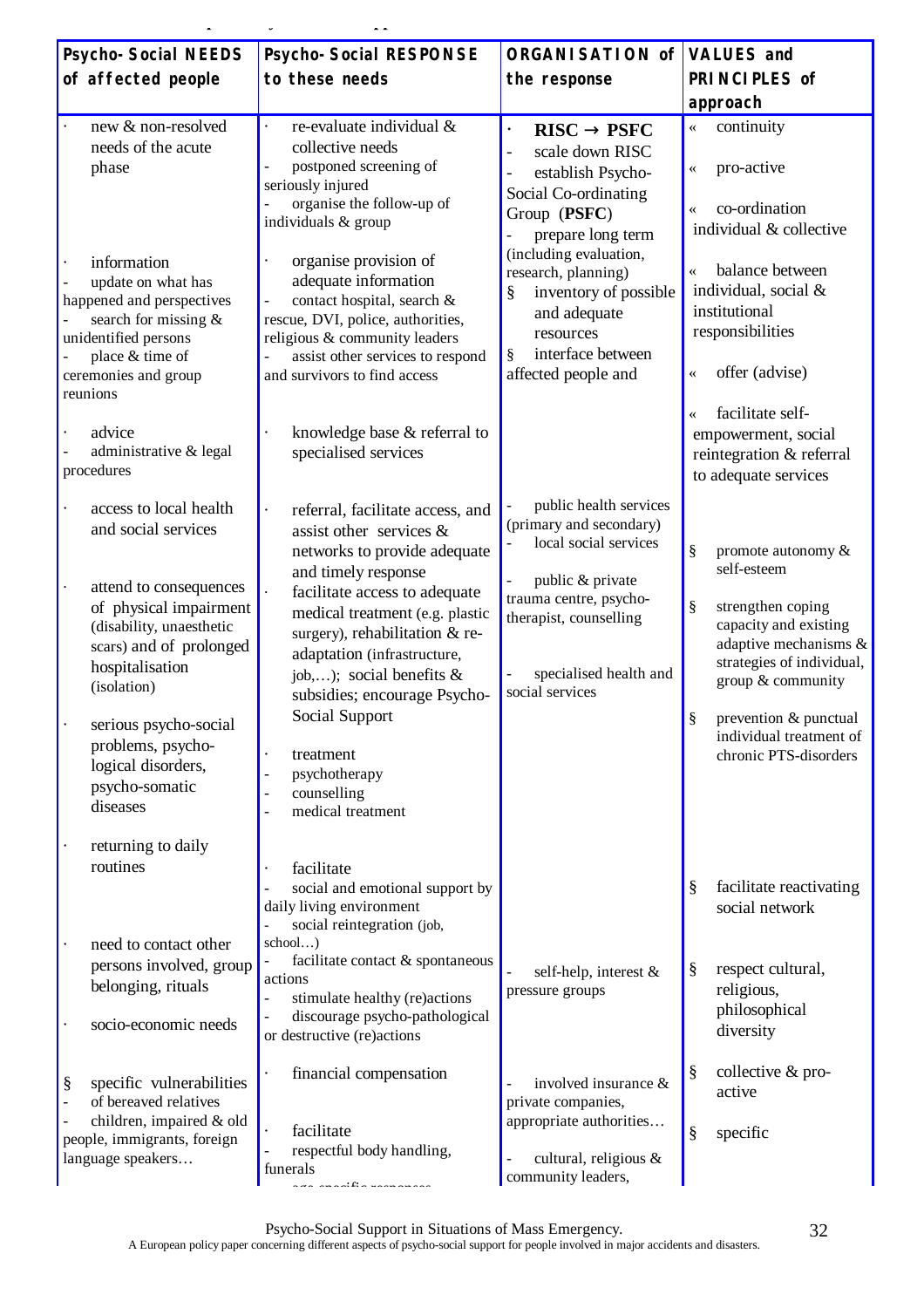# **CHAPTER 6 Managing Psycho-Social Support during the LONG-TERM PHASE of mass emergency situations**

The needs of affected people tend to stabilise and continue to decrease from the transition through to the long-term phase, and this means that the level of response and organisational efforts of the PSFC will diminish. Nevertheless, a certain proportion of those originally affected by the ME, may continue to experience difficulties in relation to physical impairment, they may develop psychological or psychiatric disorders, or may continue to have minor problems but of a more or less chronic nature. Dependent on the nature of the ME, and the population affected, research has shown that between 10 to 30 % of those originally involved could go on to develop post-traumatic stress disorder (PTSD) or other mental health disorders. Individuals involved in a ME who had previous mental health disorders, or who have a poor social network are more at risk (more details about risk factors are given in Annex 8.). The psychological effects for survivors of man-made mass emergencies (i.e. transport or industrial accidents, acts of terrorism), seem to be more persistent than those caused by natural disasters such as floods or earthquakes.

## **Psycho-Social Follow-up Co-ordination during the long-term phase (PSFC)**

With diminishing psycho-social needs, there is also a change in the co-ordinating role of the PSFC compared to during the transition phase. The PSFC started by essentially having a pro-active advice, referral and facilitation function, with a focus on co-ordinating access to specialised resources, facilitating reintegration into usual life and stimulating self-empowerment. At this point in time, local health and social services, or specialist agencies will for the most part, have taken over the provision of psycho-social support, and life for most affected people will be gradually returning back to normal. The focus of the PSFC at this stage, should be on specific areas where there are continuing issues and difficulties, and with specific subgroups who may be more vulnerable and in need of ongoing assistance.

In order to ensure its co-ordinating function during the long-term phase, the PSFC has a function to interface with a range of people and organisations and these are listed in Annex 9. The PSFC in the long-term phase also has a continuing role as an advocate for the collective needs and interests of people involved. As long as there are administrative, legal, insurance or financial issues unresolved, the PSFC could be an interface between people affected by the ME and the authorities, the media, or private companies involved in the ME.

Finally the role of the PSFC is crucial in documenting the activities of the final phase, ensuring longer-term archiving, co-ordination of the final evaluation, and linking up with relevant agencies for review of response planning, training, evaluation, and ongoing development of reference and research centres.

The flow-chart in Figure 3. illustrates the way in which the PSFC plays a central role in continuing to co-ordinate the psycho-social response.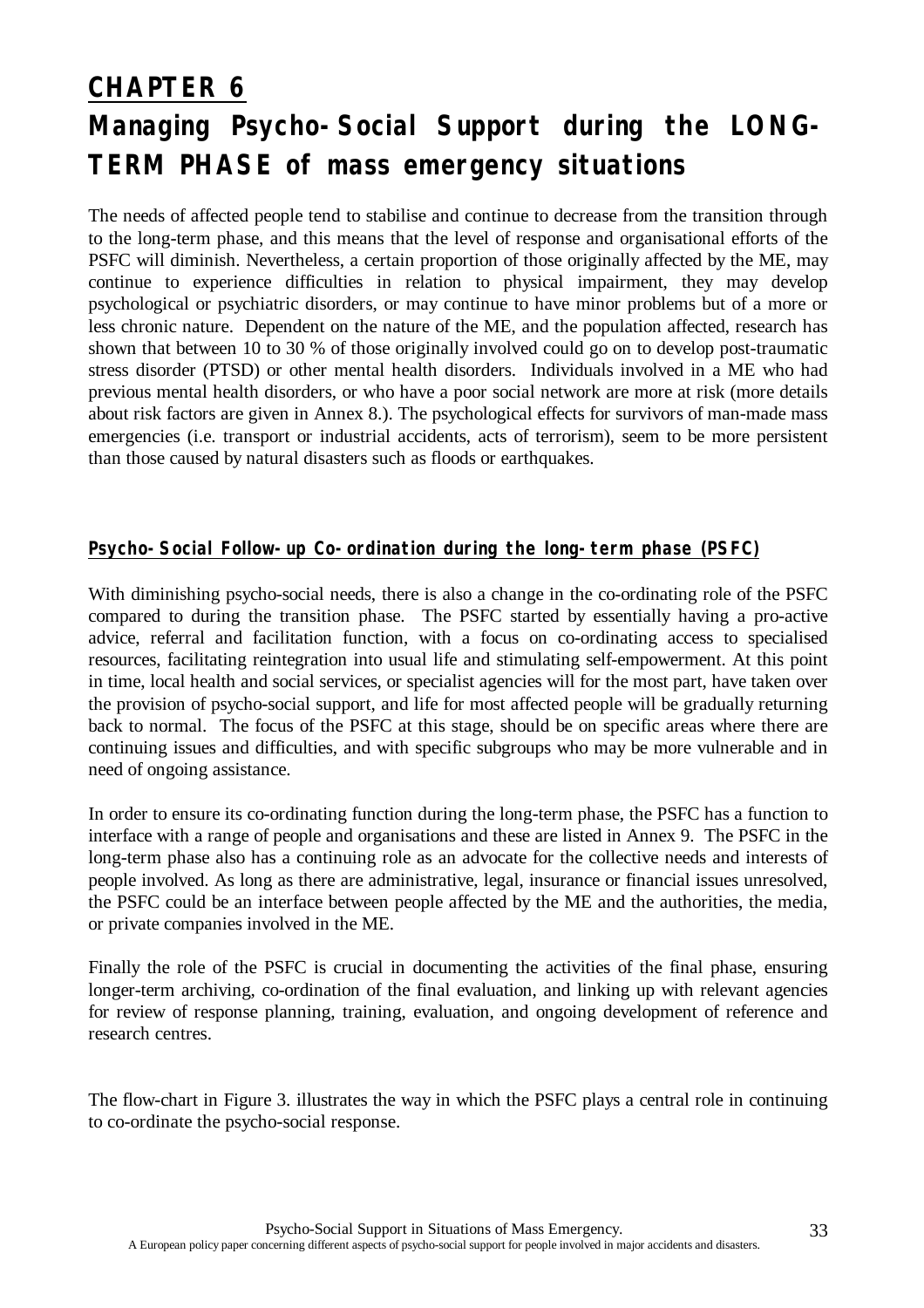



At some point, the PSFC will close its activities concerning a specific ME. The PSFC must make a final evaluation of the whole psycho-social intervention process (acute, transition, long-term phase) and also review the preparation and planning for MEs. It should transfer all information and documents to the competent authorities and/or reference and research centre(s).

It is the responsibility of the competent authorities and policy makers to take and effectively implement the necessary measures to incorporate lessons learned from the evaluation. These need to be incorporated into revised plans and preparation for future mass emergencies.

## **Responding to and considering the needs of different subgroups**

In the long-term phase there are some core issues/needs and responses that need to be considered for some of the people affected. The following section highlights those needs and issues in relation to the psycho-social response.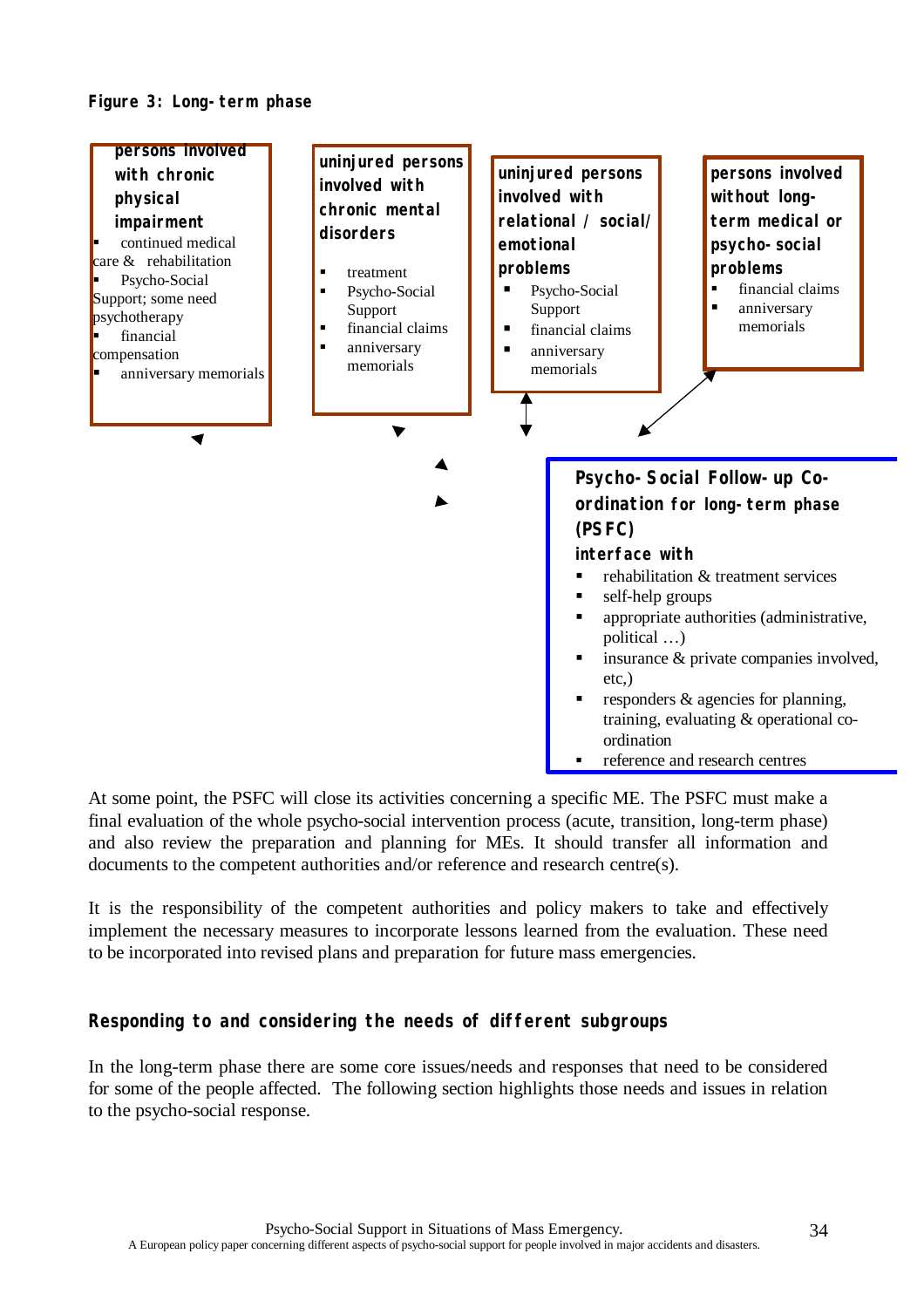### **Core issues and responses**

While most people involved in a ME will have unusual emotional reactions during the acute phase, only a small proportion will continue to experience problems and develop significant difficulties during the transition phase. In the long-term phase, the majority of people initially affected by the ME are likely to have relatively few social and psychological problems. They should nevertheless have access to the PSFC especially where administrative, legal issues, litigation or financial compensation remain unresolved in the longer term.

The need to identify with other people involved in a ME, to meet or participate in self-help groups and memorials, may be as important in the long-term phase as it is in the transition phase. However, during the long-term phase, many people will find the need for meetings/reunions diminishes. Some people, especially those who have experienced the bereavement of somebody close, or those people who have a poor social network, may need specific psycho-social support on special occasions, such as anniversaries or memorials.

The chapters on the acute and transition phase already referred to the concept of psychological, social and environmental risk factors and these are outlined in more detail in Annex 8. However, in the long-term phase specific consideration still needs to continue to be given to these factors. For example, if an accident or disaster is experienced as seriously life threatening and traumatic, than the ME in itself may result in the development of a significant psychological/psychiatric disturbance, without there having been any previous vulnerability. People involved in a ME, with previous mental health disorders, with earlier traumatic experience, or with a poor social network are also more at risk of developing psychological problems. Unresolved financial claims can also have an adverse impact on the mental health of people involved, partly because the process often involves having to talk about the events in detail and on numerous occasions, and this in itself can be experienced as re-traumatising.

Individuals developing psychological and psychiatric disorders (including PTSD) as a result of the ME should have access to appropriate specialist psychological and pharmacological treatments. It is not the remit of this paper to outline in detail the specific treatment approaches, however there is a growing evidence base for effectiveness of both psychological and pharmacological treatments for specific disorders such as PTSD.

These core issues and responses are likely to apply to the needs of most people who have been affected by a ME. Specific consideration should however, be given to people with long-term physical impairment (outlined in the following section), and also for example, to specific subgroups such as children and young people, and people from different ethnic backgrounds.

## **Persons involved in ME with long-term physical impairment**

There is a limit to what even the best medical care can finally achieve, and a number of survivors will be confronted with physical disabilities (i.e. paralysis, blindness, chronic pain, scars). Some people with physical impairment, or who require chronic medical care in order to stabilise their situation (dialysis, medication, pacemaker… ), may continue to be dependent on practical assistance from other people or rehabilitation services.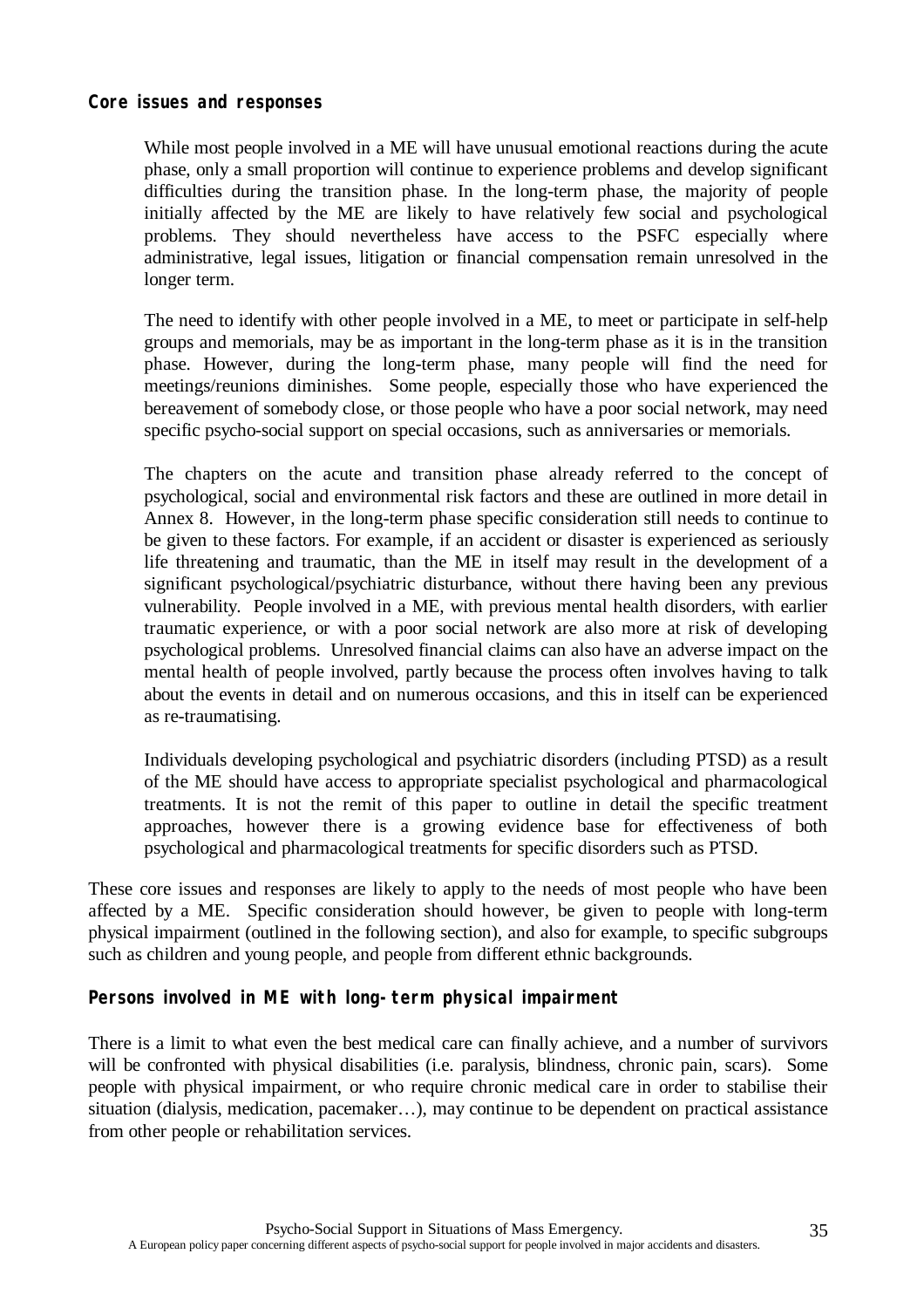Ongoing medical problems or impairment may lead to functional adaptations being necessary to allow the individual to adjust (i.e. adaptations to house, car, workplace). Educational or professional reorientation that have been made during the transition phase will not always totally compensate for the loss of autonomy, self-esteem, social life, and income. Coping with this not only requires psycho-social support from family, friends and colleagues, but also financial compensation that may be critical in assisting some people to regain as normal a life as possible. In addition, the traumatic experience of the ME itself, added to the psychological consequences of physical impairment, contribute to the risk of developing mental health disorders that may require specialist therapy.

The following table gives a summary of the needs, responses, and general principles underlying the long-term phase:

| <b>Psycho-Social NEEDS</b>                                                                                                                                                                                                                                                                                                                                                                                                     | <b>Psycho-Social RESPONSE</b>                                                                                                                                                                                                                                                                                                                                                                                                                                      | <b>ORGANISATION</b>                                                                                                                                                                                                                                                                                                  | <b>VALUES and</b>                                                                                                                                                                                                                                     |
|--------------------------------------------------------------------------------------------------------------------------------------------------------------------------------------------------------------------------------------------------------------------------------------------------------------------------------------------------------------------------------------------------------------------------------|--------------------------------------------------------------------------------------------------------------------------------------------------------------------------------------------------------------------------------------------------------------------------------------------------------------------------------------------------------------------------------------------------------------------------------------------------------------------|----------------------------------------------------------------------------------------------------------------------------------------------------------------------------------------------------------------------------------------------------------------------------------------------------------------------|-------------------------------------------------------------------------------------------------------------------------------------------------------------------------------------------------------------------------------------------------------|
| of affected people                                                                                                                                                                                                                                                                                                                                                                                                             | to these needs                                                                                                                                                                                                                                                                                                                                                                                                                                                     | of Psycho-Social                                                                                                                                                                                                                                                                                                     | PRINCIPLES of                                                                                                                                                                                                                                         |
|                                                                                                                                                                                                                                                                                                                                                                                                                                |                                                                                                                                                                                                                                                                                                                                                                                                                                                                    | <b>Response</b>                                                                                                                                                                                                                                                                                                      | approach                                                                                                                                                                                                                                              |
| $\bullet$<br>non-resolved needs of<br>the transition phase<br>and new needs created<br>by new life situations                                                                                                                                                                                                                                                                                                                  | organise the follow-up of<br>psycho-social activities or<br>therapies and the global<br>results                                                                                                                                                                                                                                                                                                                                                                    | <b>PSFC</b><br>adapt Psycho-<br>§<br>Social Co-ordinating<br>Group                                                                                                                                                                                                                                                   | continuity<br>$\ll$<br>pro-active $\&$<br>reactive                                                                                                                                                                                                    |
| punctual questions<br>$\ddot{\phantom{a}}$<br>information update<br>$\overline{\phantom{a}}$<br>place & time of<br>ceremonies and reunions<br>administrative<br>procedures<br>attend to consequences<br>of physical impairment or<br>requiring chronic medical<br>care<br>psychological disorders<br>reintegration in society<br>$\blacksquare$<br>& turning to daily<br>routines<br>social & economic needs<br>$\overline{a}$ | adequate punctual response<br>$\blacksquare$<br>information<br>÷,<br>contact, authorities, religious<br>÷,<br>& community leaders<br>knowledge base & referral to<br>specialised services<br>assist other services to<br>$\overline{a}$<br>respond and survivors to find<br>access<br>follow up treatment & results<br>follow-up of social<br>$\ddot{\phantom{a}}$<br>reintegration & punctual<br>intervention<br>rehabilitation & re-adaptation<br>$\blacksquare$ | inventory of<br>possible and adequate<br>resources<br>interface between<br>affected people,<br>(individually and also<br>on behalf of the<br>group)<br>with adequate<br>services, authorities,<br>self-help & interest,<br>involved insurance &<br>private companies,<br>cultural, religious &<br>community leaders, | individual &<br>$\overline{\bf{K}}$<br>collective<br>preventive $\&$<br>$\overline{\bf{X}}$<br>therapeutic<br>co-ordination<br>$\ll$<br>global & specific<br>follow-up<br>punctual<br>$\ll$<br>intervention<br>balance between<br>$\overline{\bf{K}}$ |
| legal issues (liability,<br>compensation)<br>specific vulnerabilities<br>(children, impaired & old<br>people, immigrants, refugees)                                                                                                                                                                                                                                                                                            | socio-economic situation,<br>school & job situation,, social<br>benefits, pension<br>financial compensation &<br>$\blacksquare$<br>court case (eventually joint claim)<br>adapted solutions & responses                                                                                                                                                                                                                                                            | ME-response agencies                                                                                                                                                                                                                                                                                                 | individual, social &<br>institutional<br>responsibilities<br>feedback &<br>$\ll$<br>integration of lessons<br>learned into future                                                                                                                     |
| ME that may happen in<br>$\bullet$<br>the future                                                                                                                                                                                                                                                                                                                                                                               | final evaluation $&$<br>organising links with future<br>response<br>documenting long-term phase<br>activities<br>archiving<br>feedback to ME-response<br>management<br>link with reference & research<br>centres                                                                                                                                                                                                                                                   | prepare long-term<br>memory, evaluation,<br>research, planning<br>with adequate<br>agencies, authorities,<br>reference & research<br>centres, policy makers                                                                                                                                                          | response to ME                                                                                                                                                                                                                                        |

**Table 3. LONG-TERM phase Psycho-Social Support**

Psycho-Social Support in Situations of Mass Emergency.

A European policy paper concerning different aspects of psycho-social support for people involved in major accidents and disasters.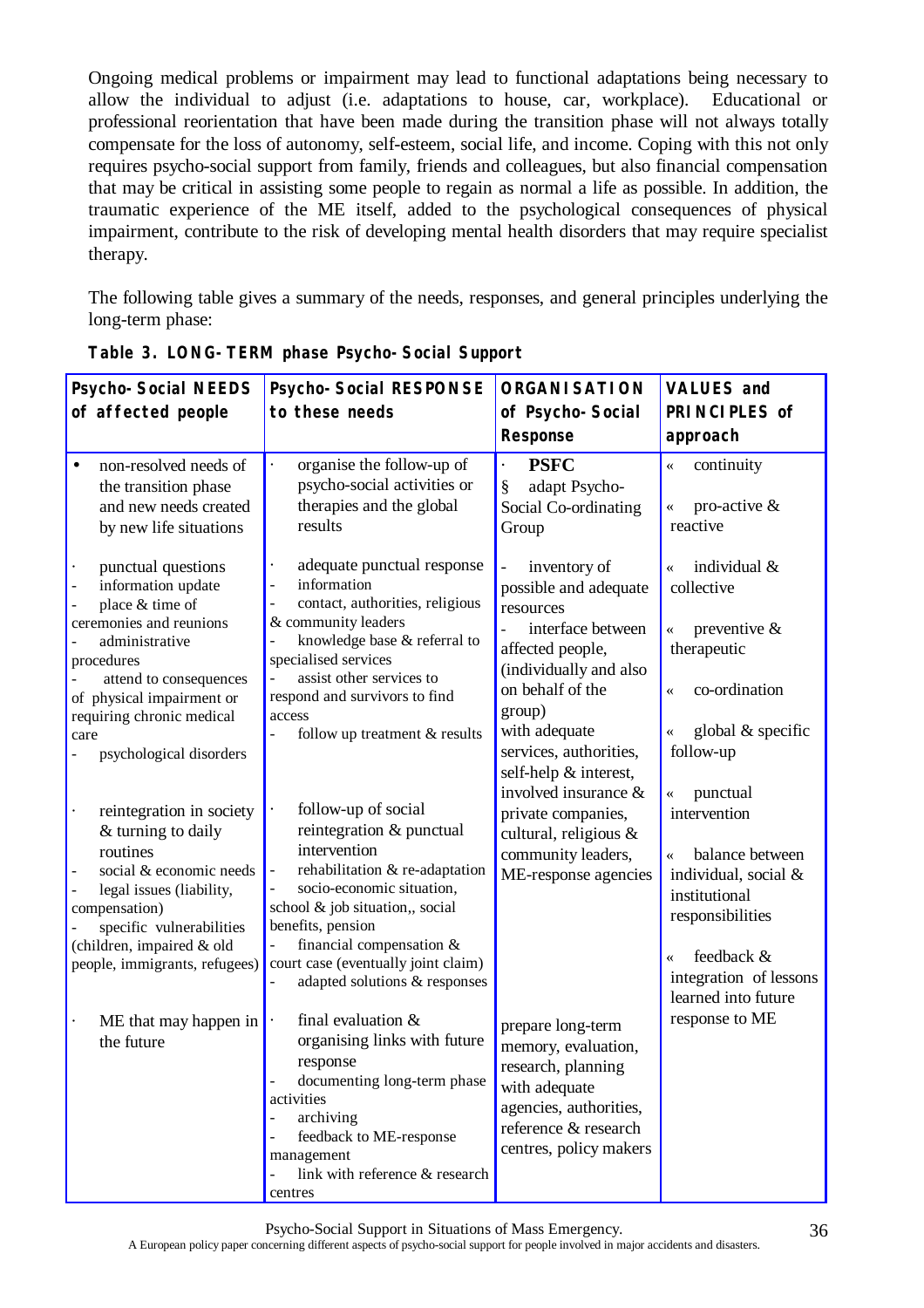# **CHAPTER 7**

# **Stress management and psycho-social support for emergency responders and other staff who respond to mass emergencies**

Traditionally **emergency responders** have neglected their own need for emotional ventilation after critical incidents. Feelings of guilt, sadness or other strong emotions have been considered to be a sign of weakness or even unsuitability for rescue work. The ability to control emotions during a rescue is crucial. But that does not mean that what one sees, hears or experiences during an incident has no psychological impact. Those who respond to the psycho-social needs of people affected by a ME will include not just emergency responders, but also the psycho-social workers and hospital/community-based medical staff who will respond in the days, weeks and months after the event. This second group may for example, include personnel from hospitals and non-statutory organisations, psycho-social workers in RISC centres or in the PSFC, as well as mental health professionals, social services staff, etc. These staff will have different but no less important, needs for support. This chapter aims to highlight the general principles in relation to the provision of support for both groups of staff. These principles directly relate to identified needs based on professional consensus, previous experience of staff involved in MEs, and evidence from research literature.

### **General Principles – emergency responders**:

- It is important to recognise the difference between **emergency responders** and those directly involved in a ME (and their families). Emergency responders have chosen to participate at rescue scenes and are trained professionals. They are an homogeneous group, who have high levels of training that provide them with good coping skills, high levels of motivation and the ability to monitor and manage their own stress levels.
- Emergency responders in most countries are used to intervening as part of a team, and training regularly as a group. This provides them with a strong peer support network. In addition, rescuers usually have some time for mental preparation prior to arriving at the scene of an emergency, and they will have had training and resources available to them that allows them to have a sense of control and ability to manage the situation. As a result, emergency responders will have a better understanding of what is going on at the scene of the ME (comprehensibility) and be able to influence the outcome (manageability). Being part of emergency operations also provides them with purpose and meaning (meaningfulness). These factors mean that emergency responders are likely to experience considerably lower levels of stress, compared with people who respond in a voluntary capacity (who may be unorganised, and mentally and physically unprepared).
- There is evidence however, that emergency responders (i.e. those who attend the actual scene of the incident) are more likely to report post-traumatic and other stress symptoms than those responders in hospitals. In some situations, usual coping skills will not be sufficient, and responders may feel both emotionally and physically overwhelmed. The evidence about prevalence of post-traumatic stress in emergency services staff is inconclusive. In one study up to 80% of rescue personnel (Fire fighters, Police etc.) had at least one post-traumatic symptom e.g. following an explosion at an apartment building. The most common symptom (intrusive thoughts about the disaster) was experienced by 74% of those staff. In a different longitudinal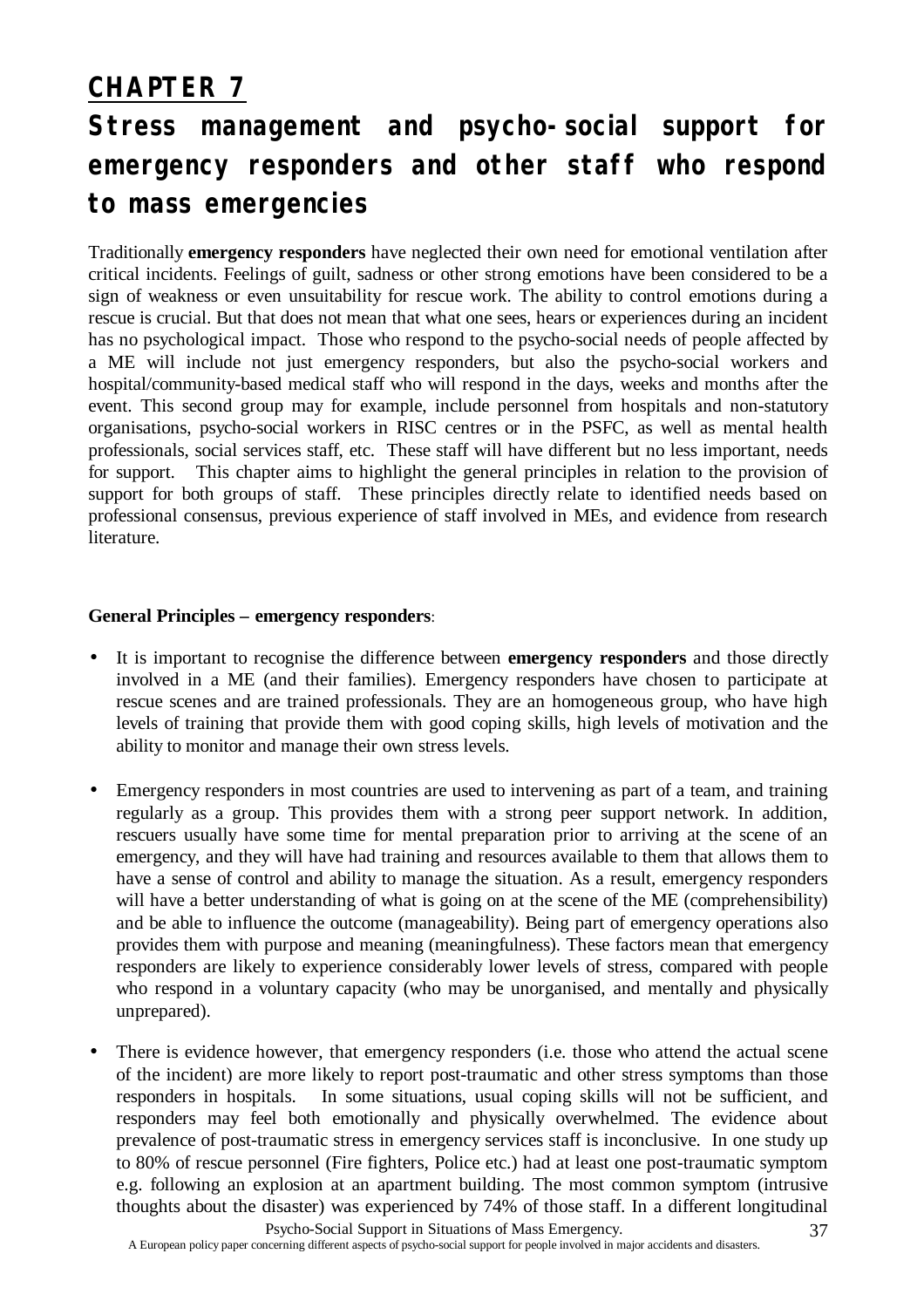study, 30% of fire fighters had some acute psychiatric symptoms 4 months after responding to a major incident. In contrast, a different study assessing psychiatric morbidity in police officers involved in body recovery duties showed no significant post-traumatic stress symptoms.

- Certain factors and situations are particularly stressful for **emergency responders** and may make them more vulnerable to developing psychological/psychiatric disturbances. These factors might include:
	- large scale incidents that last for a long time, with many dead or injured victims
	- **Example 1** incidents where there are dead or seriously injured children
	- **Example 3** death or serious injury to other emergency responders
	- $\blacksquare$  serious mistakes during the rescue
	- **Exercise accidents or events for which they were unprepared**
	- $\blacksquare$  conflict with existing world view and beliefs
	- **negative criticism in press and media**
	- lack of respect or recognition, negative criticism coming from people directly involved
- It is the responsibility of the employer to make the adequate preparations beforehand, to provide on-scene support so as to reduce the exposure to trauma, and to offer specific support to assist with physical as well as psychological recovery in the longer term.
- Professional consensus suggests that emergency responders (as individuals and as a group) have different psycho-social needs, and will require different strategies for dealing with traumatic incidents. It is recommended that organisations develop specific psycho-social interventions for **emergency responders**, and that they should **not** be included in interventions aimed at the general population who have been affected by a ME.
- Critical Incident Stress Debriefing is one type of support intervention that has been used by emergency service organisations. It has been the focus of much debate in the scientific research, and the outcomes of the research have been largely equivocal. The Cochrane Review (1998, 2001) is probably the most comprehensive meta-analysis review of the studies, however this review included mostly studies that had used critical incident debriefing with individuals (as opposed to rescue workers) who had been directly affected by a traumatic event. In addition to some serious methodological flaws in the studies reviewed, it is difficult to generalise outcomes for an intervention used with directly affected people, to the use of the intervention with a professional emergency responder group. One of the recommendations of the review however, is that critical incident stress debriefing should **not** be compulsory for people involved in traumatic events. Professional consensus suggests that this should also be the case in relation to its use with professional responder groups.

## **General Principles – psycho-social workers and other responders**

- **Responders** who do **not** intervene **at the scene** of the accident may have different needs for psycho-social support. It is widely recognised that work that focuses on the relief of physical and emotional suffering of those affected by traumatic events necessarily includes absorbing information about that suffering. Experience has also shown that staff working therapeutically with trauma-affected people is vulnerable to vicarious traumatisation.
- **Psycho-social workers** providing a service to people involved in a ME may be vulnerable to vicarious traumatisation because of the following factors:
	- The process of "empathising" may help the responder to understand the affected person's experience, but in the process they may become traumatised as well.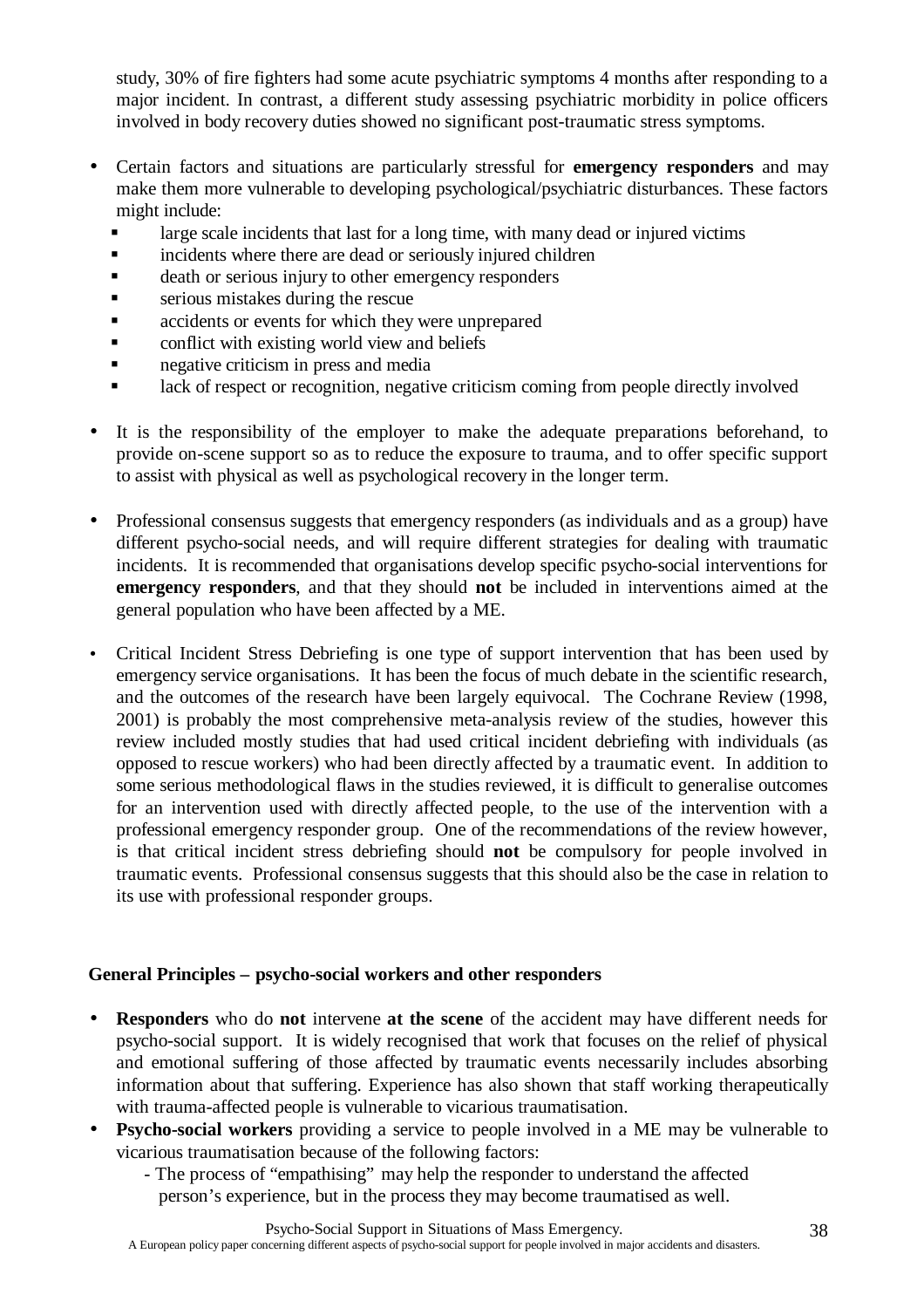- Responders may have experienced traumatic events in their own life history. Subsequent work with people affected by trauma may be re-traumatising.
- There is professional consensus that **mental health staff** working therapeutically with traumaaffected people should have access to appropriate clinical supervision. Pearlman and Saakvitne 1995, suggest that there are specific aspects of trauma work that need to be considered in the context of what would be considered appropriate supervision;
	- a supervisor who has a theoretical grounding/ understanding of trauma therapy and responses to trauma
	- attention within supervision to the conscious and unconscious aspects of the therapeutic relationship and the treatment process
	- attention to countertransference and parallel process
	- education and attention to vicarious traumatisation and other effects on therapists

# **Good practice guidelines - Preparation and planning of stress management support for emergency responders**

The following tables and text present different methods and procedures that can be used at different levels (management, group leaders, groups and individuals), and at different time points, prior to, during and in the shortand long-term phases following a ME. This is by no means an exhaustive overview of possible methods and procedures, but aims to be a source of information and inspiration for those who commission and provide stress management programmes for primarily for emergency responders. In addition, there may be some elements of this type of programme that could be adapted for use with other groups of responders (i.e. hospital based staff in Accident and Emergency services). Similarly, the basic principles could be adapted in situations where responders do not usually work within a team (i.e. management principles for providing support to staff).

### **General principles underlying the Management response**

To succeed in a stress management project with a group of emergency responders, it is of vital importance that leaders at all levels support the programme. Leaders must be seen to demonstrate and lead by their actions, otherwise the groups and individuals will not see the benefits of the program. Members of management and staff should receive training in stress management to be able to recognise these needs. Table 4. gives a summary of the key tasks and issues that should be considered by management.

#### **Table 4.**

| <b>Preparation</b><br>and    | traumatic<br><b>During</b> | After incident, short      | After<br>incident,<br>long |
|------------------------------|----------------------------|----------------------------|----------------------------|
| planning                     | incident                   | term                       | term                       |
| criteria<br>Selection<br>for | Practical support          | Practical<br>support       | Evaluation                 |
| workers<br>and<br>rescue     | Rotation                   | (transport, food, safety)  | Update or change plans     |
| leaders                      | <b>Identification</b>      | Information                | Long-term follow-up for    |
| Management training          | Support<br>group           | Defusing                   | individuals and groups     |
| EAP-program                  | deployment                 | Debriefing                 | Support research           |
| Peer<br>support<br>group     | Press and media contact    | Relatives<br>and<br>spouse |                            |
| training                     | within<br>Information      | support                    |                            |
| Network (other org. and      | department                 | Give recognition           |                            |
| experts)                     | Info outside department    | Press management<br>and    |                            |
| Action plan (when, who,      | Assessment of incident     | protection                 |                            |
| how, what)                   | and level of stress        | Mental<br>health           |                            |
|                              |                            | consultation               |                            |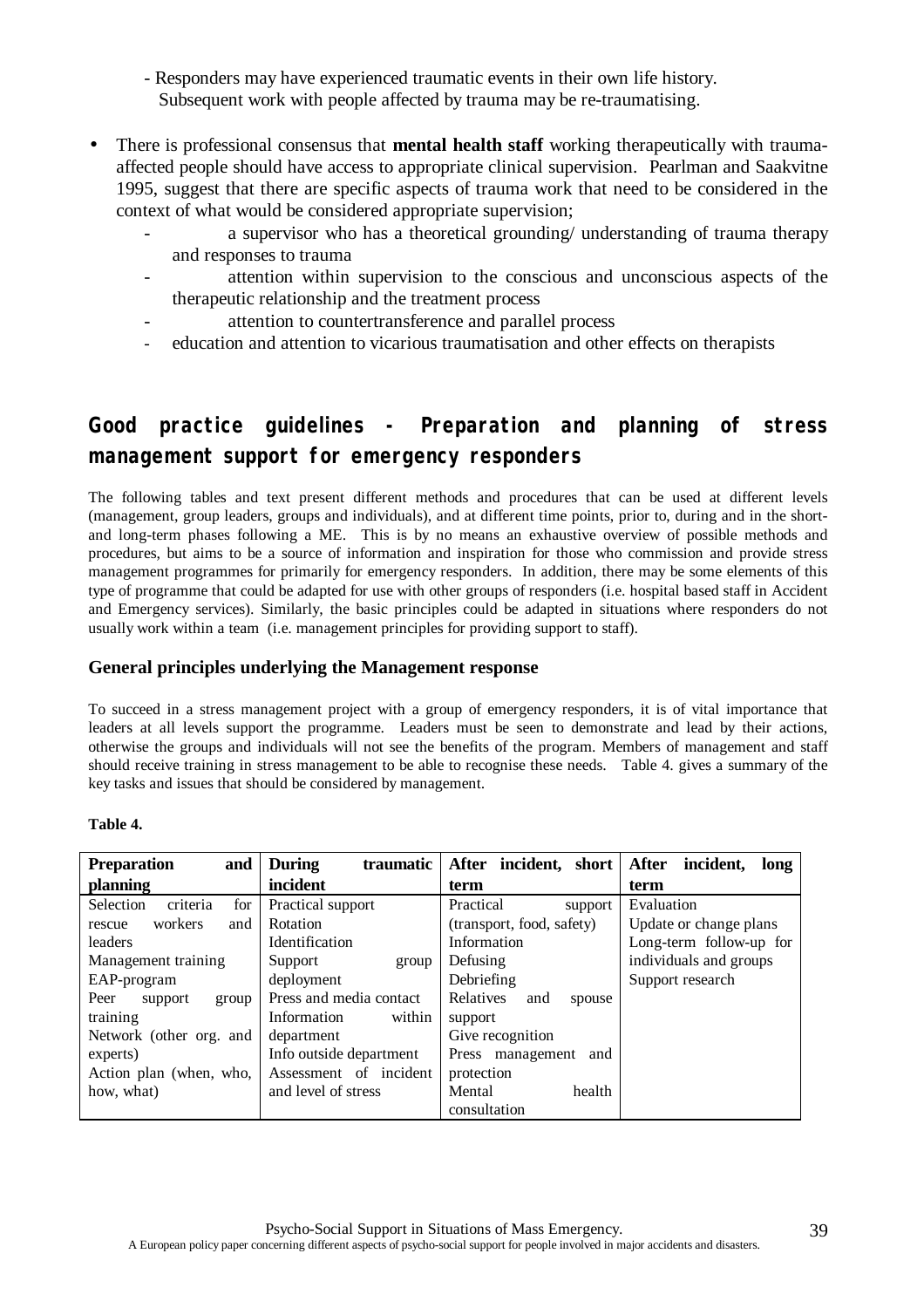#### *Preparation and planning*

The emphasis in selection criteria when recruiting emergency responders is often on physical abilities. The ability to endure stress and have emotional stability is just as important. The employer is not only responsible for stress management during and after an incident, but should also ensure that stress management principles apply to more general staff policies and procedures.

Many rescue service organisations prefer to take responsibility for stress management work by creating an in-house peer support group. A peer support group should receive advanced training in stress management techniques. Usually a mental health professional responsible for training, supervision and follow-up leads the group. Advantages of a peer support group are that they are usually well accepted within the groups, they have first-hand knowledge of the conditions during an incident, and they can usually be deployed quickly when needed. Disadvantages are that they sometimes are to "close" to colleagues and incidents to perform objectively. They may also lack experience and knowledge in being able to accurately assess stress levels and symptoms of mental health problems. They should therefore, work closely with mental health professionals and receive supervision and advanced training.

It is a good idea to build a network with other organisations within the community. This way, rescue organisations can support each other after difficult accidents and disasters. After a ME, support may be needed from outside to enable the organisation to respond effectively. It is also advisable to have a list of people who have expertise in trauma both for the provision of treatment where appropriate, and also for training and supervision purposes.

An action plan regarding measures for acute stress management should consider the following:

A list of examples of situations when the action plan should be used

Who has the right to put it into action

Procedures for deployment of the support group

Available external and internal resources for stress management

#### *During an incident*

It is very important to correctly identify the affected group and recognise that within the larger group, there may be people who have different levels of exposure to the ME and that these people may have different needs for support. During an incident the stress management work should be focus on practical support with the aim of reducing levels of stress at the scene. Examples of such activities are:

Effective management of press and media Distribution of food, drinks and snacks Distribution of dry and warm clothing Information about the objectives of the rescue and time schedules Offering of telephones to be able to call home during large scale or prolonged incidents Rotation of staff to prevent them becoming both physically and emotionally drained

It is a good idea to deploy the support group as early as possible. The task of the support group should be to identify the involved rescuers, assess the level of exposure to trauma and to prepare the different stress management strategies after the incident.

#### *After an incident – short and long term*

Support after a traumatic incident should start with responding to basic needs such as transport to safety, shower, dry clothes, food, phone home and information. If the basic needs are not fulfilled, stress management will be less effective. Some families of the rescuers may need information and support in order for them to understand what their partner has been through. Managers should also recognise the importance of giving recognition for the work. It is also wise not to allow press and media access to rescuers before they have been debriefed and had an opportunity to operationally and emotionally process what has happened.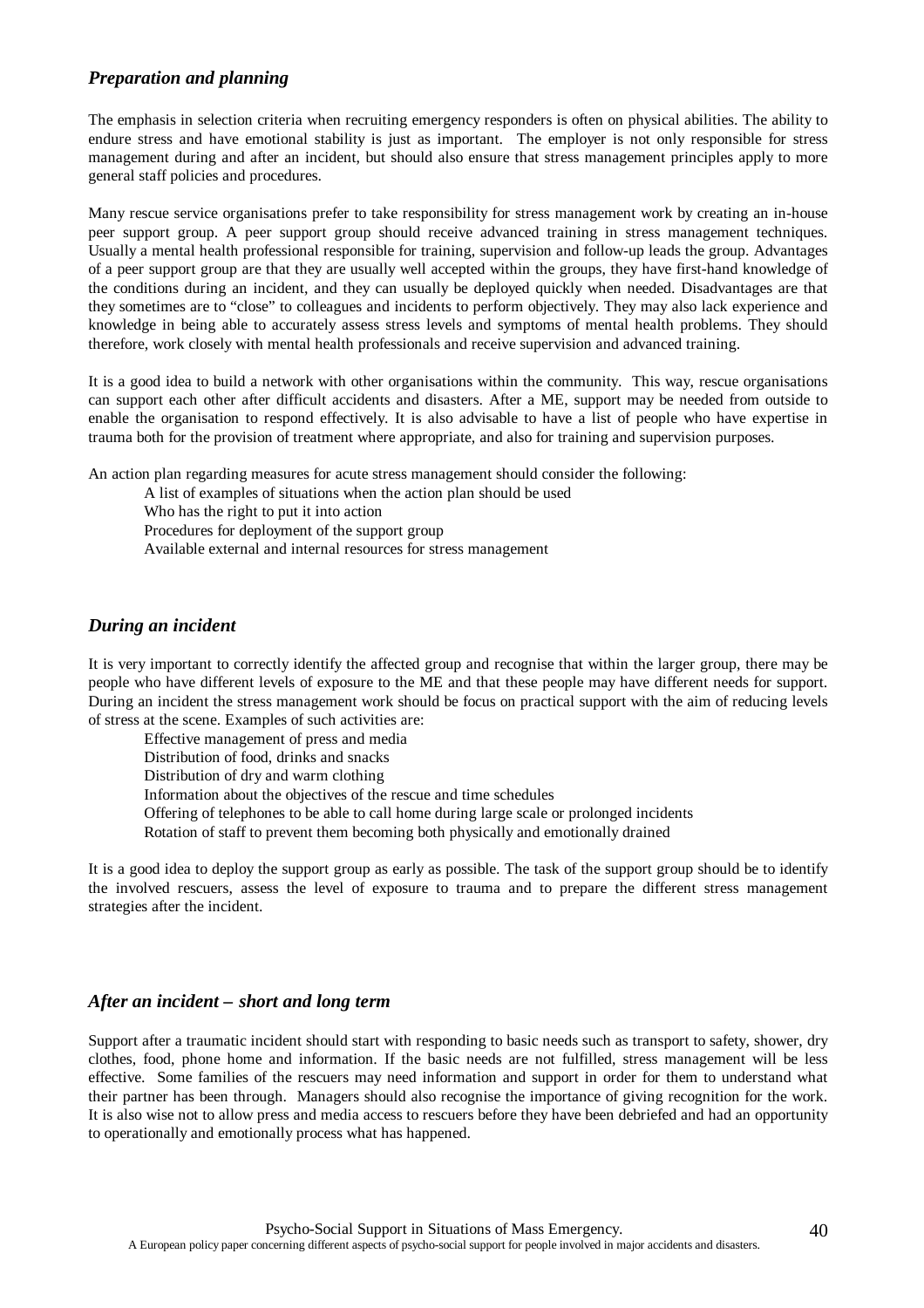Although stress management activities seem to work, and if well planned and prepared, are often highly appreciated by the staff, the scientific evidence for effectiveness of some activities (i.e. critical incident stress debriefing) is equivocal. Management has a responsibility to ensure that they are kept appraised of the issues and emerging evidence in this field. There is a need for more scientific research into the effectiveness of early stress management interventions, and management should support and co-operate with researchers both in evaluating support systems and in relation to long term follow up studies on the effect the traumatic incident may have on the rescuers. Evaluation is always necessary but often neglected.

It is recognised however, that even where good support systems are in place, some individuals may develop significant psychological problems and it is therefore very important for the organisation to be able to provide access to specialist professional treatment for those who need it. Management should also be prepared to consider the provision of specific support in situations where legal matters arise (i.e. where staff is involved in official investigations).

### **General principles underlying the role of operational group leaders**

Group leaders have a range of issues to consider in relation to training, education, operational assessment and leadership of the groups that they work with. Table 5. summarises some of the key issues. **Table 5**.

| and<br><b>Preparation</b> | <b>During</b><br>traumatic    | After incident, short After incident, | long                    |
|---------------------------|-------------------------------|---------------------------------------|-------------------------|
| planning                  | incident                      | term                                  | term                    |
| Education of leaders in   | Operational<br>assessment     | Assessment                            | Watch out for change in |
| management<br>stress      | of level of stress for        | Active support for stress             | behaviour of group and  |
| (situations,<br>stress    | group and individual          | management techniques                 | individuals             |
| symptoms,<br>stress       | Rotation within group         | Recognise<br>stress                   |                         |
| management action)        | Information to group          | symptoms for group and                |                         |
|                           | Information<br>to             | individuals                           |                         |
|                           | and<br>Management<br>$\sigma$ | emotional<br>Encourage                |                         |
|                           | Staff                         | ventilation                           |                         |
|                           | Encouragement                 | Include<br>health<br>mental           |                         |
|                           | Direct contact to mental      | experts when needed                   |                         |
|                           | health professionals          |                                       |                         |

#### *Preparation and planning*

The leadership style of the group leader will reflect on the way the group operates. Thus, if the group leader is positive and believes in the principles and practice of stress management procedures, so will the group. It is therefore of great importance for group leaders to have training in stress management. Group leaders should after training be able to:

Recognise potential traumatic situations.

assess stress levels within the group during and after an incident implement basic stress management procedures for the group know when and how to refer to additional support when needed

### *During an incident*

It is the responsibility of the group leader to:

Assess the impact that the incident has on the group.

Be sure to rotate the shift to ensure that the staff are protected from physical and emotional exhaustion Consider factors such as experience, number of years in service and general physical and emotional health when selecting staff for extremely difficult tasks.

Recognise acute stress symptoms within a group or an individual and take them out of duty if necessary

Report back to headquarters and ask for rotation and stress management support if involved in a potential traumatic incident.

It should be noted that leaders are also sometimes directly involved in the incident and can be reluctant to ask for rotation and support. Therefore headquarters should take a pro-active approach to monitoring and supporting group leaders.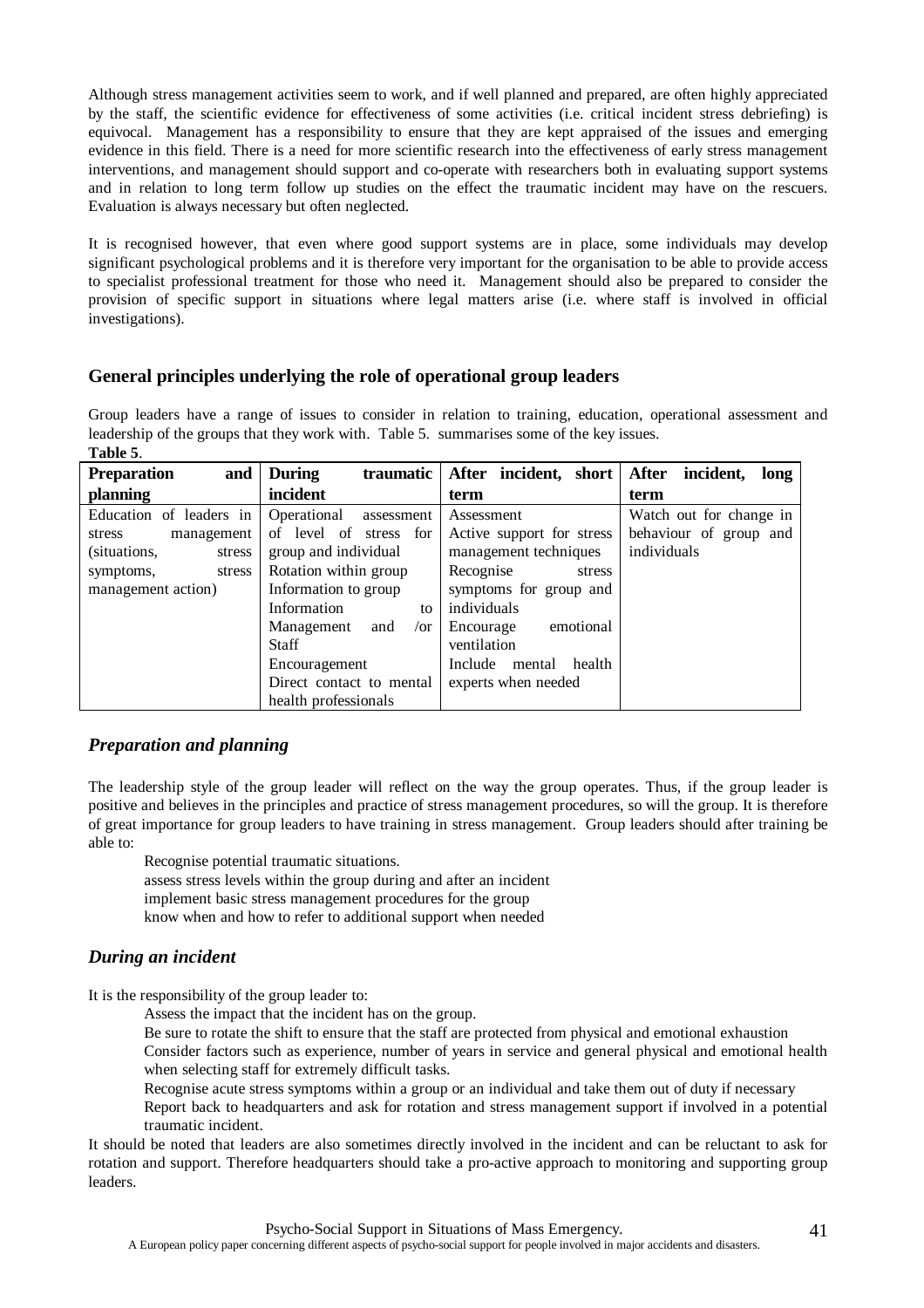#### *After the incident – short and long term*

Group leaders should encourage emotional ventilation after critical incidents. This can be done in many ways. One is by attending and being supportive of the stress management activities. Another might be to give time to, and encourage informal group meetings after the incident. There is a need to be alert to signs of negative coping strategies, such as scapegoating and blaming. It is also important that group leaders are aware of and acknowledge that people have different ways of coping after incidents. Group leaders should monitor how the group deals with the incident. It is important to assess whether there are any individuals who show significant change in their behaviour (i.e. irritability, sleep disturbance, inability to stop talking about the incident/ inability to talk about the incident) as these may indicate that the person is experiencing significant emotional disturbance.

#### **General principles underlying the response for groups of staff**

Confident groups where the members feel safe to express their needs and opinions, both physically and emotionally, have a far greater potential to handle post-traumatic stress after difficult situations. Based on this principle, Table 6. highlights some of the key issues for groups of staff.

#### *Preparation and planning*

Teambuilding techniques are an effective means of increasing group confidence and cohesion, and can be used to strengthen the group and help people to be more mentally prepared for traumatic situations. Groups should also get basic stress management training and victim support information and education. If they feel confident and have basic knowledge of victim support on the scene they will also reduce their own stress levels.

| Table 6.                              |                              |                             |                                   |
|---------------------------------------|------------------------------|-----------------------------|-----------------------------------|
| and<br><b>Preparation</b>             | <b>During</b><br>traumatic   | After incident, short       | <b>After</b><br>incident,<br>long |
| planning                              | incident                     | term                        | term                              |
| Team building                         | Informal<br>support<br>group | Within group support        | differences<br>Accept<br>in       |
| Education<br>stress<br><sub>1</sub> n | activities                   | individual<br>Accept        | for<br>time<br>managing           |
| management (when, why,                | Victim support on scene      | differences<br>in<br>coping | trauma.                           |
| how)                                  |                              | strategies                  | Meet and support directly         |
| crisis<br>Education<br><sub>1</sub> n |                              | Participate<br>stress<br>in | involved persons                  |
| management and victim                 |                              | management work             |                                   |
| support.                              |                              |                             |                                   |
| inoculation<br><b>Stress</b>          |                              |                             |                                   |
| training                              |                              |                             |                                   |
| Defusing training                     |                              |                             |                                   |
| Role model support                    |                              |                             |                                   |

#### *During an incident*

Informal group support (i.e. a pat on the shoulder, a smile or a joke) can be very helpful within a group and assist individuals to keep the emotions under control and continue work during difficult rescues. Rescuers can also make a considerable contribution by giving comfort and both physical and emotional support to those directly affected on the scene. A lot of the stress that rescuers experience at a scene comes from watching bereaved or distressed people, and not being able to do something to help. With proper training in providing emotional support and by showing empathy, rescuers also help themselves.

### *After an incident – short and long term*

More experienced staff should act as role models for those with less experience. They can do this by encouraging attendance at debriefings and by being open about their own feelings and thoughts. By doing so they set standards for the whole group and can lead the group towards a closing of the incident. Groups need to accept that individuals have different coping strategies and that for some, emotional healing can take a considerable time. If the group can acknowledge, accept and manage these differences in a supportive and understanding way, the group can be of real help. But negative group processes can also lead to projections where one individual carries the trauma for the group. This of course can be very destructive and harmful to both the group and the individual.

A European policy paper concerning different aspects of psycho-social support for people involved in major accidents and disasters.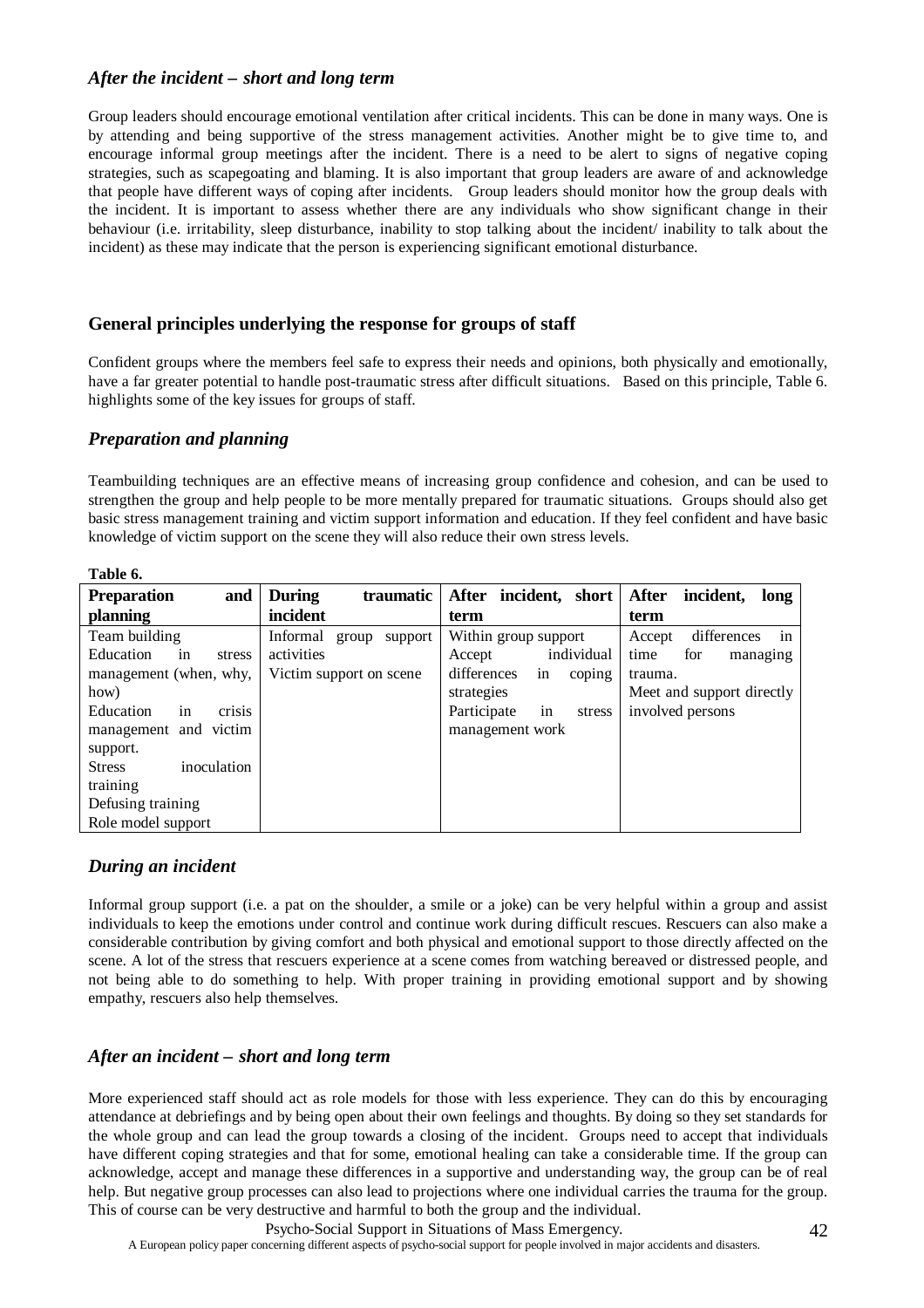Sometimes there is a need from those directly affected by an incident to meet with the rescuers. It might be to say "thank you" or to get a first-hand account from rescuers of how they perceived the situation. These meetings give the rescuers an opportunity to contribute long after the actual rescue. Rescuers sometimes feel dubious about the value of such meetings, because they are afraid of being blamed or accused of doing the wrong thing. These situations very seldom occur. Often these meetings provide a step towards "closing" for the affected people, and this can give the rescuers a feeling of doing something really positive and important. However, meetings should be well prepared and led by someone who was not directly involved in the rescue. It is usually a good idea to use someone from the support group and a mental health professional.

#### **General principles underlying the response of individuals**

The key issues for individual rescue workers are highlighted in Table 7.

| таніс І.                    |                           |                             |                         |
|-----------------------------|---------------------------|-----------------------------|-------------------------|
| <b>Preparation</b>          | and   During<br>traumatic | After incident, short After | incident,<br>long       |
| planning                    | incident                  | term                        | term                    |
| <b>Stress</b><br>management | Self-support<br>and       | Accept reactions            | Self-help<br>relaxation |
| training                    | encouragement             | Participate<br>in<br>stress | methods                 |
| Self-knowledge (strength)   | Self-monitoring           | management activities       | Accept help when needed |
| and weaknesses)             |                           | Inform<br>and<br>spouse     |                         |
|                             |                           | relatives                   |                         |

#### *Preparation, planning and during the incident*

**Table 7**.

Individuals should consider training in the use of self-help techniques to help monitor and manage their stress levels during an incident. Self-awareness regarding personal strengths and weaknesses is also helpful in managing stress. Individuals trained in stress management techniques can become very effective at managing their own stress levels.

#### *After the incident – short and long term*

Individuals need to take responsibility for their own emotional responses. If they experience emotional difficulties or physical reactions they need to be able to share this information with other colleagues. The organisation can provide support, but if individuals are unable to share what is happening for themselves, they will be less able to access support. Rescue workers should also try and share information and their experience with partners and other family members. It is not always advisable to go into graphic detail about the incident, because partners and other members of the family may not be prepared or able to cope with details for which they have no experience or training. However they are entitled to get sufficient information to help them understand the reactions of the rescue worker. Rescue workers also need to acknowledge and be aware of the fact that emotional recovery sometimes takes time, and will vary between individuals. They should also accept that there may be circumstances in which it is appropriate to seek and accept professional help.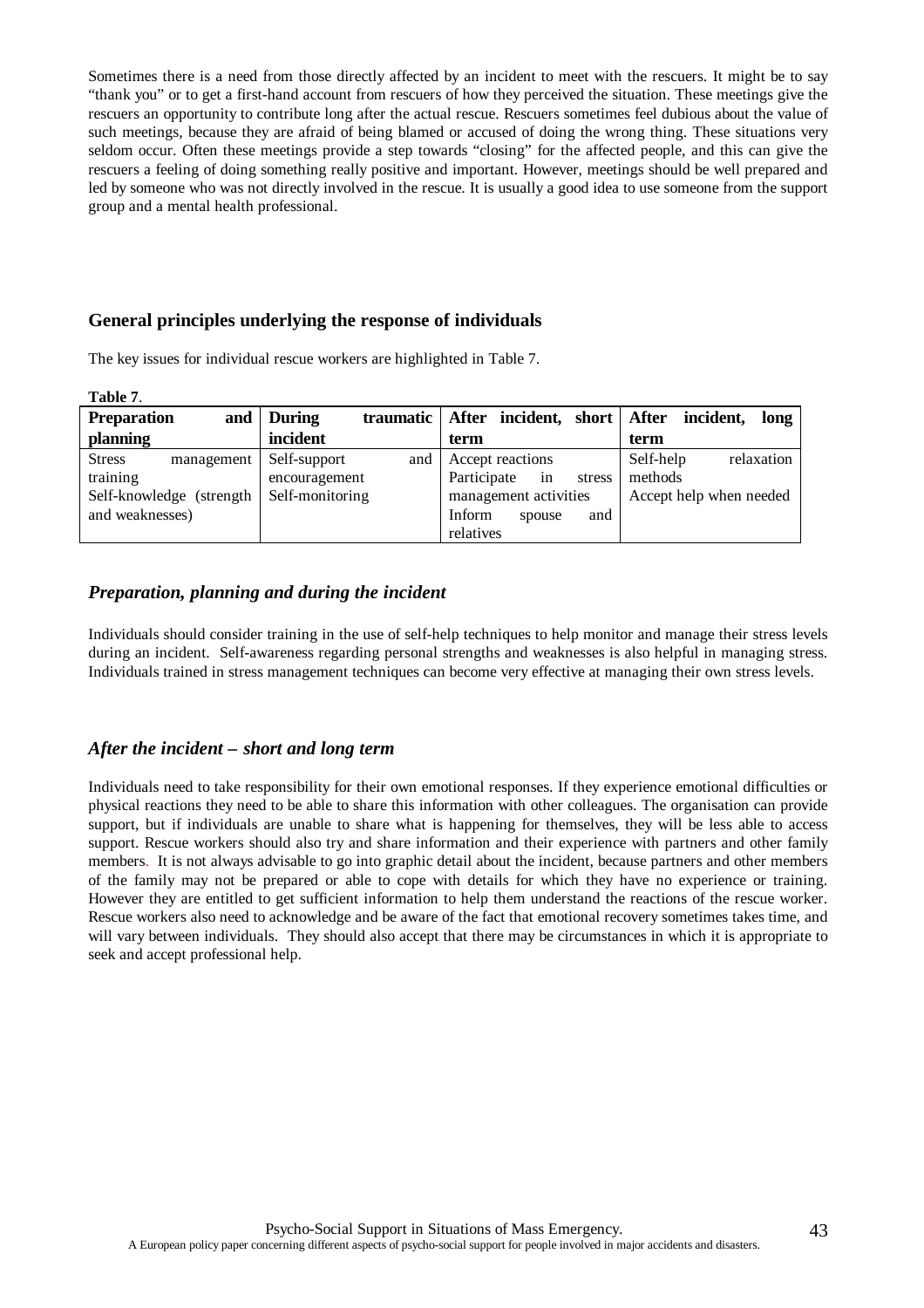#### Annex 1.

#### **KEY WORDS**

For a common understanding of concepts and terms, the paper established some pragmatic operational definitions, which are - without pretending to be the only sacred ones - based on a large consensus in the scientific literature and in the world of emergency services, medicine and psycho-social work.

Major Incident

A 'Major Incident' is any emergency situation that requires the implementation of special arrangements by health authorities and/or by medical emergency services.<br>Within the category of Major Incidents a distinction is made between a Public Health Crisis' and a 'Mass Emergency'.

A 'Mass Emergency' is a major incident with a large number of people involved, Mass Emergency causing an exceptional disproportion - in size or in time - between on the one hand the medical and psycho-social needs (in numbers and nature) and, on the other hand, the response capacity (the available resources and their organisation). Within the category of Mass Emergencies a distinction is made between Major Accidents and Disasters.

A 'Major Accident' is a mass emergency situation in which an exceptional Major Accident insufficiency of resources in medical care and psycho-social support can be rapidly overcome by reallocation and/or extra-ordinary mobilising of resources. Also, by implementing specially modified procedures, this may result in a temporary lowering of the normal quality standards of individual care.

A 'Disaster' is a mass emergency situation where disruption of facilities, infrastructure Disaster and/or services causes a huge and long lasting disparity between the needs and the medical and/or psycho-social capacity to respond to those needs.

Public Health Crisis A 'Public Health Crisis' is a situation that presents an unusual serious health risk to a community (or which is perceived as such), requiring swift action, extraordinary decision-making and/or extraordinary measures by health authorities, but without the immediate need for mobilising medical personnel and material resources. Rather than an acute disproportion between needs and resources, a public health crisis is characterised by a lack of information, scientific uncertainty and/or public worry about causes, character or dimension of an unusual health problem. Every person who is directly or indirectly involved in a mass emergency can be People Affected

affected or may need Psycho-Social Support. Major accidents or disasters not only carry with them a direct potential for death, physical injury, violence, destruction and property loss, but are also associated with mental/emotional stress. Mass emergencies can also have an impact on family members and friends of those directly involved in a ME. Witnesses and those who respond to the ME (responders) can also be affected.

Trained personnel who respond to practical, emotional/psychological and social needs Psycho-Social of people involved in mass emergencies, in the context of strengthening the existing **Support Workers** coping strategies of the individual or community that has been affected, are called 'psycho-social support workers'.

Rescue Worker

The term rescue-worker is used in this document for professionals, semi-professionals and trained volunteers who intervene directly at the scene of an accident. Rescue Workers interpreted in this larger sense can be for example; fire fighters, paramedics, nurses, doctors, Red Cross personnel, police, etc.

Psycho-Social Support in situations of mass emergency. A Symbological support and social accompaniment<br>A European policy paper concerning different aspects of psychological support and social accompaniment<br>for people involved in major accidents and disasters.  $\mathbf{1}$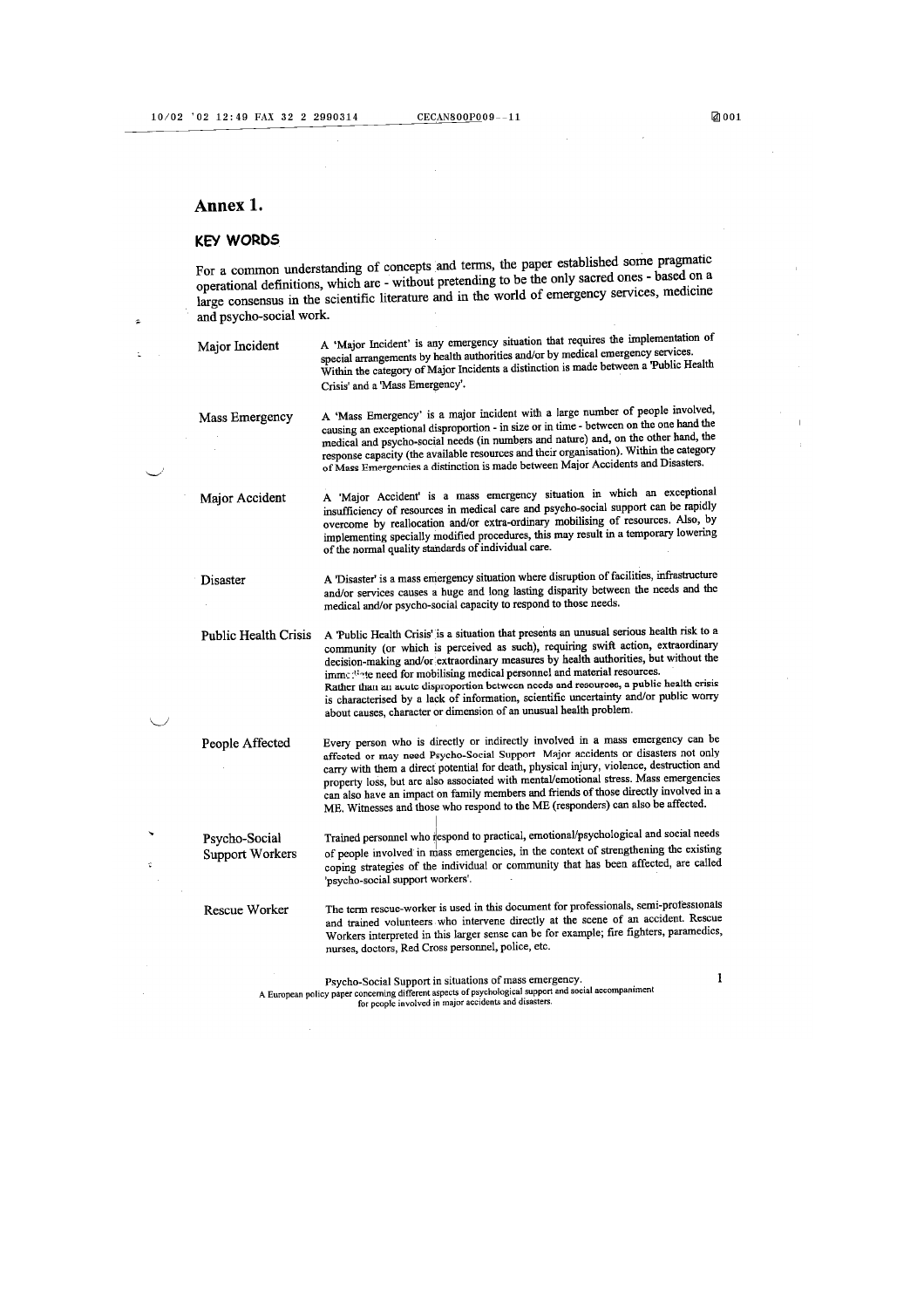All staff whose task or duty it is to respond to a mass emergency are described as Responders, independently of the phase in which they intervene after the incident. Members of emergency search and rescue organisations (i.e. fire service); staff of<br>Members of emergency search and rescue organisations (i.e. fire service); staff of Members of emergency search and rescue organisations (i.e. the service), start of emergency medical services (ambulance services, pre-hospital medical teams); psycho-social support workers; people working in emergency disp category of responders.

The term RISC or Reception, Information and Support Centre is used for the various paycho-social functions, set up in the immediate aftermath of mass emergencies, whereby people involved are offered reception/shelter, information and/or support, whether this is organised in one or different centres.

#### Debriefing

**RISC** 

Responder

Like other people affected by situations of mass emergency, the responders also have may other proper ancores by minimized or time emergency, as responses are needs for psycho-social support. For professional groups it is important to involve the whole group in any support programme. Debriefing is a struct whole group in any support programme. Locations is a subcattle fire at traumatic aims to assist the group in coping with the psychological aspects of a traumatic incident. Debriefing can be carried out using different types of models and approaches. In Europe, the most common approaches are "Critical Incident Stress Debriefing" (J Mitchell), and "Reconstruction and Integration of Traumatic Stress"<br>(A. Holen). It should be noted that the term "debriefing" in this context, refers exclusively to dealing with psychological issues.

Psycho-Social Support in situations of mass emergency.<br>A European policy paper concerning different aspects of psychological support and social accompaniment<br>for people involved in major accidents and disasters.

 $\overline{2}$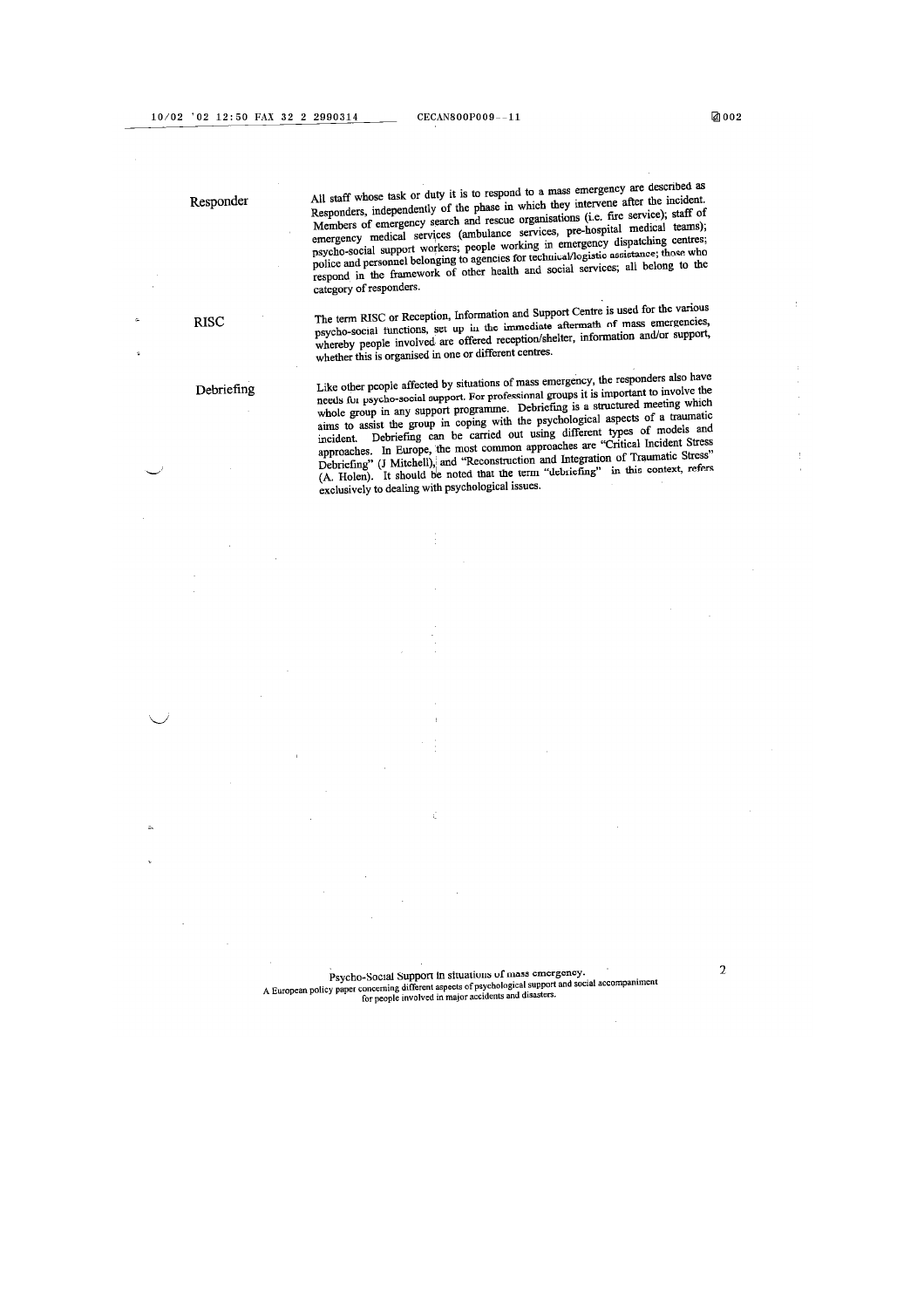#### Annex 2.

#### Page number Glossary  $\mathbf{1}$ Major Emergency ME Psycho-social intervention sum of all actions taken to support people affected via  $\overline{2}$ psychological and social means Every person, suffering as a result of the disaster, the word  $\overline{2}$ Victim victim is related to pathology. Therefore it should be<br>replaced by "people affected," which stresses the self-help capacity of people... efforts to reduce rate of illness in the long term  $\overline{2}$ Preventive approach  $\overline{\mathbf{3}}$ trained personnel, who respond to psycho-social needs of Psycho-social workers people affected  $\overline{9}$ Psycho-Social Manager - co-ordinating person of PSM, all activities related to a disaster handling.  $12 \text{ }$ rescue workers, police, medical emergency service Responder psycho-social workers psychological term to describe the traumatic reaction 15 Vicarious traumatisation of mental health personnel treating traumatized patients psychological category to describe the whole 16 Psychotraumatology field of trauma reaction, trauma support and treatment, comprises research, practice and theory) 16 - see vicarious traumatisation **Compassion fatigue** psychological theory by A. Antononovsky, 16 Salutogenesis stressing the potential of individuals to stay healthy.  $16$ psychological theory, stressing the capacity **Hardiness** of individual to cope with distress. concept, stressing the negative effects, when  $16$ Pathologising people affected are only perceived as a sum of symptoms  $16$ concept stressing the danger of making victims Victimisation out of people who survived  $\bf 21$ disaster victim identification **DVI** Reception Information and Support Centre, 23 **RISC**  $27$ Psycho-social Follow up co-ordination **PSFC** 38 employee assistance program, set of techniques **EAP-Program** to provide health and social support for employees.

Psycho-Social Support in situations of mass emergency. A Buropean policy paper concerning different aspects of psychological support and social accompaniment<br>for people involved in major accidents and disasters.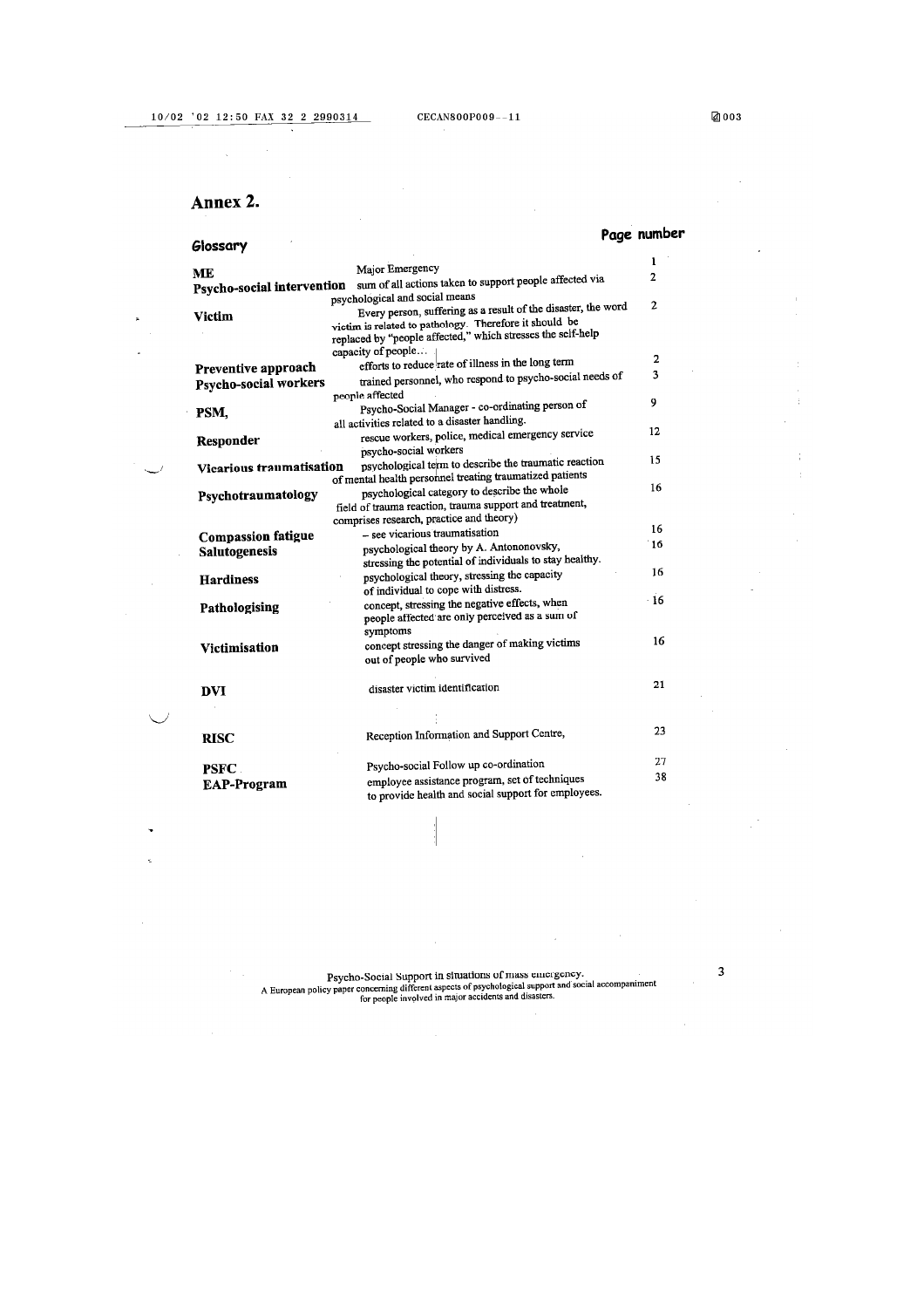$\overline{4}$ 

#### Annex 3.

#### Evaluation - a case example

As part of a larger planning group, the lead-agency that would have responsibility for coordinating psycho-social support in the acute, transition and long term phases, are thinking about how they might evaluate the use of an information leaflet. The specific question is: "is an information leaflet outlining common stress reactions, helpful for people affected by this major incident?" The group considered the following issues/ questions:

- What are the specific aims of the intervention that we are interested in (i.e. it may be to help people "self-refer" in order to access additional support)
- Planning the evaluation at the same time as thinking about using the information  $\blacksquare$ leaflet is helpful - we might modify the leaflet to include something that will help with the evaluation
- Do there exist any published studies or other similar evaluations in the past that can be × helpful in thinking about the approach and ways of collecting data?
- Who do we want to ask to carry out the evaluation how will we make that decision?
- What measures are going to be used? We need to know e.g. the total number who received the information leaflet and how many did self-refer in the months following the intervention. We may want to know more about specific characteristics of those who received the information but who did not self-refer (- are they different in some way?).
- Which organisations are involved in using this information leaflet, and how are they involved. How is the responsibility for and input to the evaluation going to be shared across agencies?
- Is the perspective of the "user" important in answering the question and if so how are you going to access those views in a systematic way?
- How is the outcome of the evaluation going to influence the way in which an information leaflet might be used in the future?

Psycho-Social Support in situations of mass emergency. A dysolomorrow at Dupport in Structures of Higgs CHE grincy.<br>A European policy paper concerning different aspects of psychological support and social accompaniment<br>for people involved in major accidents and disasters.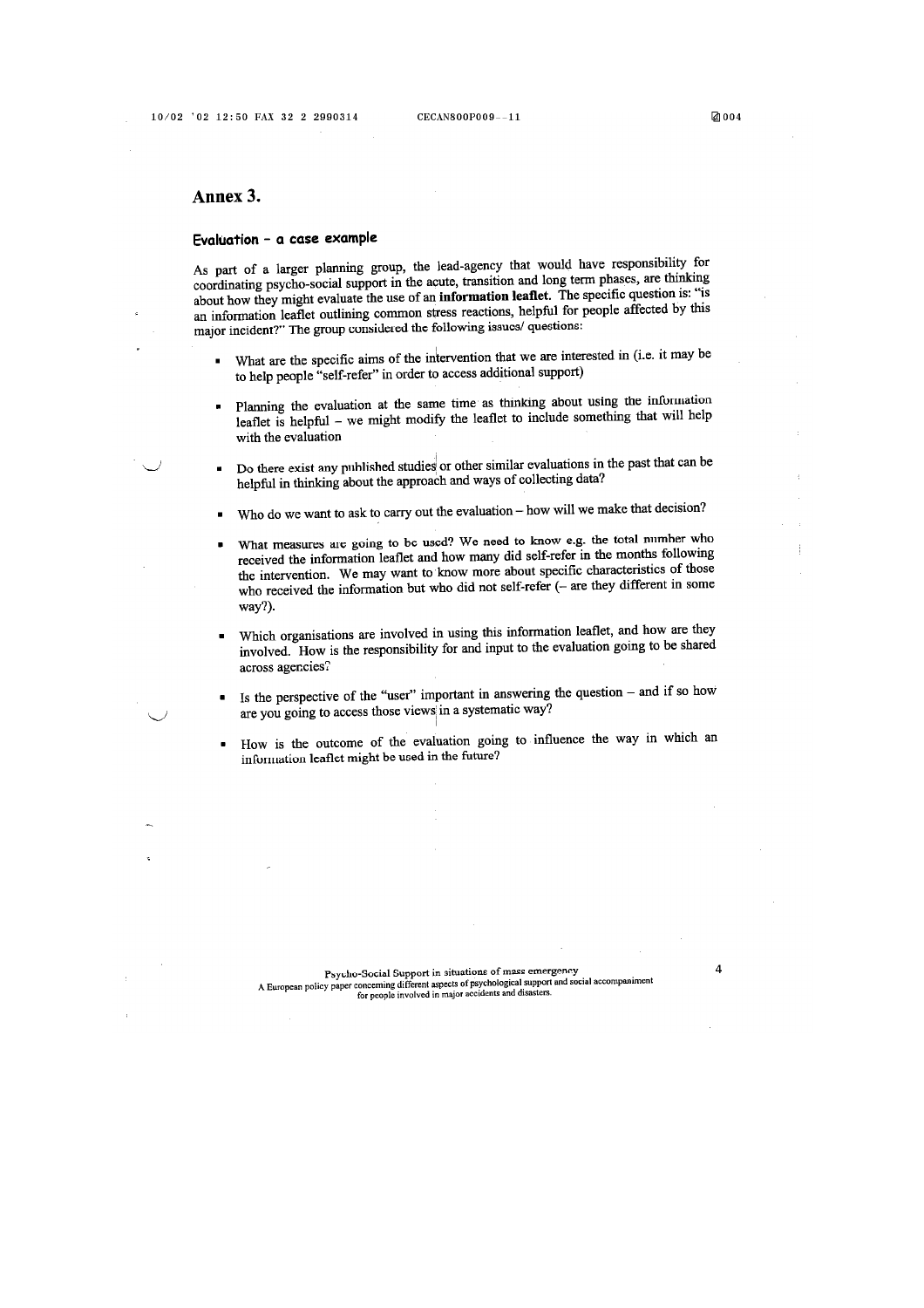#### Annex 4.

#### INFORMATION MANAGEMENT

#### Conflicts concerning information management

There are conflicts of time whereby authorities need to gather and assess information before they speak to the media, who themselves have to consider deadlines and competition. Authorities, wanting to influence public behaviour, prefer to see the official message to be presented as the only "correct" one, while the media may need several sources and different perspectives. The responsibility and liability of authorities concerning accuracy of information are not the same as for the media, who can leave a lot of the interpretation of information up to the public. A conflict of knowledge can exist between official experts and the media, in presenting the complexity and uncertainties of a mass emergency, and the tendency to simplify and popularise. Contradictions in objectives and judgement can also lead to conflicts of *priorities*. Management errors can result in the media questioning the credibility and the authorities skills in emergency management. We can add the fundamental issue of partial convergence/contradiction in socio-economic and political interests between state institutions and commercial press agencies. This can contribute to explaining the ongoing need to confront tendencies for sensationalism, manipulation, cover up or censorship by democratic control, citizen emancipation, investigative journalism, etc.

#### different types of information management:

- as to the object of the information:
- related to the identity, the fate and perspectives of injured or non-injured survivors, and of missing persons
- related to the identity of the deceased or disaster victim identification DVI, which can including forensic services (but which is different from investigating the cause of death and the legal responsibilities)
- concerning the disposition of personal effects
- in relation to the mass emergency itself, the general context and evolution (what happened/is going on/will or may follow; why and how; etc.)

#### as to the destination

- the individual involved him/herself.
- in order to address the concerns of partners, family members or close friends of the accident victims, including the process of notification
- relevant and necessary for an adequate ME-response management (e.g. the RISC-centres or PSM; general operational or strategic management, authorities including foreign offices and embassies; technical services for logistics, translation,...; agencies and services involved in follow-up)

for public information, press or public relations

for scientific purposes (e.g. to be collected blinded regarding the case/control status) or for documenting/preserve/archiving/evaluating the Psycho-Social Intervention itself

as to the characteristics:

- accuracy, impartiality, acceptability, credibility, timing, amount of detail, completeness, relevancy ...
- local, thematic, factual, general, truthful, emotive...
- authoritative, informal, official, commercial, legal, ...

private, confidential, public...

- as to the means, circumstances and technology of information handling
- direct personal contact, physically present or by telephone,
- indirect means of handouts, postal letters, fax, E-mail
- 
- public radio, television, printed press, ...<br>using written documents, computers, video, photographs, slides, digital information carriers...
- at the scene, in hospital, RISC-centres, offices, public places, at home...

Psycho-Social Support in situations of mass emergency. A European policy paper concerning different aspects of psychological support and social accompaniment for people involved in major accidents and disasters.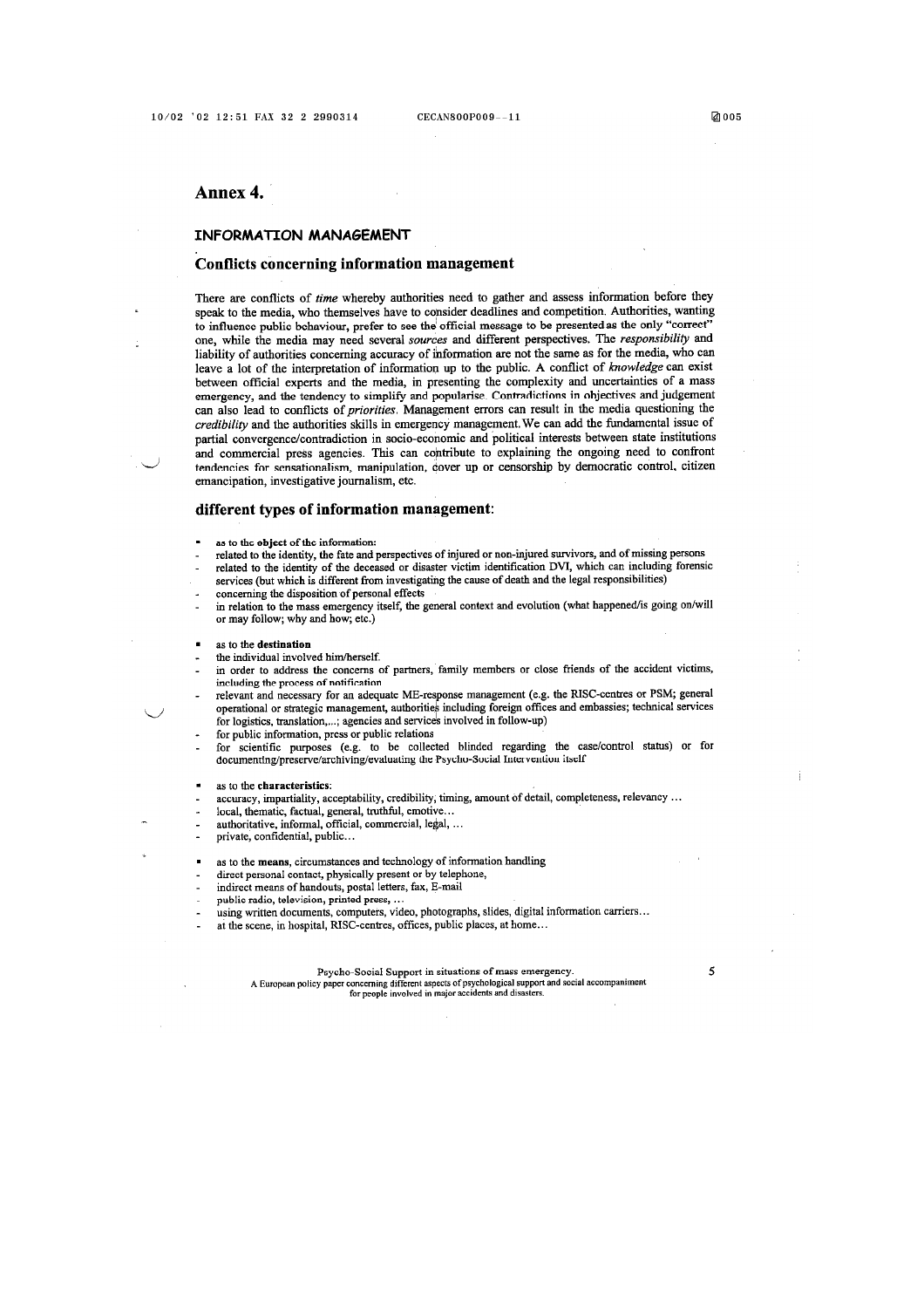#### Annex 5.

#### Psycho-social response in the ACUTE PHASE

#### **RISC-functions**

- reception and practical arrangements, at first for those directly involved (and maybe for witnesses and bystanders), and later also for their families and friends
- shelter, protection from unwanted attention (e.g. from the media)
- food, drinking, communication facilities (phone, fax, E-mail), replace shoes or clothing, repair or replace<br>broken spectacles, money, place to sleep while at the location, etc.
- specific assistance for children (baby food, toys. .. ), for older adults or people with disabilities (mobility aid e.g.), translations for foreign language speakers, etc.

#### establishing a single focal point for information handling:

- multi-disciplinary co-operation in collecting data on those involved (between emergency services on the scene of the ME), during transport, within hospitals and gathering necessary information on the causes and consequences of the ME itself
- registration and data collection via reception centres and call centres (e.g. publicising a reliable toll-free telephone number and adequate staff to handle calls from family members)
- centralising, processing, verifying, updating and assessing information on those involved (lists of deceased, injured, non-injured, missing)
- adequate and timely communication of accurate information to those involved about the situation (what happened/will happen) and on their loved ones (in person, by telephone or via other services)<br>keeping a logbook of psycho-social activities, archiving documents and preserving valuable information
- Architectured to the disaster (long-term memory of what occurred)<br>periodic briefing of the psycho-social staff and management
- 
- providing press and public relation officers, other agencies and authorities with relevant information, gathered during psycho-social activities

#### social and psychological support

- wording and approach are very important: we 'offer' psycho-social 'support' not 'care' or 'therapy'; we speak of 'people affected' by a ME- not 'victims'
- offer social support to people involved in the reception centre(s), during hopeful, joyful or painful tasks, on visits to the scene, to hospitals to the morgue, etc.
- pro-actively provide information (e.g. by handouts) about possible reactions that can be considered as normal in the context of ME-situations, like state of emotional shock, sleeping disturbances, nightmares, frustration, restlessness, etc), being careful, however, not to create expectations about such reactions (not everybody will have these reactions)
- create an atmosphere of safety & confidence, protect from unwanted attention & external pressures, providing structure and orientation in order to minimise feelings of loss of control
- provide emotional support (i.e. if there is bad news or no news at all), but not treatment (i.e. affected people are not psychiatric patients)
- stimulate self-empowerment (minimise feelings of helplessness but avoiding victimisation)
- activate individual and collective resources of those involved, assisting in re-establishing contacts with their social networks and their local community, with special attention towards cultural and religious diversity (e.g. contact with community representatives or spiritual leaders, utilisation of religious belief and practises,
- (e.g. contact that containing the term only of the state of a first fare-well ceremony)<br>assure consultations with partners and relatives concerning the disposition of victim remains or personal effects
- a telephone help-line can be provided for people involved at long distances or staying at home, offering emotional support and advise
- pro-active screening and identification of persons at risk for posttraumatic stress reactions
	- earlier traumatic experiences, prior psychiatric disorders, poor social network, etc. are factors that predispose to possible posttraumatic disorders
	- this psychological screening can be started within the first day
		- Prysual Paycho-Social Support in situations of mass emergency.<br>A European policy paper concerning different aspects of psychological support and social accompaniment for people involved in major accidents and disasters.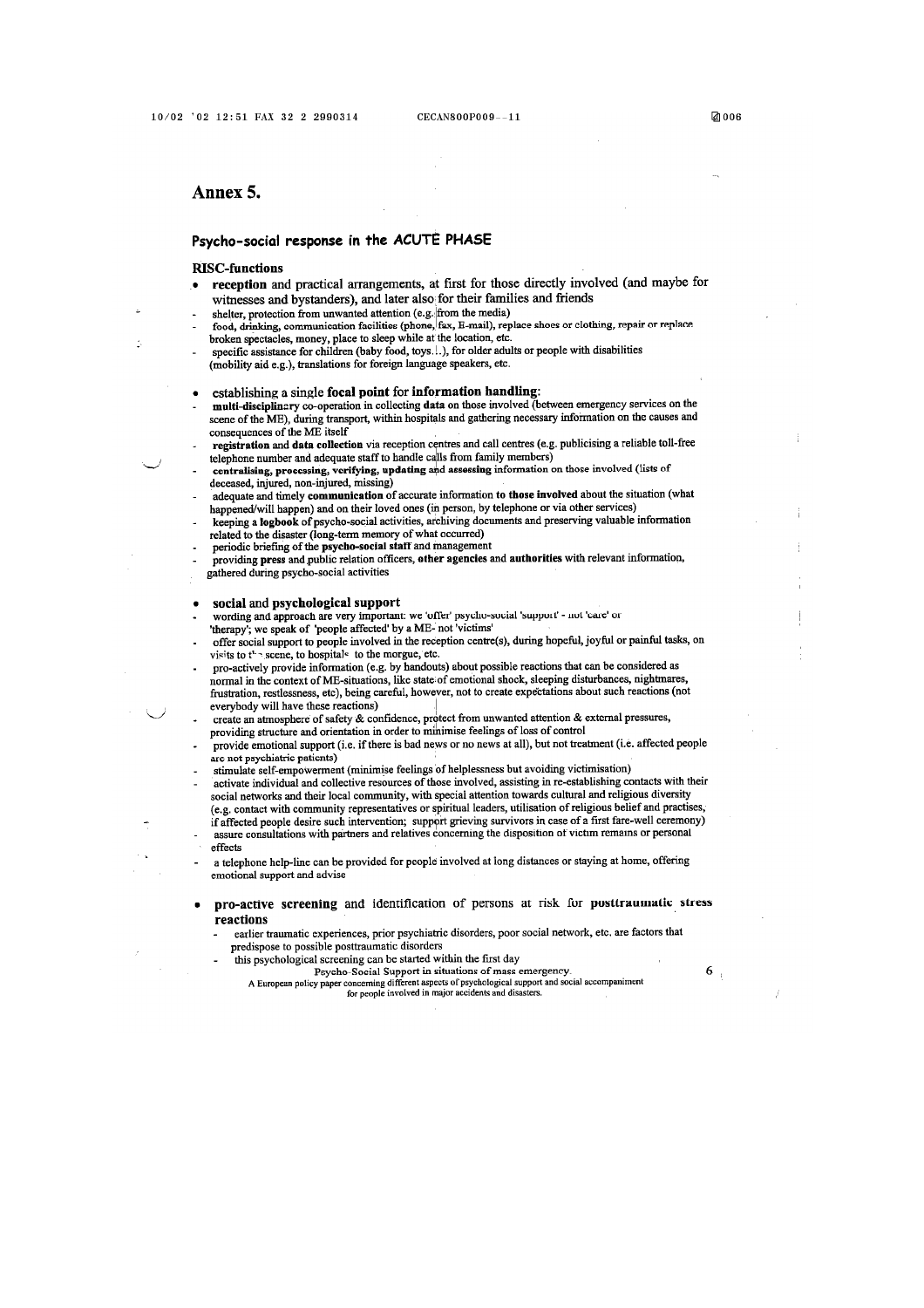ś

- preparing the follow-up for the transition phase.  $\bullet$ 
	- liaison with usual health and local social services before the RISC is closed the principle of informed consent of the survivor
	- inform the general practitioner (GP) or family doctor about the ME and the health situation  $\overline{\phantom{a}}$ of affected persons
	- provide access to appropriate mental health and support providers for those individuals that have been identified as at risk of severe posttraumatic reactions
	- serve as a basis for further evaluation ×

#### access to non-emergency medical service

Offering people involved access to a medical examination can be part of providing practical assistance, like providing routine medication for chronic illness (diabetes or hypertension e.g.). Medical attention can also be given concerning minor, event-related somatic needs, like psychosomatic problems (sometimes needing tranquilisers or antispasmodics e.g.) or disorders that are exacerbated by psychological stress (including atopic dermatitis, herpetic keratitis, endogenous uveitis e.g.).

Others suggest that physical examination by a medical doctor or nurse, performed in a supportive way, can provide considerable emotional support, or even be part of the screening process for acute stress reactions and psychological risk factors.

Psycho-Social Support in situations of mass emergency.<br>A European policy paper concerning different aspects of psychological support and social accompaniment<br>for people involved in major accidents and disasters.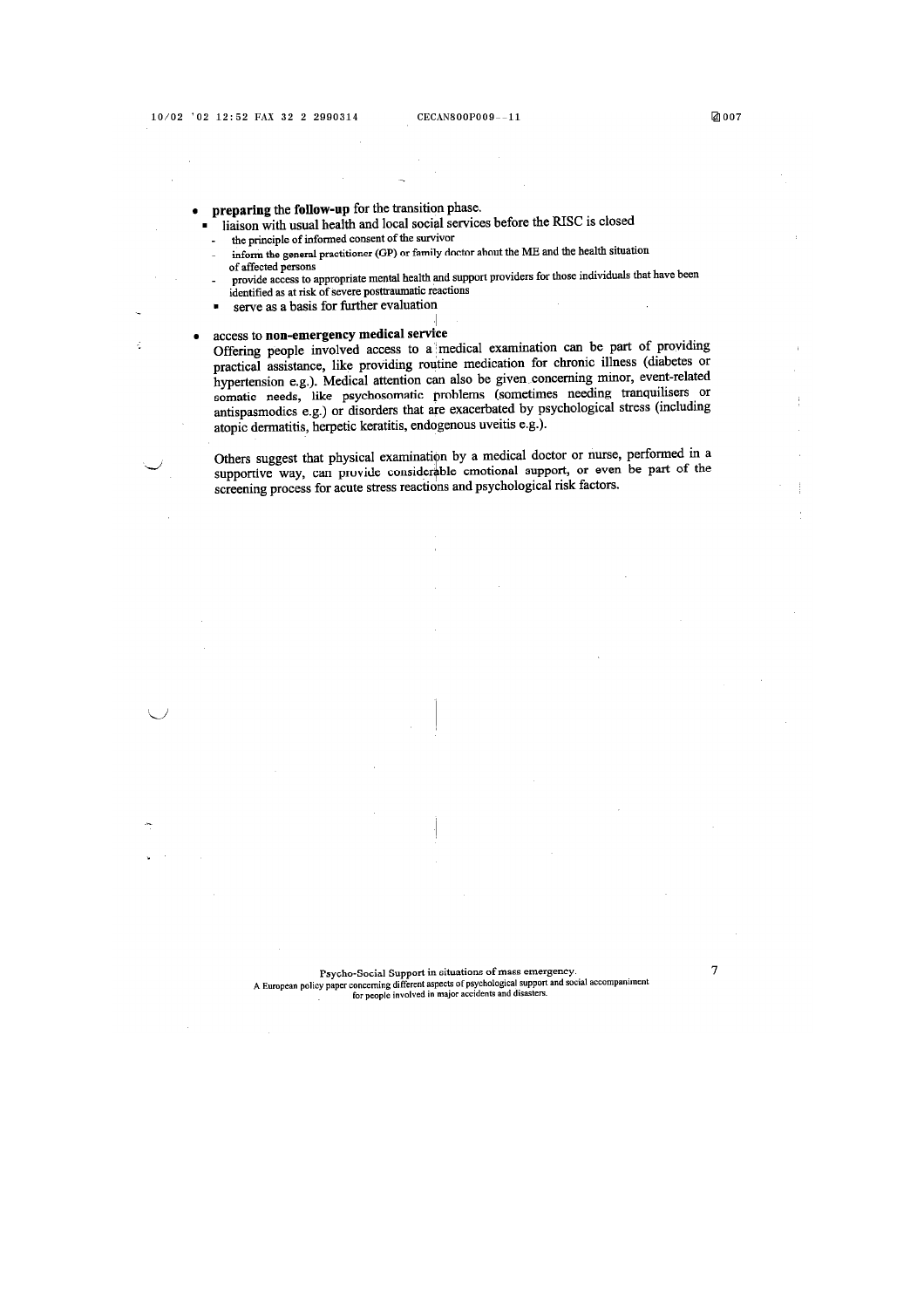#### Annex 6.

×

 $\sim$  .

# Psycho-social response in the Transition Phase

The PSFC has a function to liaise with the following people and organisations:

- all categories of affected persons, eventually with self-help and interest groups
- the RISC-centres and the hospitals  $\blacksquare$
- the local public health, rehabilitation and social services which attend to the medical  $\blacksquare$ and psycho-social needs of people affected in a ME
- specific services that deal with administrative, legal, technical, educational, job issues × of people involved in a ME (adaptation, job, school, subsidies, lawyer, compensation, translation, job adaptation, learning problems, ...)
- authorities, religious and community leaders, media (burials, collective rituals, memorial services, utilisation of religious belief and practises)
- insurance companies, and airlines, bus, railway, ferry companies, private firms, etc that were involved in the ME (on behalf on the whole group of people affected)
- occupational health & safety department and management of responders organisations agencies for planning, training, evaluation  $\blacksquare$
- 
- reference and research centres  $\blacksquare$

8

团008

Psycho-Social Support in situations of mass emergency. A Symposium of the properties of mass emergency.<br>A European policy paper concerning different aspects of psychological support and social accompaniment<br>for people involved in major accidents and disasters.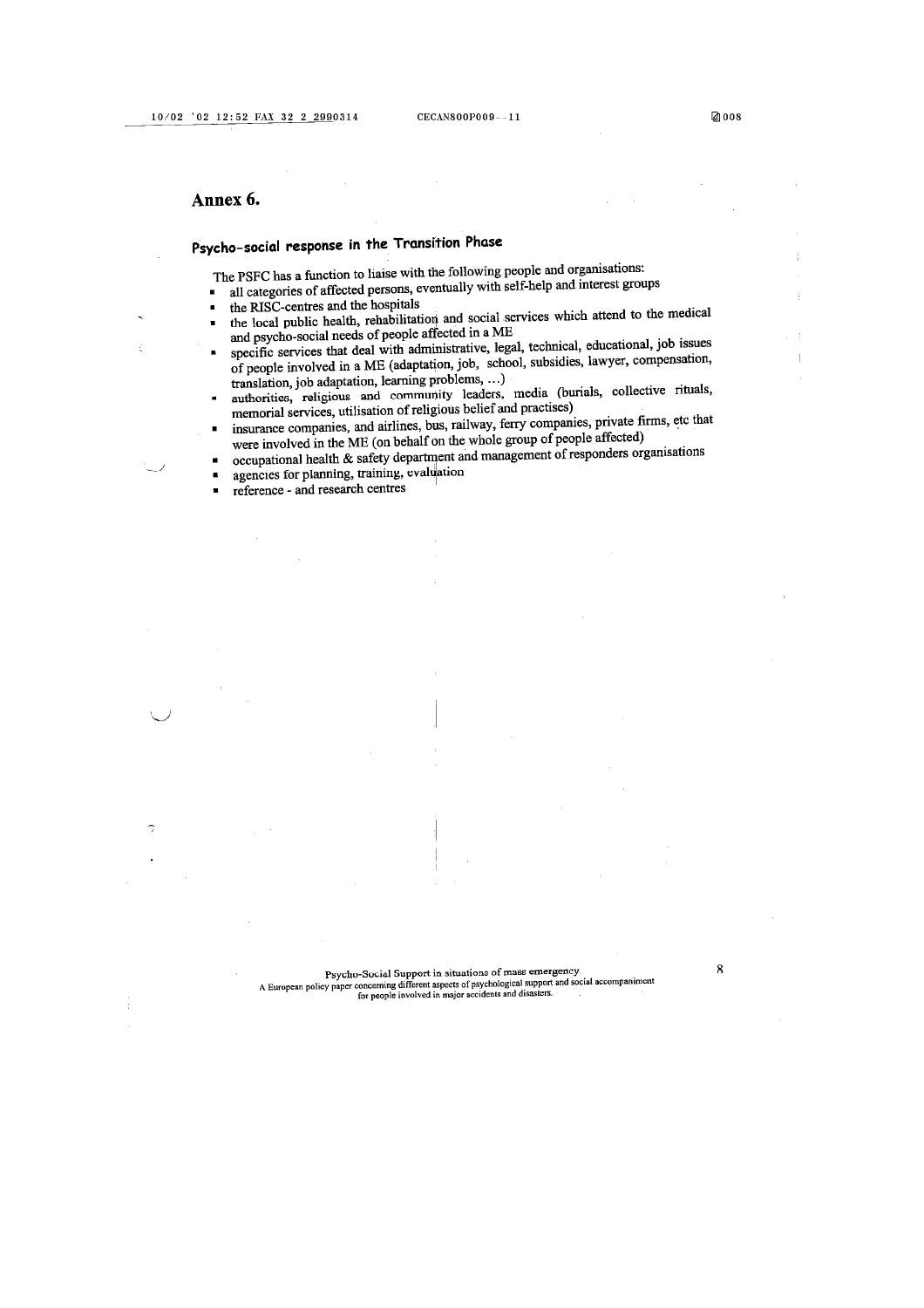9

#### Annex 7.

# Psychological, social and environmental risk factors

- Early prediction of psychological difficulties can be based on:
- 1) Risk exposure:

 $\overline{a}$ 

Ċ,

- intensity and duration of threat to life
- type of physical injury
- witness experiences  $\overline{a}$
- attack on integrity
- 2) Individual risk factors:
	- lack of competence (education, training and experience)  $\overline{a}$
	- pre-morbid psychological problems
	- difficult life situation  $\overline{a}$
	- lack of social support
- 3) Individual risk reactions:
	- disturbed disaster behaviour (panic, paralysis)
	- lack o relief reaction
	- resistance to outreach  $\overline{a}$
	- severity of shock reaction  $\overline{a}$
	- severity of post-traumatic stress reactions
	- no improvement first week post disaster  $\overline{a}$
	- severe sleeping problems  $\ddot{\phantom{a}}$ 
		- maladaptive coping strategies (alcohol, social isolation etc.)
- Early prediction of social and environmental risk should include analysis of specific  $\bullet$ groups and factors as follows:
	- Age
	- Culture
	- Place they are (location)
	- Culture
	- Subgroup (heterogenous homogenous)
	- Kind of loss (material family)
	- Degree of dislocation
	- Gender
	- Language
	- Original country
	- Religion

Psycho-Social Support in situations of mass emergency.<br>A European policy paper concerning different aspects of psychological support and social accompaniment<br>for people involved in major accidents and disasters.